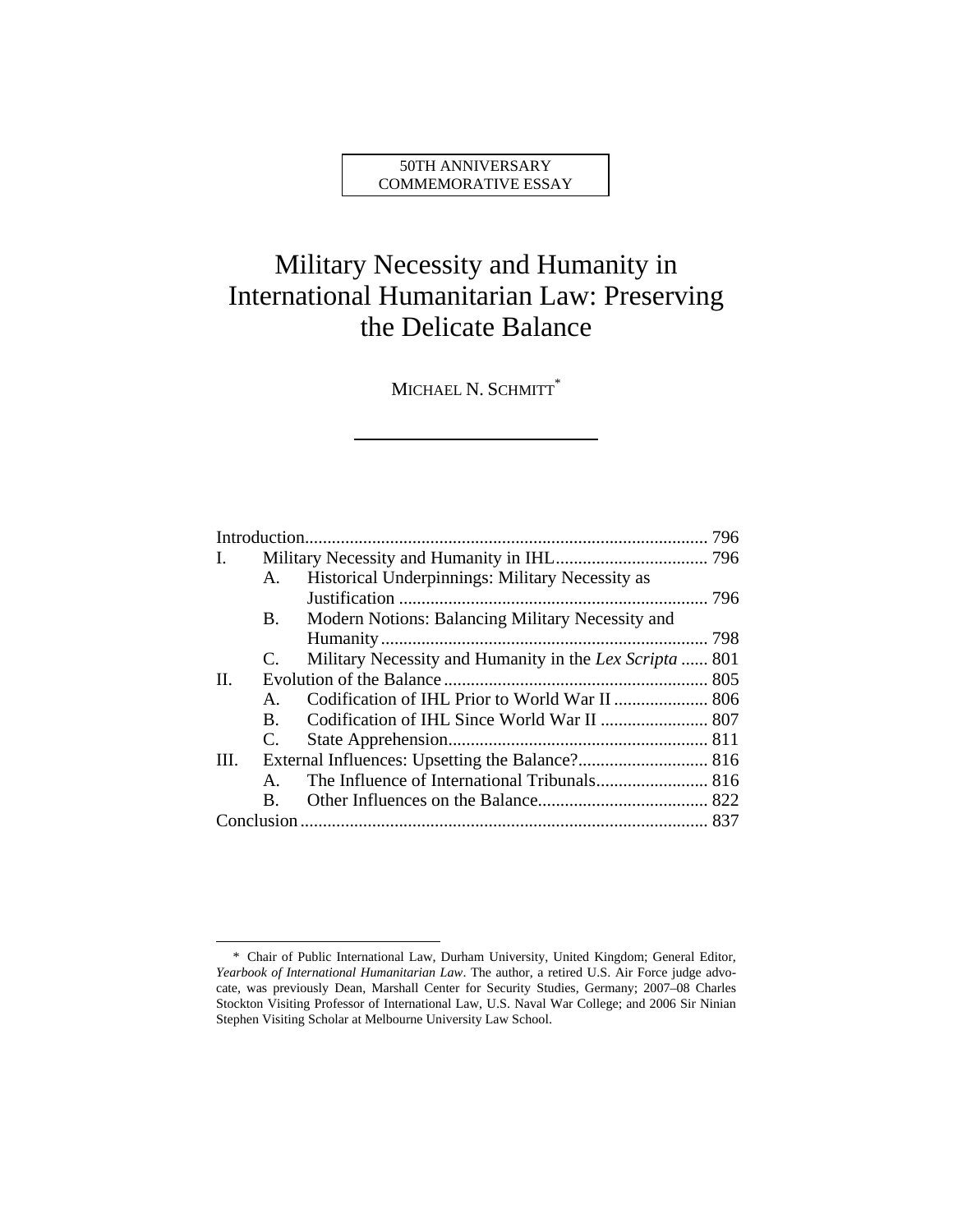#### **INTRODUCTION**

No principle is more central to international humanitarian law (IHL), nor more misunderstood, than that of military necessity. It has been proffered both to justify horrendous abuses during armed conflicts and to impose impractical and dangerous restrictions on those who fight. Contemporary conflicts, as well as ongoing efforts to clarify IHL's application therein, have further muddied the waters.

This Essay examines the principle of military necessity and its current trajectory. In IHL, the principle appears in two guises: justification for normative deviation, and as an element of the *lex scripta.* The first notion will be quickly dispatched, for the law surrounding military necessity as a justification for violating IHL is well-settled. With regard to the latter, military necessity appears as both a specific element and a general foundational principle. Although the catalogue of direct references to military necessity in IHL is slim, the principle pervades the entire body of law by undergirding individual rules. In this central role, military necessity exists in equipoise with the principle of humanity, which seeks to limit the suffering and destruction incident to warfare. This symbiotic relationship determines in which direction, and at what speed, IHL evolves. It also determines the manner of its application on the battlefield.

The orderly development of treaty law by states over time allows for equilibrium in the legal system, since states must be responsive to both military and humanitarian interests. Yet, as this Essay will demonstrate, various external pressures have fueled a gradual shift in emphasis toward humanitarian considerations. Although the trend may represent one form of "progress," it equally risks destabilizing the delicate balance that preserves the viability of IHL in a state-centric normative architecture.

## I. MILITARY NECESSITY AND HUMANITY IN IHL

# *A. Historical Underpinnings: Military Necessity as Justification*

The premise that military necessity can justify departure from the strict rules of international law finds its roots in the German nineteenthcentury doctrine of *Kriegsraison geht vor Kriegsmanier* (necessity in war overrules the manner of warfare). Prior to World War I, various German writers argued that extreme necessity could deprive the laws of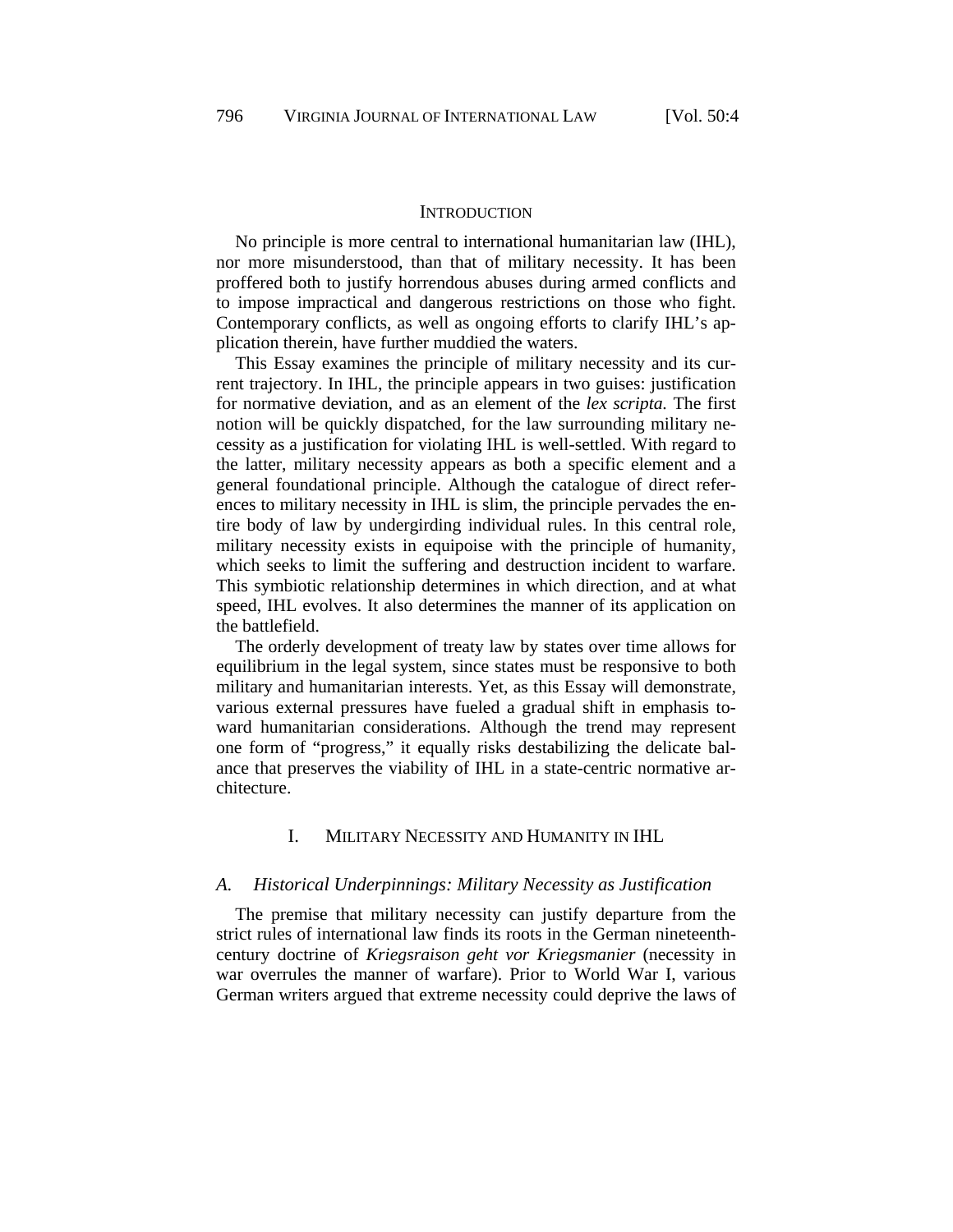war of their binding force.<sup>1</sup> Specifically, this elevation of necessity over legal norms was justified when the sole means of avoiding severe danger was to violate the law or when compliance with the law might jeopardize the conflict's ultimate objectives.

The concept of *Kriegsraison* never gained traction, however—its risks to the legal order being self-evident. For instance, writing in 1908, Percy Bordwell noted that "given a liberal interpretation it would soon usurp the place of the laws of war altogether."<sup>2</sup> Elihu Root, then President of the American Society of International Law, similarly remarked at the organization's 1921 meeting that "[e]ither the doctrine of *kriegsraison* must be abandoned definitely and finally, or there is an end of international law, and in its place will be left a world without law."<sup>3</sup>

War crimes trials occurring in the aftermath of the Second World War definitively put the argument to rest. In *The Hostage Case*, German generals argued that military necessity justified actions such as reprisal killings of civilians during occupation.<sup>4</sup> The American Military Tribunal rejected the argument, noting that

[m]ilitary necessity permits a belligerent, subject to the laws of war, to apply any amount and kind of force to compel the complete submission of the enemy with the least possible expenditure of time, life, and money. . . . It permits the destruction of life of armed enemies and other persons whose destruction is incidentally unavoidable by the armed conflicts of the war . . . but it does not permit the killing of innocent inhabitants for purposes of revenge or the satisfaction of a lust to kill. The destruction of property to be lawful must be imperatively demanded by the necessities of war. Destruction as an end in itself is a violation of international law. There must be some reasonable connection between the destruction of property and the overcoming of the enemy forces. . . . We do not concur in the view that the rules of

<sup>1.</sup> For a discussion of this period, see 2 LASSA OPPENHEIM, INTERNATIONAL LAW: A TREATISE (Hersch Lauterpacht ed., 7th ed. 1952).

<sup>2.</sup> PERCY BORDWELL, THE LAW OF WAR BETWEEN BELLIGERENTS: A HISTORY AND COMMENTARY 5 (1908).

<sup>3.</sup> Elihu Root, President, Am. Soc'y of Int'l Law, Opening Address at the Fifteenth Annual Meeting of the American Society of International Law (Apr. 27, 1921), *in* 15 AM. SOC'Y INT'L L. PROC. 1, 3 (1921); *see also* CHARLES FENWICK, INTERNATIONAL LAW 655 (4th ed. 1965) (claiming the doctrine would reduce "the entire body of the laws of war to a code of military convenience").

<sup>4.</sup> United States v. List (The Hostage Case), Case No. 7 (Feb. 19, 1948), *reprinted in* 11 TRIALS OF WAR CRIMINALS BEFORE THE NUREMBERG MILITARY TRIBUNALS UNDER CONTROL COUNCIL LAW NO. 10, at 1230 (1950).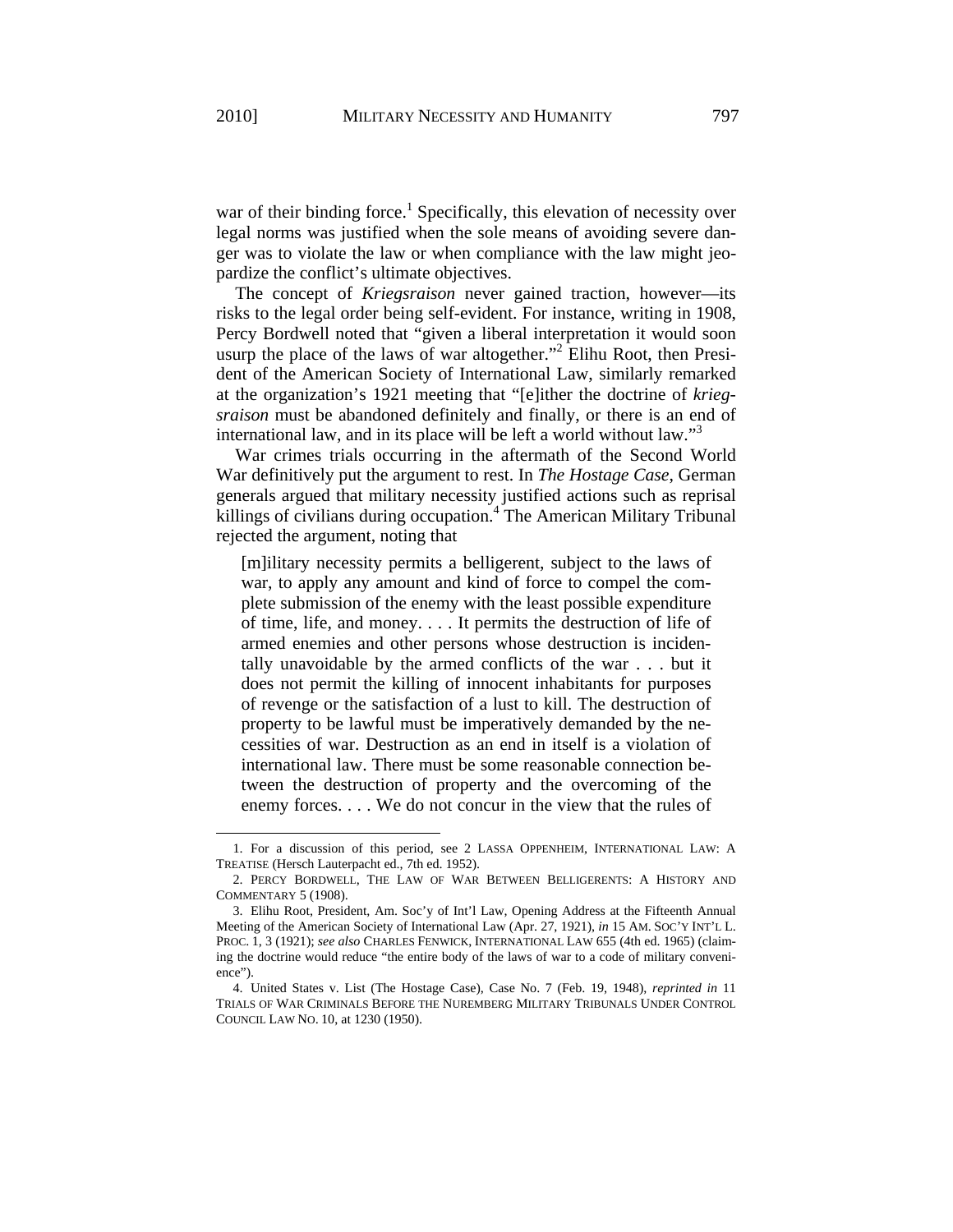warfare are anything less than they purport to be. Military necessity or expediency do not justify a violation of positive rules. International law is prohibitive law.<sup>5</sup>

There is no basis whatsoever in contemporary international law or practice to suggest the contrary; *Kriegsraison* is plainly incompatible with the operation of IHL in the modern world.<sup>6</sup> Nevertheless, the historical underpinnings of military necessity as a justification for divergence from the absolute protection of civilians and civilian objects during armed conflict are carried through and reflected in the entire body of IHL. Although carte blanche deviation from established legal norms based on military necessity is impermissible, the balancing of necessity and humanity pervades contemporary international law in both a general and a specific sense.

#### *B. Modern Notions: Balancing Military Necessity and Humanity*

As the 1899 and 1907 Hague Regulations famously noted, "[t]he right of belligerents to adopt means of injuring the enemy is not unlimited."7 Rather, IHL represents a carefully thought out balance between the principles of military necessity and humanity. Every one of its rules constitutes a dialectical compromise between these two opposing forces.

This should be unsurprising, for only states have the capacity to make international law, either by treaty or through state practice maturing into customary law.<sup>8</sup> International law thus reflects the goals of those states

<sup>5.</sup> *Id.* at 1253–56.

<sup>6.</sup> On the doctrine of *Kriegsraison*, see GEOFFREY BEST, HUMANITY IN WARFARE: THE MODERN HISTORY OF THE INTERNATIONAL LAW OF ARMED CONFLICTS 172–79 (1983) (providing an excellent general discussion of *Kriegsraison*). For concise summaries of military necessity and humanity, see YORAM DINSTEIN, THE CONDUCT OF HOSTILITIES UNDER THE INTERNATIONAL LAW OF ARMED CONFLICT 16–20 (2004); A.P.V. ROGERS, LAW ON THE BATTLEFIELD 3–7 (2d ed. 2004); William Gerald Downey, Jr., *The Law of War and Military Necessity*, 47 AM. J. INT'L L. 251 (1953); N.C.H. Dunbar, *Military Necessity in War Crimes Trials*, 29 BRIT. Y.B. INT'L L. 442 (1952); H. McCoubrey, *The Nature of the Modern Doctrine of Military Necessity*, 30 REVUE DE DROIT MILITAIRE ET DE DROIT DE LA GUERRE 215 (1991); William V. O'Brien, *The Meaning of 'Military Necessity' in International Law*, 1 WORLD POLITY 109 (1957).

<sup>7.</sup> Convention Respecting the Laws and Customs of War on Land annex art. 22, Oct. 18, 1907, 36 Stat. 2277, 207 Consol. T.S. 277 [hereinafter Hague IV]; Convention with Respect to the Laws and Customs of War on Land annex art. 22, July 29, 1899, 32 Stat. 1803, 26 Martens Nouveau Recueil (ser. 2) 949 [hereinafter Hague II]. The principle also appears in Additional Protocol I, albeit with the addition of "methods" of warfare. Protocol Additional to the Geneva Conventions of 12 August 1949, and Relating to the Protection of Victims of International Armed Conflicts art. 35(1), June 8, 1977, 1125 U.N.T.S. 3 [hereinafter Additional Protocol I]. Methods generally refer to tactics, whereas means refer to weapons.

<sup>8.</sup> Statute of the International Court of Justice art. 38, June 26, 1945, 59 Stat. 1055, 33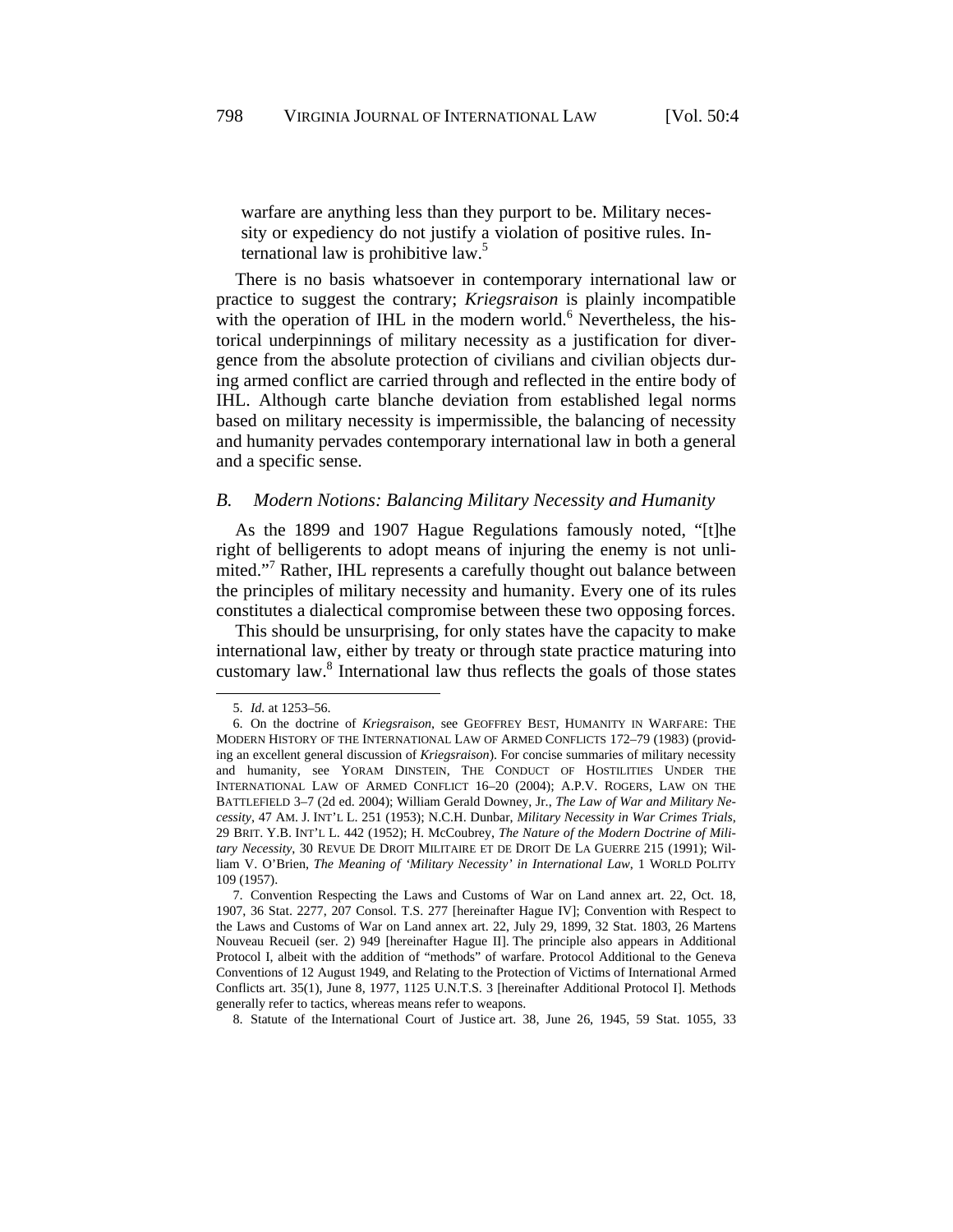consenting to be bound by it. In the arena of conflict, states harbor two prevailing aims. The first is an ability to pursue and safeguard vital national interests. When crafting IHL, states therefore insist that legal norms not unduly restrict their freedom of action on the battlefield, such that national interests might be affected. The principle of military necessity constitutes the IHL mechanism for safeguarding this purpose. It is not, as sometimes asserted, a limitation on military operations.<sup>9</sup> Instead, the principle recognizes the appropriateness of considering military factors in setting the rules of warfare.

Legitimate states are equally obligated to ensure the well-being of their citizenry, for the provision of "public goods," such as physical safety, underpins the social contract between a state and its people. The principle of humanity, which operates to protect the population (whether combatants or noncombatants) and its property, advances this imperative.

In light of these often contradictory interests, states must make policy choices, in the form of treaties or practice, as to their most efficient accommodation.10 Of course, all policy decisions are contextual in the sense of being based on past, existing, or anticipated circumstances. When circumstances change, the perceived sufficiency of a particular balancing of military necessity and humanity may come into question. In response, states reject, revise, or supplement current IHL or craft new norms. Interpretation and application of existing law may also echo the new circumstances.

This balance between military necessity and humanity pervades IHL in both a general and specific sense. The 1868 St. Petersburg Declaration, for example, explicitly recognized the need to strike such a balance, seeking to "fix[] the technical limits at which the necessities of war ought to yield to the requirements of humanity."<sup>11</sup> Elsewhere, ba-

U.N.T.S. 993 [hereinafter ICJ Statute].

<sup>9.</sup> I have changed my view on this issue. For my earlier approach, see Michael N. Schmitt, *Green War: An Assessment of the Environmental Law of International Armed Conflict*, 22 YALE J. INT'L L. 1, 54 (1997). This view was also advanced in DEP'T OF THE AIR FORCE, AIR FORCE PAMPHLET 110-31: INTERNATIONAL LAW—THE CONDUCT OF ARMED CONFLICT AND AIR OPERATIONS (1976), which was rescinded in 2006.

<sup>10.</sup> On the making of such choices, see MYRES S. MCDOUGAL & FLORENTINO P. FELICIANO, THE INTERNATIONAL LAW OF WAR: TRANSNATIONAL COERCION AND WORLD PUBLIC ORDER 521–30 (1961); Myres S. McDougal, *Law and Minimum World Public Order: Armed Conflict in Larger Context*, 3 PAC. BASIN L.J. 21 (1984).

<sup>11.</sup> Declaration Renouncing the Use, in Time of War, of Explosive Projectiles Under 400 Grammes Weight pmbl., Nov. 29, 1868, 18 Martens Nouveau Recueil (ser. 1) 474 [hereinafter 1868 St. Petersburg Declaration].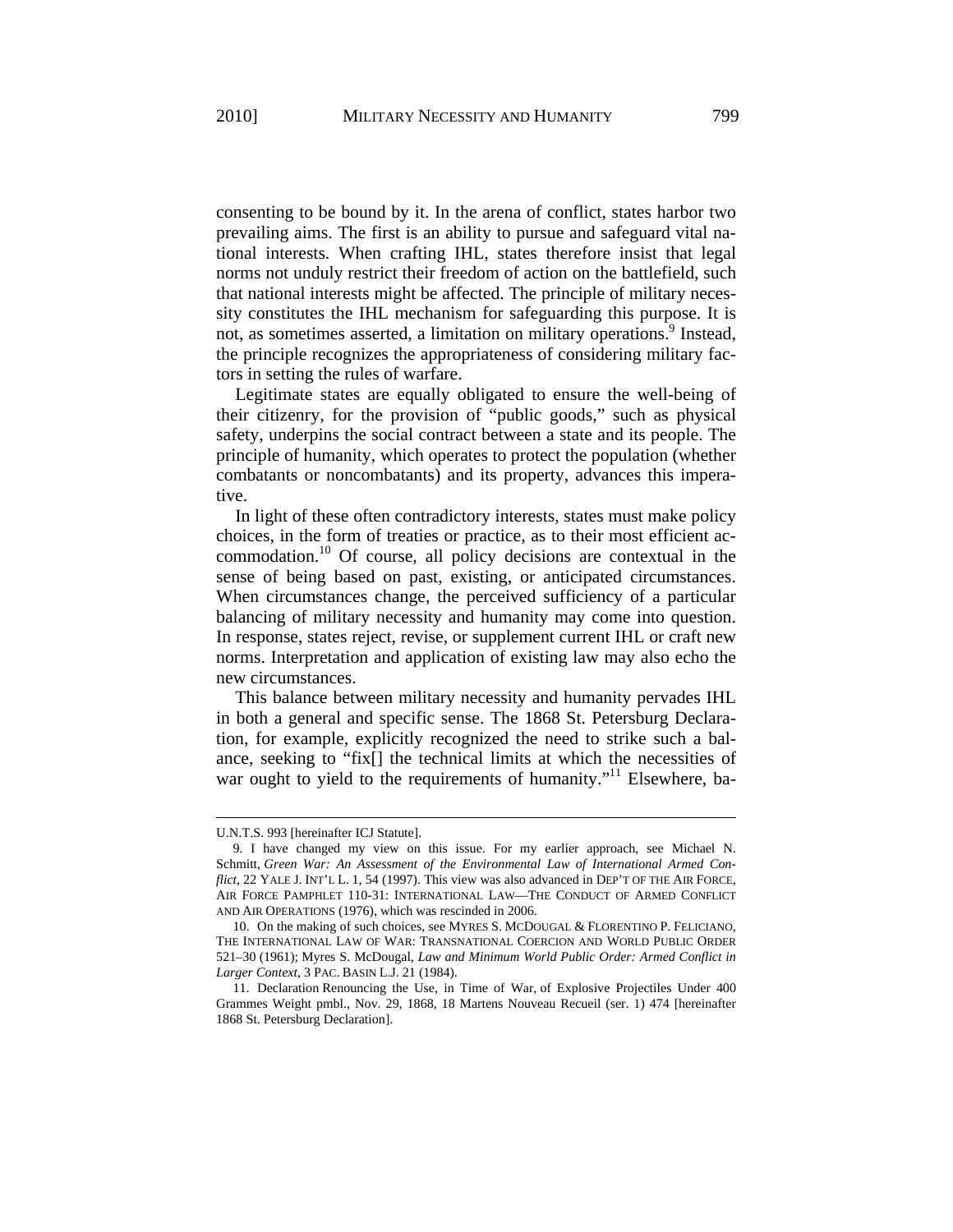lancing appears as a more general, foundational principle of IHL. The 1907 Hague Convention IV, which the International Court of Justice (ICJ) has recognized as having matured into customary law, $^{12}$  provides one such example. According to its preamble, the instrument was "inspired by the desire to diminish the evils of war, as far as military requirements permit . . . . "<sup>13</sup> Inclusion of the celebrated "Martens Clause" in Hague Convention IV further confirms that the balancing of military aims by humanitarian considerations was intended to serve as a general notion infusing the law:

Until a more complete code of the laws of war has been issued, the High Contracting Parties deem it expedient to declare that, in cases not included in the Regulations adopted by them, the inhabitants and the belligerents remain under the protection and the rule of the principles of the law of nations, as they result from the usages established among civilized peoples, from the laws of humanity, and the dictates of the public conscience.<sup>14</sup>

An analogous provision in the 1977 Additional Protocol I, $^{15}$  as well as citation of the clause by the ICJ,<sup>16</sup> affirm its continuing applicability.

The Martens Clause demonstrates that IHL is excluded from any positivist assertion to the effect that all which is not forbidden in international law is permitted.17 As acknowledged by the ICJ in *Corfu Channel*, "elementary considerations of humanity" permeate international law.<sup>18</sup> Consequently, the mere absence of an express IHL rule on point does not necessarily justify an action on the basis of military necessity; actions in warfare must equally reflect respect for humanity.

<sup>12.</sup> Legal Consequences of the Construction of a Wall in the Occupied Palestinian Territory, Advisory Opinion, 2004 I.C.J. 136, 172 (July 9); Legality of the Threat or Use of Nuclear Weapons, Advisory Opinion, 1996 I.C.J. 226, 257 (July 8). The rules were also found to be customary by the Nuremberg Tribunal. 1 TRIAL OF THE MAJOR WAR CRIMINALS BEFORE THE INTERNATIONAL MILITARY TRIBUNAL 254 (1947) [hereinafter IMT NUREMBURG].

<sup>13.</sup> Hague IV, *supra* note 7, pmbl. para. 5; *see also* Hague II, *supra* note 7, pmbl. para. 6.

<sup>14.</sup> Hague IV, *supra* note 7, pmbl. para. 8.

<sup>15.</sup> *See* Additional Protocol I, *supra* note 7, art. 1(2).

<sup>16.</sup> Legality of the Threat or Use of Nuclear Weapons, 1996 I.C.J. at 257.

<sup>17.</sup> Arguing against presumed restrictions on state independence in *The Case of the S.S. "Lotus*,*"* the Permanent Court of International Justice famously asserted that "[t]he rules of law binding upon States . . . emanate from their own free will as expressed in conventions or by usages generally accepted as expressing principles of law and established in order to regulate the relations between these co-existing independent communities or with a view to the achievement of common aims." S.S. "Lotus" (Fr. v. Turk.), 1927 P.C.I.J. (ser. A) No. 10, at 14 (Sept. 7).

<sup>18.</sup> Corfu Channel (U.K. v. Alb.), 1949 I.C.J. 4, 22 (Apr. 9).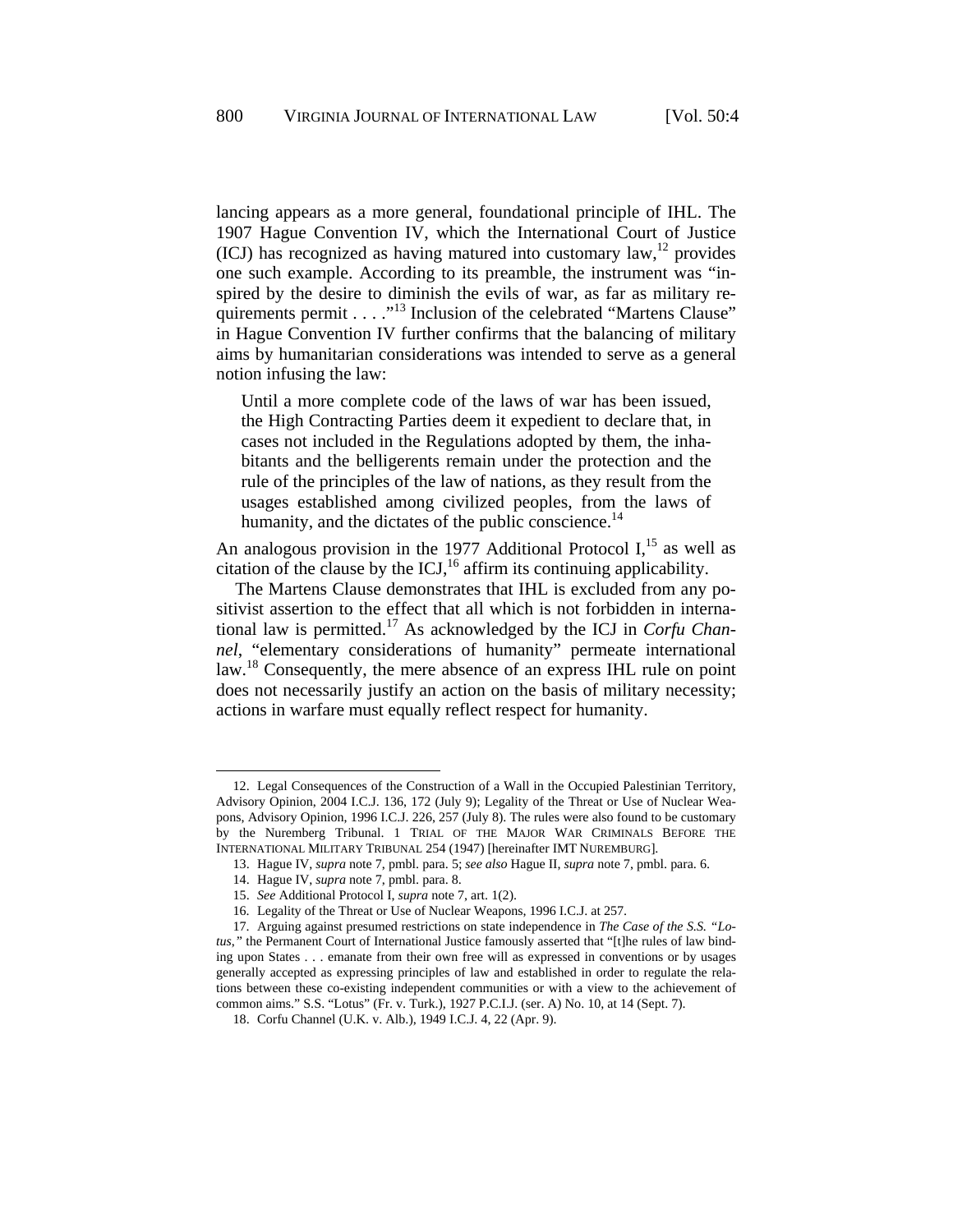-

Nevertheless, by its own terms, the Martens Clause applies only when the *lex scripta* is silent. Extant treaty law therefore reflects an agreed-upon balance between military necessity and humanity, such that neither independently justifies departure from its provisions, unless otherwise specifically provided for in the law.<sup>19</sup> As only states make law, they alone can adjust the consensus balance.

#### *C. Military Necessity and Humanity in the* Lex Scripta

The principle of military necessity surfaces as such only sparingly in the *lex scripta*. It first appeared prominently in the 1863 Leiber Code,<sup>20</sup> which bound Union forces during the Civil War. The Code's three articles on military necessity provided the touchstone for subsequent development of the principle:

*Art. 14*. Military necessity, as understood by modern civilized nations, consists in the necessity of those measures which are *indispensable for securing the ends of the war*, and *which are lawful* according to the modern law and usages of war.

*Art. 15*. Military necessity *admits of all direct destruction of life or limb of armed enemies, and of other persons whose destruction is incidentally unavoidable* in the armed contests of the war ... . Men who take up arms against one another in public war *do not cease on this account to be moral beings*, responsible to one another and to God.

*Art. 16*. Military necessity does not admit of cruelty—that is, the infliction of suffering for the sake of suffering or for revenge . . . . [A]nd, in general, military necessity *does not include any act of hostility which makes the return to peace unnecessarily difficult*. 21

<sup>19.</sup> The Department of Defense's forthcoming *Law of War Manual* states: "Where an express prohibition has been stated, neither military necessity nor any other rationale of necessity may override that prohibition. Military necessity was weighed by nations as each express prohibition was promulgated, and again at the time each State Party ratified or acceded to each treaty." DEP'T OF DEF., LAW OF WAR MANUAL (forthcoming 2010) (on file with author).

<sup>20.</sup> Francis Lieber, U.S. War Dep't, General Orders No. 100: Instructions for the Government of Armies of the United States in the Field (Apr. 24, 1863), *reprinted in* THE LAWS OF ARMED CONFLICTS: A COLLECTION OF CONVENTIONS, RESOLUTIONS AND OTHER DOCUMENTS 3 (Dietrich Schindler & Jiri Toman eds., 4th ed. 2004). Note that the Lieber Code was a national regulation, not a treaty. Nevertheless, it provided the foundation for much subsequent international humanitarian law. For more information on the Lieber Code and military necessity, see Burrus M. Carnahan, *Lincoln, Lieber and the Laws of War: The Origins and Limits of the Principle of Military Necessity*, 92 AM. J. INT'L L. 213 (1998).

<sup>21.</sup> *Id.* arts. 14–16 (emphasis added).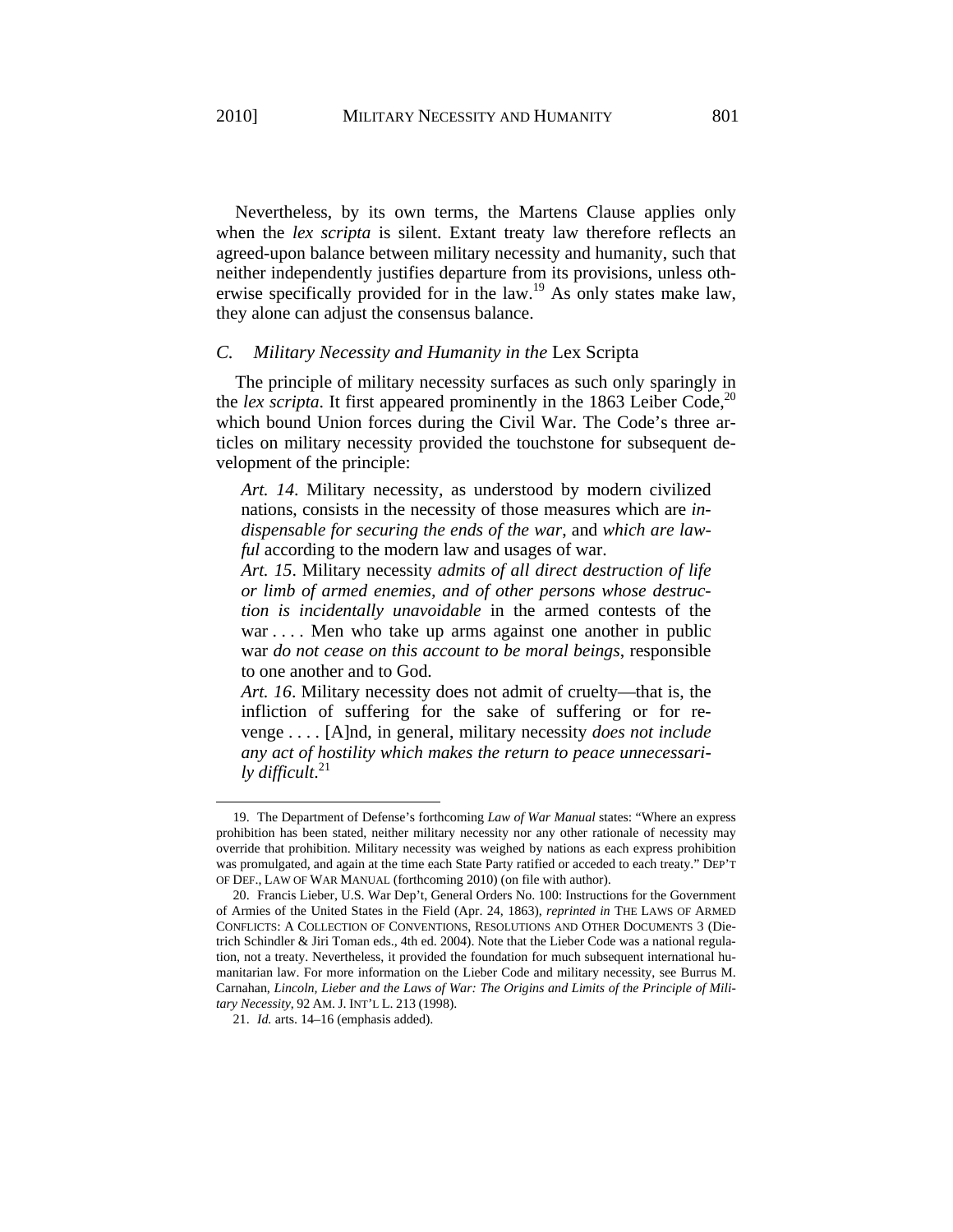Note how the Lieber Code's considerations of humanity temper each mention of military necessity. Article 14, for instance, envisages whatever destruction is necessary to achieve the overall war aims, but only to the extent the actions comport with established law of war norms. Similarly, although Article 15 foresees the inevitability of harm to persons other than combatants, it limits such harm to that which is incidental and avoidable. Article 16 bounds the assertion that all attacks on combatants qualify as necessary with the stipulation that they not be cruel.

Conversely, IHL sometimes contemplates deviation from a rule grounded in humanitarianism on the basis of military necessity. Hague Convention IV, for example, bars the destruction or seizure of enemy property unless "imperatively demanded by the necessities of war."<sup>22</sup> The 1949 Fourth Geneva Convention prohibits occupying powers from destroying certain property "except where such destruction is rendered absolutely necessary by military operations."23 Protections secured for cultural property in the 1954 Hague Cultural Property Convention may be narrowed "in cases where military necessity imperatively requires such a waiver."<sup>24</sup> The 1977 Additional Protocol I permits the following actions in the presence of "imperative military necessity": derogation from the ban on "scorched earth" tactics within territory under control of a Party;25 use of enemy "*matériel* and buildings of military units permanently assigned to civil defence organizations"; $\frac{26}{3}$  and restrictions on the activities of civil defense and relief personnel.<sup>27</sup> These examples illustrate that even when mentioned explicitly in IHL instruments, military necessity always operates in the shadow of humanitarian concerns.

<sup>22.</sup> Hague IV, *supra* note 7, annex art. 23(g).

<sup>23.</sup> Geneva Convention Relative to the Protection of Civilian Persons in Time of War art. 53, Aug. 12, 1949, 6 U.S.T. 3516, 75 U.N.T.S. 287 [hereinafter GC IV]. By the convention, extensive destruction or seizure of property is a grave breach when "not justified by military necessity and carried out unlawfully and wantonly." *Id.* art. 147. It further permits limits on relief for internees based on military necessity, albeit only under strict conditions. *Id.* art. 108; *see also id.* art. 143 (regarding visits by representatives of Protecting Powers); Geneva Convention Relative to the Treatment of Prisoners of War art. 126, Aug. 12, 1949, 6 U.S.T. 3316, 75 U.N.T.S. 135 [hereinafter GC III] (regarding visits to prisoners of war).

<sup>24.</sup> Convention for the Protection of Cultural Property in the Event of Armed Conflict art. 4, May 14, 1954, S. TREATY DOC. NO. 106-1 (1999), 249 U.N.T.S. 240 [hereinafter CPCP]; *see also id.* art. 11; Second Protocol to the Hague Convention of 1954 for the Protection of Cultural Property in the Event of Armed Conflict art. 6, Mar. 26, 1999, 2253 U.N.T.S. 212 [hereinafter Second Protocol to CPCP].

<sup>25.</sup> Additional Protocol I, *supra* note 7, art. 54(5).

<sup>26.</sup> *Id.* art. 67(4).

<sup>27.</sup> *Id.* arts. 62(1), 71(3).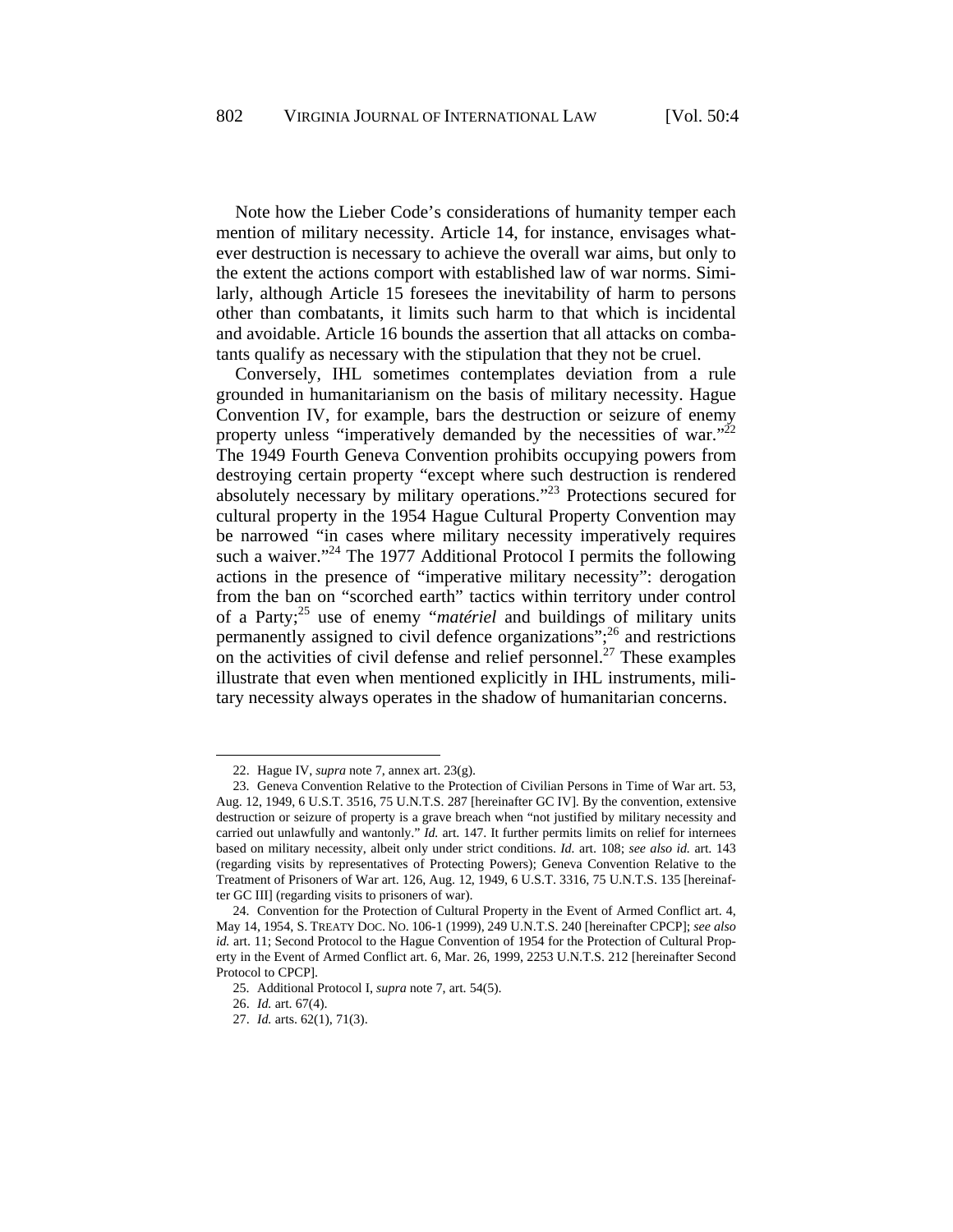1

Implicit balancing is far more pervasive. Most significantly, military necessity restricts the principle of distinction, characterized as one of two "cardinal" principles of IHL by the ICJ in *Nuclear Weapons*. 28 This customary law principle, reflected in Article 48 of Additional Protocol I, requires parties to "at all times distinguish between the civilian population and combatants and between civilian objects and military objectives."<sup>29</sup> Articles 51 and 52 operationalize distinction in the context of military necessity. Thus, while Article 51 prohibits attacks on civilians, those who participate in the conflict lose said protection for so long as they "take a direct part in hostilities."30 Analogously, Article 52 prohibits attacks on objects that are not "military objectives," but acknowledges that civilian objects can become military objectives when, "by their nature, location, purpose or use," such objects "make an effective contribution to military action" and their "total or partial destruction, capture or neutralization, in the circumstances ruling at the time, offers a definite military advantage."31 Necessity also appears as a limiting factor in the second cardinal principle, unnecessary suffering, which implicitly recognizes the lawful nature of weapons that cause militarily necessary suffering.<sup>32</sup>

In the aforementioned examples, the bounding, whether explicit or implicit, of a general rule on the basis of military necessity is overt. But analysis of most IHL rules, especially those governing the conduct of hostilities, reveals consistent sensitivity to the balance between military

<sup>28.</sup> Legality of the Threat or Use of Nuclear Weapons, Advisory Opinion, 1996 I.C.J. 226, 257 (July 8).

<sup>29.</sup> Additional Protocol I, *supra* note 7, art. 48; *see also* DEP'T OF THE NAVY, THE COMMANDER'S HANDBOOK ON THE LAW OF NAVAL OPERATIONS § 8.1 (2007), *available at* http://tinyurl.com/yerq4lo [hereinafter COMMANDER'S HANDBOOK] ("The law of targeting . . . requires that all reasonable precautions must be taken to ensure that only military objectives are targeted so that noncombatants, civilians, and civilian objects are spared as much as possible from the ravages of war."); 1 JEAN-MARIE HENCKAERTS & LOUISE DOSWALD-BECK, CUSTOMARY INTERNATIONAL HUMANITARIAN LAW 3–8, 25–26 (2005). The *Commander's Handbook* is especially relevant with regard to the existence of customary law because the United States is not a party to Additional Protocol I. Some of the *Handbook*'s provisions, however, are based on policy choices rather than customary law.

<sup>30.</sup> Additional Protocol I, *supra* note 7, art. 51(3). These rules reflect customary international law. *See* COMMANDER'S HANDBOOK, *supra* note 29, § 8.3; 1 HENCKAERTS & DOSWALD-BECK, *supra* note 29, at 3–8.

<sup>31.</sup> Additional Protocol I, *supra* note 7, art. 52(2). This rule also reflects customary international law. *See* COMMANDER'S HANDBOOK, *supra* note 29, § 8.3; 1 HENCKAERTS & DOSWALD-BECK, *supra* note 29, at 25–26.

<sup>32.</sup> *See* Additional Protocol I, *supra* note 7, art. 35(2). This rule reflects customary international law. *See* COMMANDER'S HANDBOOK, *supra* note 29, § 9.1; 1 HENCKAERTS & DOSWALD-BECK, *supra* note 29, at 244–50.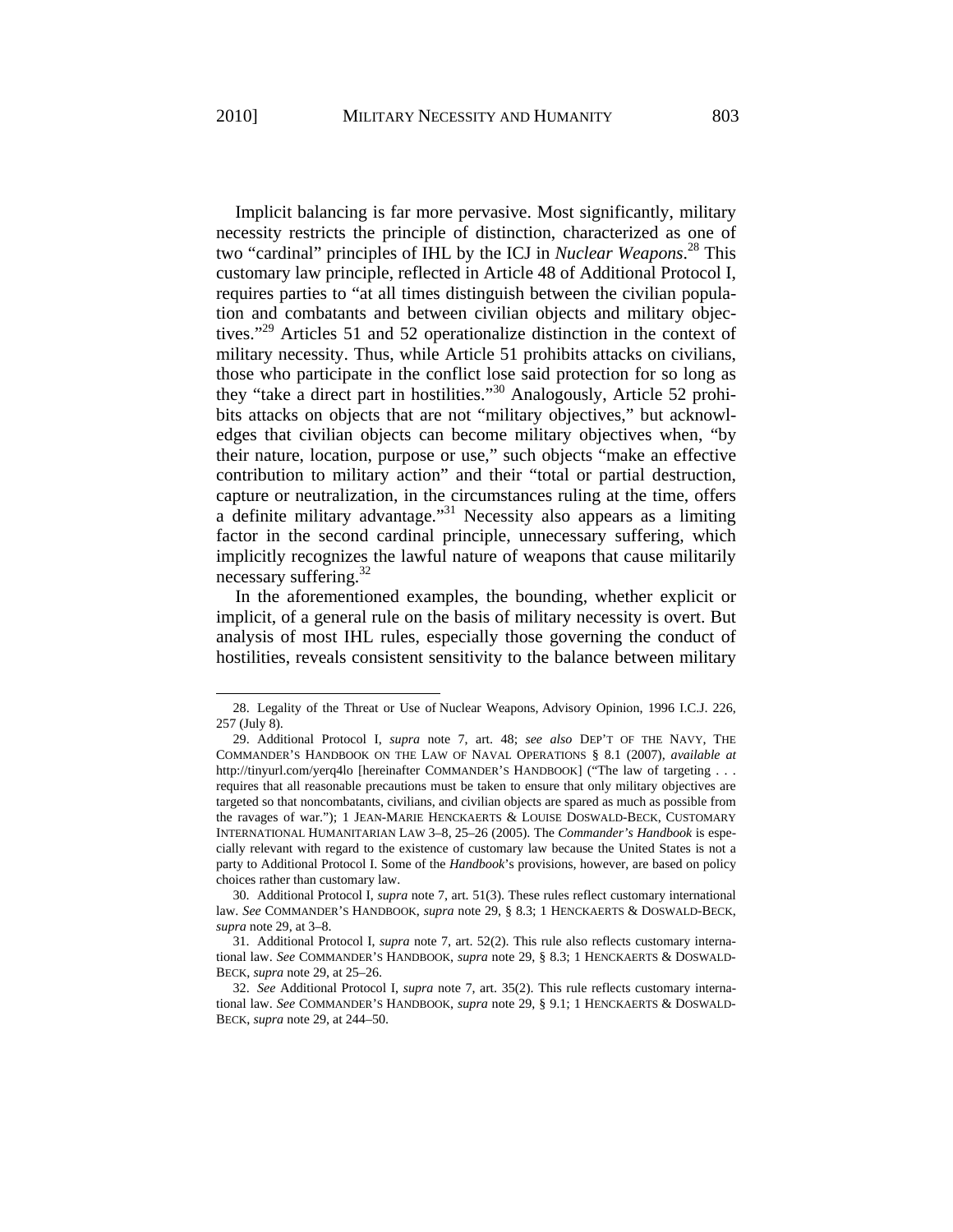necessity and humanity. For instance, an attacker may not treat multiple military objectives in an area containing a concentration of civilians as a single military objective (as with area or carpet bombing) when, because the targets are "separated and distinct," it is feasible to attack them individually.<sup>33</sup> As lawful targets, their destruction is militarily necessary, but the humanitarian aim of limiting harm to the civilian population mandates a tactical alternative as a matter of law.

Requiring particular tactical choices is a frequent means of preserving humanity during the conduct of hostilities. Attackers may not target a military objective if other viable targets exist that offer "a similar military advantage" with less "danger to civilian lives and to civilian objects."<sup>34</sup> They must also choose among tactics and weapons (methods and means) with an eye to "avoiding, and in any event to minimizing, incidental loss of civilian life, injury to civilians and damage to civilian objects."35 The existence of choice depends on the "feasibility" of the options, thereby demonstrating that "precautions in attack" constitute a negotiated compromise between military and humanitarian factors.<sup>36</sup>

The most conspicuous balancing appears in the principle of proportionality. A customary principle of law codified in Article 51 of Additional Protocol I, proportionality forbids an attack as indiscriminate if it may "be expected to cause incidental loss of civilian life, injury to civilians, damage to civilian objects, or a combination thereof, which would be excessive in relation to the concrete and direct military advantage anticipated."<sup>37</sup> The give and take of military necessity and humanity is ap-

-

37. Additional Protocol I, *supra* note 7, art. 51(5)(b); *see also* Rome Statute of the International Criminal Court art. 8(2)(b)(iv), July 17, 1998, 2187 U.N.T.S. 90 [hereinafter ICC Statute];

<sup>33.</sup> Additional Protocol I, *supra* note 7, art. 51(5)(a).

<sup>34.</sup> *Id.* art. 57(3).

<sup>35.</sup> *Id.* art. 57(2)(a)(ii).

<sup>36.</sup> *See id.* art. 57(2)(a). The term "feasible precautions" is generally understood as "those precautions which are practicable or practically possible taking into account all circumstances ruling at the time, including humanitarian and military considerations." Protocol on Prohibitions or Restrictions on the Use of Incendiary Weapons (Protocol III) art. 1(5), Oct. 10, 1980, S. TREATY DOC. NO. 105-1 (1997), 1342 U.N.T.S. 171; *see also* Amended Protocol on Prohibitions or Restrictions on the Use of Mines, Booby Traps and Other Devices (Amended Protocol II) art. 3(10), May 3, 1996, S. TREATY DOC. NO. 105-1 (1997). A number of countries specifically adopted this standard as their interpretation of the term upon ratifying Additional Protocol I. *See, e.g.*, Letter from Christopher Hulse, Ambassador from the U.K. to Switz., to the Swiss Gov't (Jan. 28, 1998), *available at* http://www.icrc.org/ihl.nsf/NORM/0A9E03F0F2EE757CC 1256402003FB6D2?OpenDocument [hereinafter U.K. Reservations] (listing the United Kingdom's reservations and declarations to Additional Protocol I, and explaining that "[t]he United Kingdom understands the term 'feasible' as used in the Protocol to mean that which is practicable or practically possible, taking into account all circumstances ruling at the time, including humanitarian and military considerations").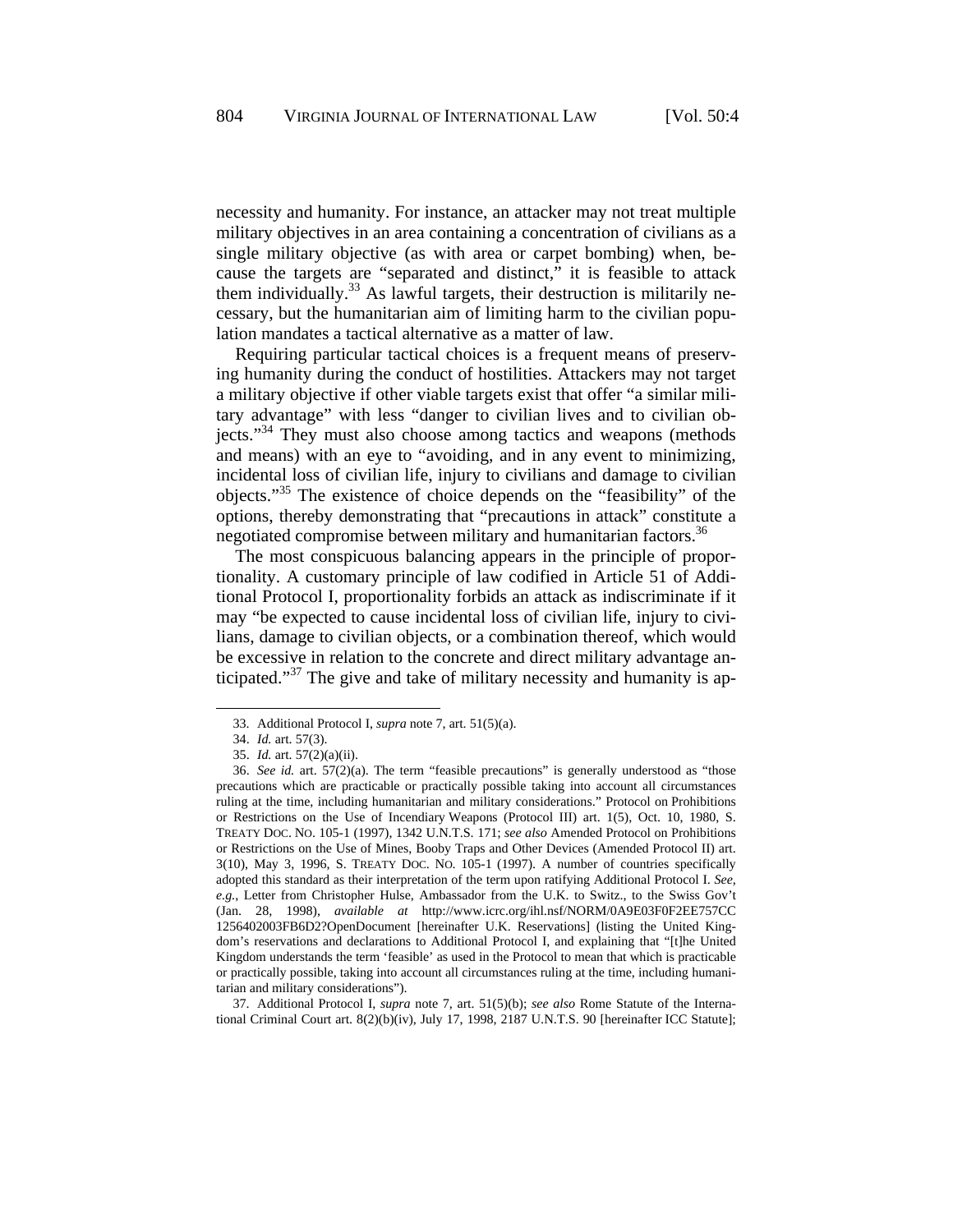parent in the relative nature of the term "excessive."<sup>38</sup> Even minor collateral damage might bar an otherwise lawful attack if the military tage that accrues to the attacker is slight, whereas a great deal of teral damage might be justified if the corresponding military advantage is considerable.

At times the express or inherent balance between military necessity and humanity may appear illogical, such that one or the other ought to be invoked to rebalance an existing rule. But any such rebalancing would be without justification insofar as the new balance deviates from that which states have agreed upon. The paradigmatic example involves treatment of an enemy soldier captured by a Special Forces unit behind enemy lines. Although the unit cannot complete its mission with the prisoner in tow, it realizes that the soldier will raise the alarm if released. The logical answer is to kill him; after all, he is the enemy and but for capture would have been subject to deadly attack on sight. But IHL characterizes captured enemy forces as *hors de combat* and safeguards them from attack, which as defined in IHL encompasses any act of violence against an adversary.<sup>39</sup> Thus, the team may not harm the captured soldier; they must either abort their mission and return to base with the prisoner or secure him in a fashion that permits him to eventually escape unharmed. Irrational as it may seem, the rule reflects a de jure balance between military necessity and humanity. No adjustment is permissible.

## II. EVOLUTION OF THE BALANCE

International humanitarian law necessarily evolves to reflect the nature of conflict and the values of its participants. Since the nineteenth century, it has moved steadily in the direction of humanity and away from that of military necessity. Even the moniker of the law has shifted

Additional Protocol I, *supra* note 7, art. 57(2); COMMANDER'S HANDBOOK, *supra* note 29, § 8.3, 1 HENCKAERTS & DOSWALD-BECK, *supra* note 29, at 46–77.

<sup>38.</sup> Note that the nonbinding ICRC commentary to the provision suggests that "[t]he Protocol does not provide any justification for attacks which cause extensive civilian losses and damages. Incidental losses and damages should never be extensive." COMMENTARY ON THE ADDITIONAL PROTOCOLS OF 8 JUNE 1977 TO THE GENEVA CONVENTIONS OF 12 AUGUST 1949, at 626 (Yves Sandoz et al. eds., 1987) [hereinafter AP COMMENTARY]. No basis exists in practice or law for this statement, which would represent a disproportionate emphasis on the humanity aspect of the balance in that it applies regardless of the military advantage gained through an attack. Its rejection is exemplified in the ICC Statute provision on proportionality, which adds the adjective "clearly" to the term "excessive," lest the bar be set too low. ICC Statute, *supra* note 37, art.  $8(2)(b)(iv)$ .

<sup>39.</sup> Additional Protocol I, *supra* note 7, art. 49.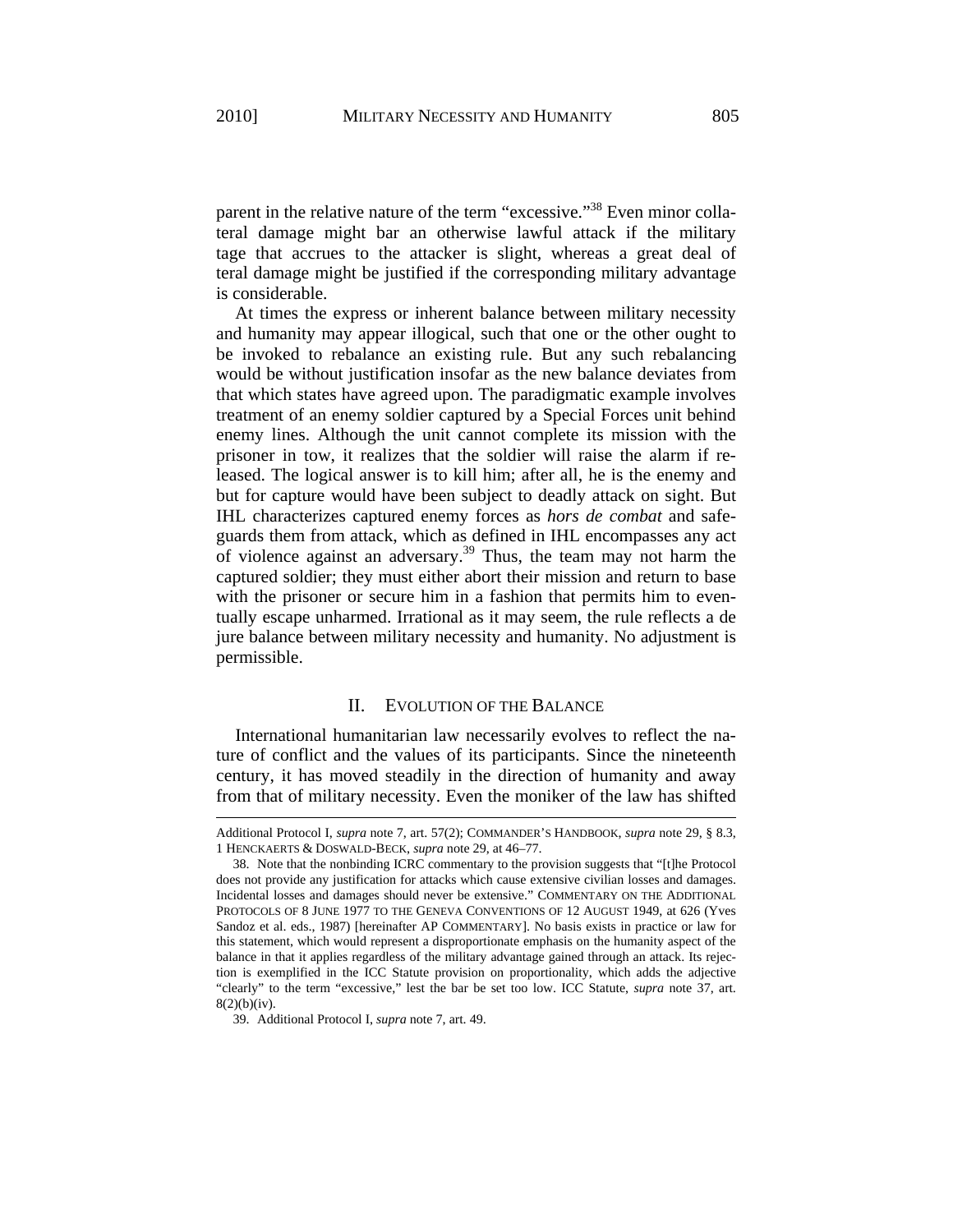over time. In the first half of the twentieth century, it was known as the "law of war." The 1949 Geneva Conventions prompted a change to the "law of armed conflict," reflecting those instruments' use of the term "armed conflict" to emphasize that application of their humanitarian prescriptions did not depend on either a declaration of war or recognition by the parties of a state of war. More recently, this body of law has become known as "international humanitarian law," in great part through the efforts of the International Committee of the Red Cross (ICRC). Despite its recognition by the ICJ,<sup>40</sup> the label has the marked disadvantage of masking the role military necessity plays in the law governing armed conflict. Nevertheless, it accurately reflects the trend toward according greater weight to the humanitarian features of the law.

## *A. Codification of IHL Prior to World War II*

-

The increasing weight accorded humanity is especially evident in treaty law. As multinational codification of the law governing conflict began, its emphasis was on the state and its agents, not protection of the civilian population. The 1856 Paris Declaration on Maritime Law dealt with privateering, neutrality, and blockades—issues grounded in the rights and interests of states.41 The 1864 Geneva Convention on the wounded and sick and the 1868 St. Petersburg Declaration on explosive projectiles were both aimed solely at enhancing protection of the armed forces.<sup>42</sup> The 1899 and 1907 Hague Peace Conferences produced an array of conventions and declarations, most of which addressed either matters relevant to the activities of states, such as the opening of hostilities, neutrality, and merchant shipping, or the protection of combatants, such as limitations on certain weapons.<sup>43</sup> While the 1899 Convention II

<sup>40.</sup> *See* Legality of the Use by a State of Nuclear Weapons in Armed Conflict, Advisory Opinion, 1996 I.C.J. 226, 257 (July 8). The label also appears in contemporary treaty law. *See, e.g.*, Convention on the Prohibition of the Use, Stockpiling, Production and Transfer of Anti-Personnel Mines and on Their Destruction pmbl., Sept. 18, 1997, 36 I.L.M. 1507; Statute of the International Tribunal for Rwanda, S.C. Res. 955 annex, art. 1, U.N. Doc. S/RES/955 (Nov. 8, 1994); Statute of the International Tribunal for the Prosecution of Persons Responsible for Serious Violations of International Humanitarian Law Committed in the Territory of the Former Yugoslavia Since 1991**,** U.N. Doc. S/25704 annex (May 3, 1993), *available at* http://www1.umn.edu/ humanrts/icty/statute.html [hereinafter ICTY Statute].

<sup>41.</sup> Declaration of Paris Respecting Maritime Law, Apr. 16, 1856, *reprinted in* 1 SUPPLEMENT AM. J. INT'L L. 89 (1907).

<sup>42. 1868</sup> St. Petersburg Declaration, *supra* note 11; Convention for the Amelioration of the Condition of the Wounded in Armies in the Field, Aug. 22, 1864, 22 Stat. 940, 129 Consol. T.S. 361.

<sup>43.</sup> Final Act of the International Peace Conference, July 29, 1899, *reprinted in* 1 SUPPLEMENT AM. J. INT'L L. 103 (1907); Final Act of the Second Peace Conference, Oct. 18,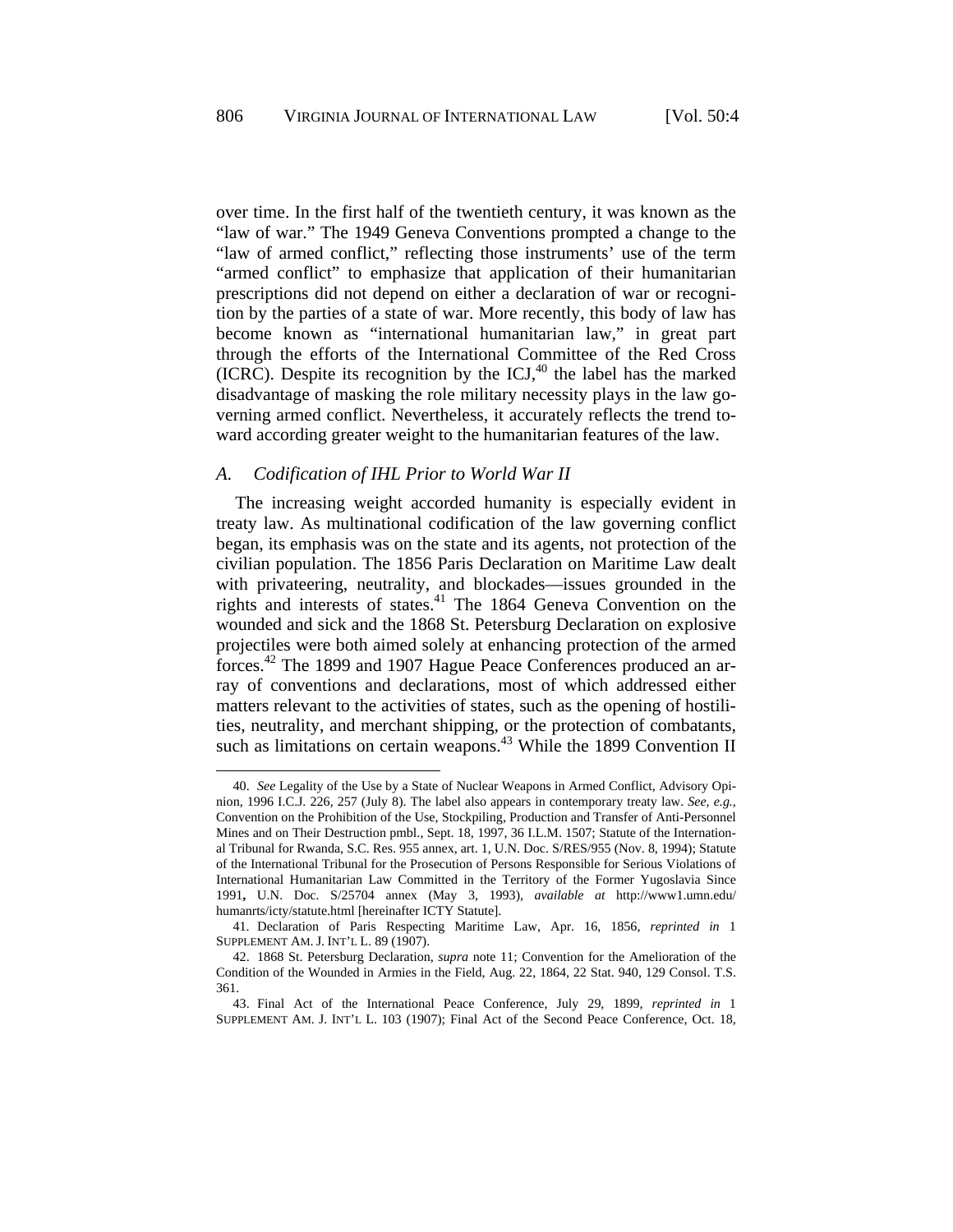l

on the Laws and Customs of War on Land and the 1907 Hague Convention IV on the same subject envisaged protection of the civilian population, the catalogue of said provisions was slim, dealing primarily with belligerent occupation.<sup>44</sup> Attempts to craft treaties extending additional protection to civilians faltered repeatedly.<sup>45</sup> Throughout this period, military necessity reigned supreme, while humanity served primarily to protect the armed forces.

## *B. Codification of IHL Since World War II*

The carnage of the Second World War stimulated a major shift toward humanitarian protection of the civilian population. In 1945, nineteen states ratified the Charter of the International Military Tribunal, which provided for jurisdiction over war crimes against civilians and crimes against humanity.<sup>46</sup> Of particular note, the tribunal embraced the

45. This includes the 1923 Rules Concerning the Control of Wireless Telegraphy in Time of War and Air Warfare, *available at* http://www.icrc.org/ihl.nsf/FULL/275?OpenDocument; the 1934 Draft International Convention on the Condition and Protection of Civilians of Enemy Nationality Who Are on Territory Belonging to or Occupied by a Belligerent, *available at* http://www.icrc.org/ihl.nsf/FULL/320?OpenDocument; and the 1938 Draft Convention for the Protection of Civilian Populations Against New Engines of War, *available at* http://www.icrc.org/ihl.nsf/FULL/345?OpenDocument.

<sup>1907,</sup> *available at* http://www.icrc.org/ihl.nsf/FULL/185?OpenDocument.

<sup>44.</sup> *See* Hague II, *supra* note 7; Hague IV, *supra* note 7. The annexed regulations to Hague IV also dealt with attacking populated areas; warnings; protection of buildings dedicated to religion, art, science, or charitable purposes, historic monuments, and medical facilities; and pillage. Hague IV, *supra* note 7, annex arts. 24–27. Other conventions adopted during the period preceding the close of World War II likewise focused humanitarian attention primarily on combatants. *See, e.g.*, Convention for the Amelioration of the Condition of the Wounded and Sick in Armies in the Field, July 6, 1906, 35 Stat. 1885, 22 Consol. T.S. 144; Protocol for the Prohibition of the Use in War of Asphyxiating, Poisonous or Other Gases, and of Bacteriological Methods of Warfare, June 17, 1925, 26 U.S.T. 571, 94 L.N.T.S. 65; Convention Relative to the Treatment of Prisoners of War art. 82, July 27, 1929, 47 Stat. 2021, 118 L.N.T.S. 343; Convention for the Amelioration of the Condition of the Wounded and Sick in Armies in the Field art. 25, July 27, 1929, 47 Stat. 2074, 118 L.N.T.S. 303.

<sup>46.</sup> Charter of the International Military Tribunal at Nuremburg art. 6(b)–(c), Aug. 8, 1945, 59 Stat. 1546, 82 U.N.T.S. 279 [hereinafter Nuremburg Charter]. The Charter defined the offenses thusly:

<sup>(</sup>b) War crimes: namely, violations of the laws or customs of war. Such violations shall include, but not be limited to, murder, ill-treatment or deportation to slave labor or for any other purpose of civilian population of or in occupied territory, murder or illtreatment of prisoners of war or persons on the seas, killing of hostages, plunder of public or private property, wanton destruction of cities, towns or villages, or devastation not justified by military necessity;

<sup>(</sup>c) Crimes against humanity: namely, murder, extermination, enslavement, deportation, and other inhumane acts committed against any civilian population, before or during the war; or persecutions on political, racial or religious grounds in execution of or in connection with any crime within the jurisdiction of the Tribunal, whether or not in viola-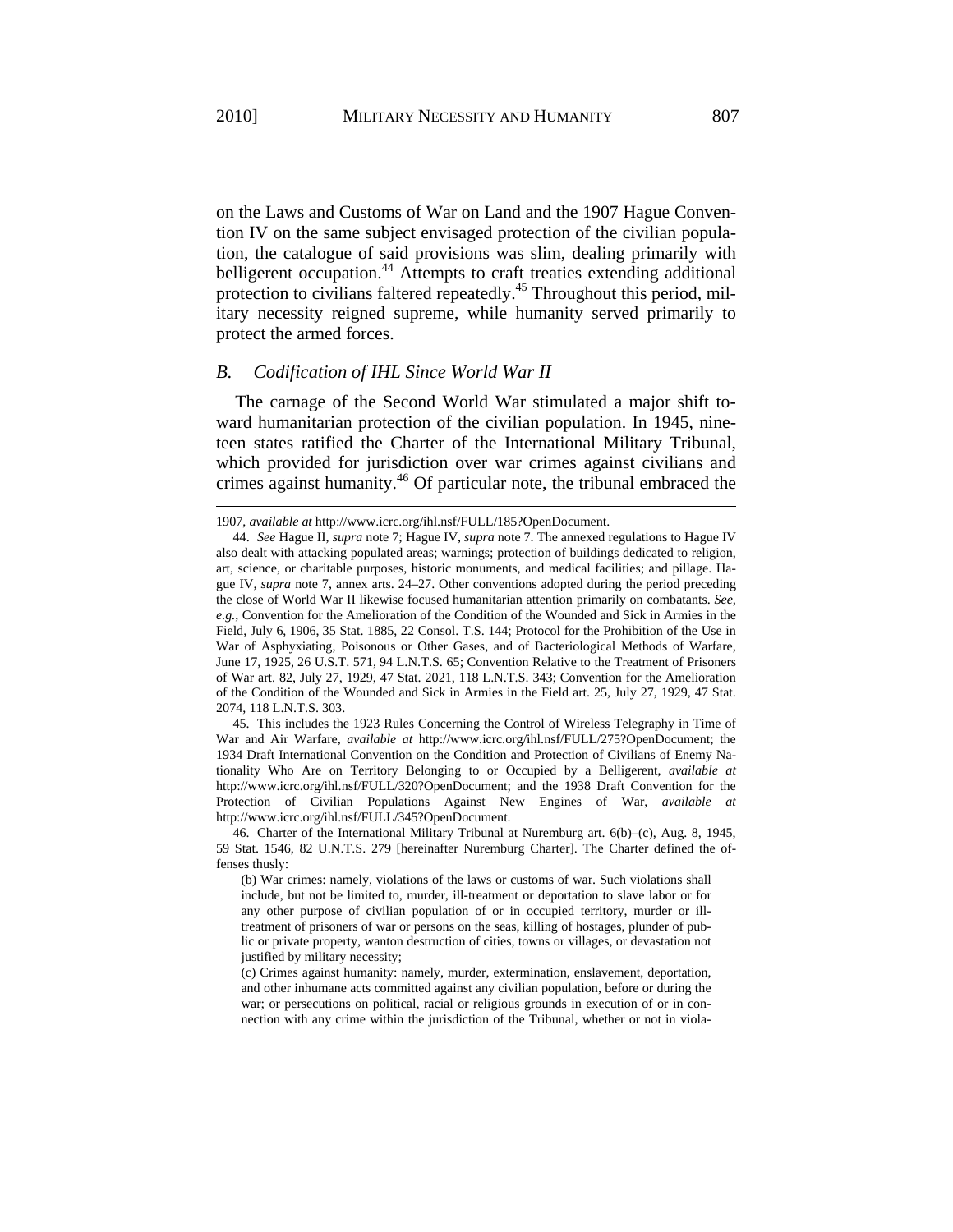premise that the 1907 Hague Regulations, with their limited protection of civilians and their property, had become "declaratory of the laws and customs of war."<sup>47</sup> The Charter also codified the notion of "crimes" against humanity," which arguably represented a new norm, especially in the sense that it applied irrespective of a state of war and to the victimization by a state of its own citizens.

Codification proceeded even as the trials were underway. In 1948 the United Nations adopted the Convention on the Prevention and Punishment of the Crime of Genocide, which protected "national, ethnical, racial or religious" groups and applied in "time of peace or in time of war."<sup>48</sup> The following year a diplomatic conference adopted the four Geneva Conventions. The first three dealt with issues primarily affecting combatants: wounded and sick on land;<sup>49</sup> wounded, sick, and shipwrecked at sea;<sup>50</sup> and prisoners of war.<sup>51</sup> The fourth, however, dealt exclusively with the protection of civilians, thereby marking a milestone in IHL. The longest of the four Conventions, it expressly supplemented the 1899 and 1907 Hague Regulations.<sup>52</sup>

The postwar period also saw the adoption of a number of treaties providing protection for specific individuals and objects. In 1954, the Hague Cultural Property Convention and its First Protocol were adopted.<sup>53</sup> Modification of the environment during wartime was banned in 1976;<sup>54</sup> a Second Protocol to the Cultural Property Convention was

tion of the domestic law of the country where perpetrated.

*Id.* The Charter principles were unanimously affirmed by the UN General Assembly in 1946. G.A. Res. 95 (I), at 188, U.N. Doc. A/236 (Dec. 11, 1946).

<sup>47. 1</sup> IMT NUREMBERG, *supra* note 12, at 254. The finding was necessary because of the general participation clause in Article 2: "The provisions contained in the Regulations referred to in Article 1, as well as in the present Convention, do not apply except between Contracting powers, and then only if all the belligerents are parties to the Convention." Hague IV, *supra* note 7, art. 2.

<sup>48.</sup> Convention on the Prevention and Punishment of the Crime of Genocide arts. 1–2, Dec. 9, 1948, S. EXEC. DOC. O, 81-1 (1949), 78 U.N.T.S. 277 [hereinafter Genocide Convention].

<sup>49.</sup> Geneva Convention for the Amelioration of the Condition of the Wounded and Sick in Armed Forces in the Field, Aug. 12, 1949, 6 U.S.T. 3114, 75 U.N.T.S. 31.

<sup>50.</sup> Geneva Convention for the Amelioration of the Condition of Wounded, Sick and Shipwrecked Members of Armed Forces at Sea, Aug. 12, 1949, 6 U.S.T. 3217, 75 U.N.T.S. 85.

<sup>51.</sup> GC III, *supra* note 23.

<sup>52.</sup> GC IV, *supra* note 23, art. 154.

<sup>53.</sup> *See* CPCP, *supra* note 24; Protocol for the Protection of Cultural Property in the Event of Armed Conflict, May 14, 1954, 249 U.N.T.S. 358. Additional Protocol I also provides for the protection of cultural property. Additional Protocol I, *supra* note 7, art. 53.

<sup>54.</sup> Convention on the Prohibition of Military or Any Other Hostile Use of Environmental Modification Techniques, May 18, 1977, art. I(1), 31 U.S.T. 333, 1108 U.N.T.S. 152.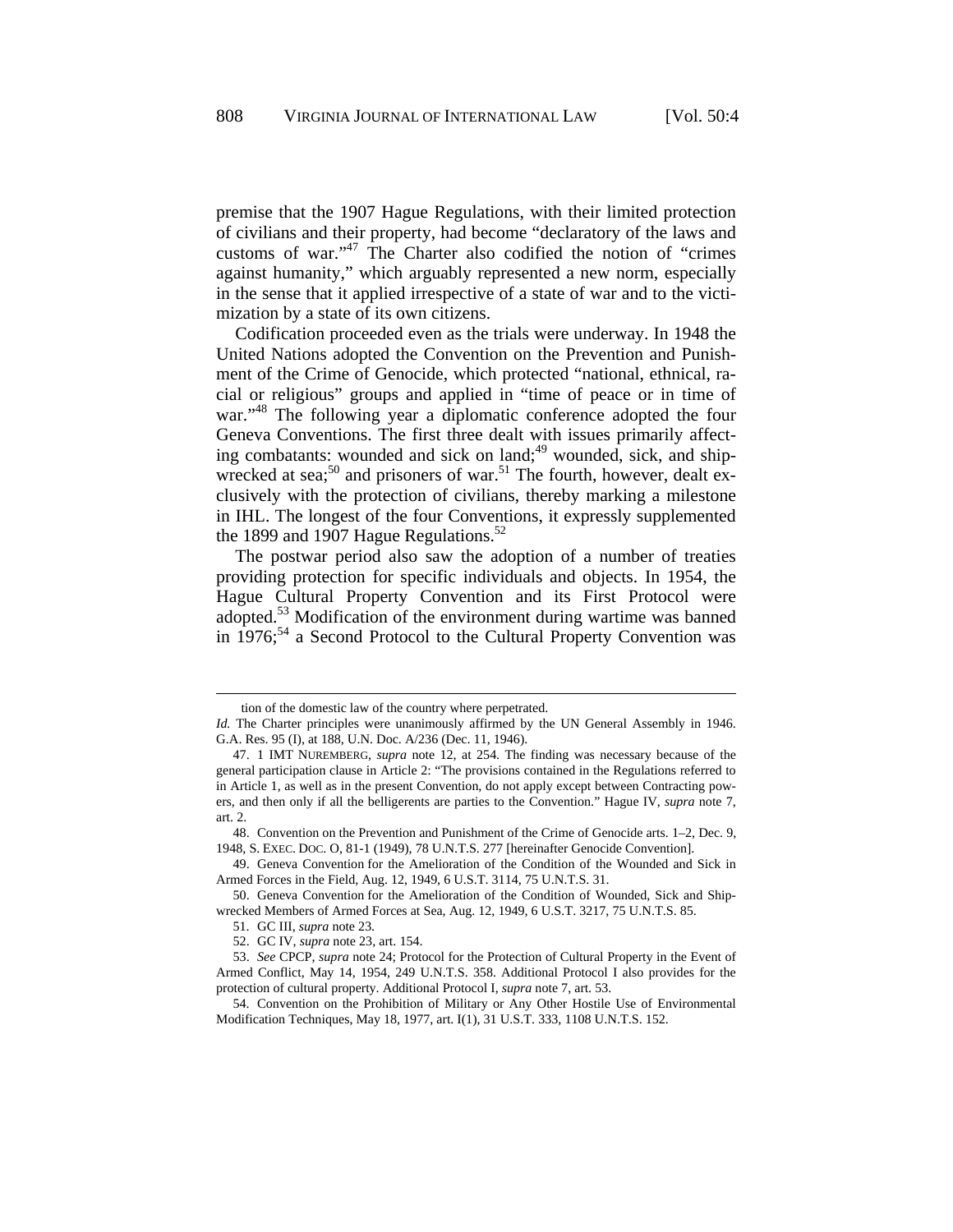adopted in 1999;<sup>55</sup> and a 2000 Optional Protocol sought to enhance the protection of children during armed conflict.<sup>56</sup>

The law of weaponry, which had heretofore been designed primarily to alleviate the suffering of combatants, likewise reflected the emphasis on humanitarian concerns. Protocol III of the 1980 Convention on Conventional Weapons (CCW) placed limits on the use of incendiary weapons against or in the vicinity of civilians and in forested areas.<sup>57</sup> As civilians were often the unintended victims of booby traps and antipersonnel mines, CCW Protocol II (1980) and Amended Protocol II (1996) imposed restrictions on their use in situations endangering the civilian population.58 The 1997 Ottawa Convention banned the use of such mines altogether by states party thereto.<sup>59</sup> A fifth Protocol to the CCW, adopted in 2003, created a system to deal with explosive remnants of war.<sup>60</sup> Five years later, a diplomatic conference in Dublin produced the Convention on Cluster Munitions in order to deal with the problem of failed bomblets, which, like explosive remnants and land mines, pose a persistent risk to civilians.<sup>61</sup>

The seminal event in the treaty-based shift came with adoption of the 1977 Additional Protocols to the 1949 Geneva Conventions. In the eyes of many members of the international community, conflicts since the Second World War had evolved in a direction that merited a corresponding evolution in the law. Two factors were of particular importance: guerrilla warfare (especially during national liberation struggles) and the spread of non-international armed conflicts. Both phenomena placed civilians and their property at particular risk. In response, Additional Protocols I and II were adopted—the former governing international armed conflicts, the latter focusing on intranational hostilities.

Additional Protocol I was unique in its joinder of "Hague" and "Geneva" law.<sup>62</sup> Moreover, the diplomatic conference that drafted the two

<sup>55.</sup> Second Protocol to CPCP, *supra* note 24.

<sup>56.</sup> Optional Protocols to the Convention on the Rights of the Child on the Involvement of Children in Armed Conflict and on the Sale of Children, Child Prostitution and Child Pornography, May 25, 2000, S. TREATY DOC. NO. 106-37 (2000), 39 I.L.M. 1285.

<sup>57.</sup> Protocol III, *supra* note 36, art. 2.

<sup>58.</sup> Amended Protocol II, *supra* note 36.

<sup>59.</sup> Convention on the Prohibition of the Use, Stockpiling, Production and Transfer of Antipersonnel Mines and on Their Destruction, Sept. 18, 1997, 36 I.L.M. 1507 (1997).

<sup>60.</sup> Protocol on Explosive Remnants of War (Protocol V to the 1980 Convention), Nov. 28, 2003, 45 I.L.M. 1348 (2006).

<sup>61.</sup> Convention on Cluster Munitions, Dec. 3, 2008, 48 I.L.M. 357 (2008).

<sup>62.</sup> This is with respect to norms addressing the conduct of hostilities and protections for persons and objects respectively.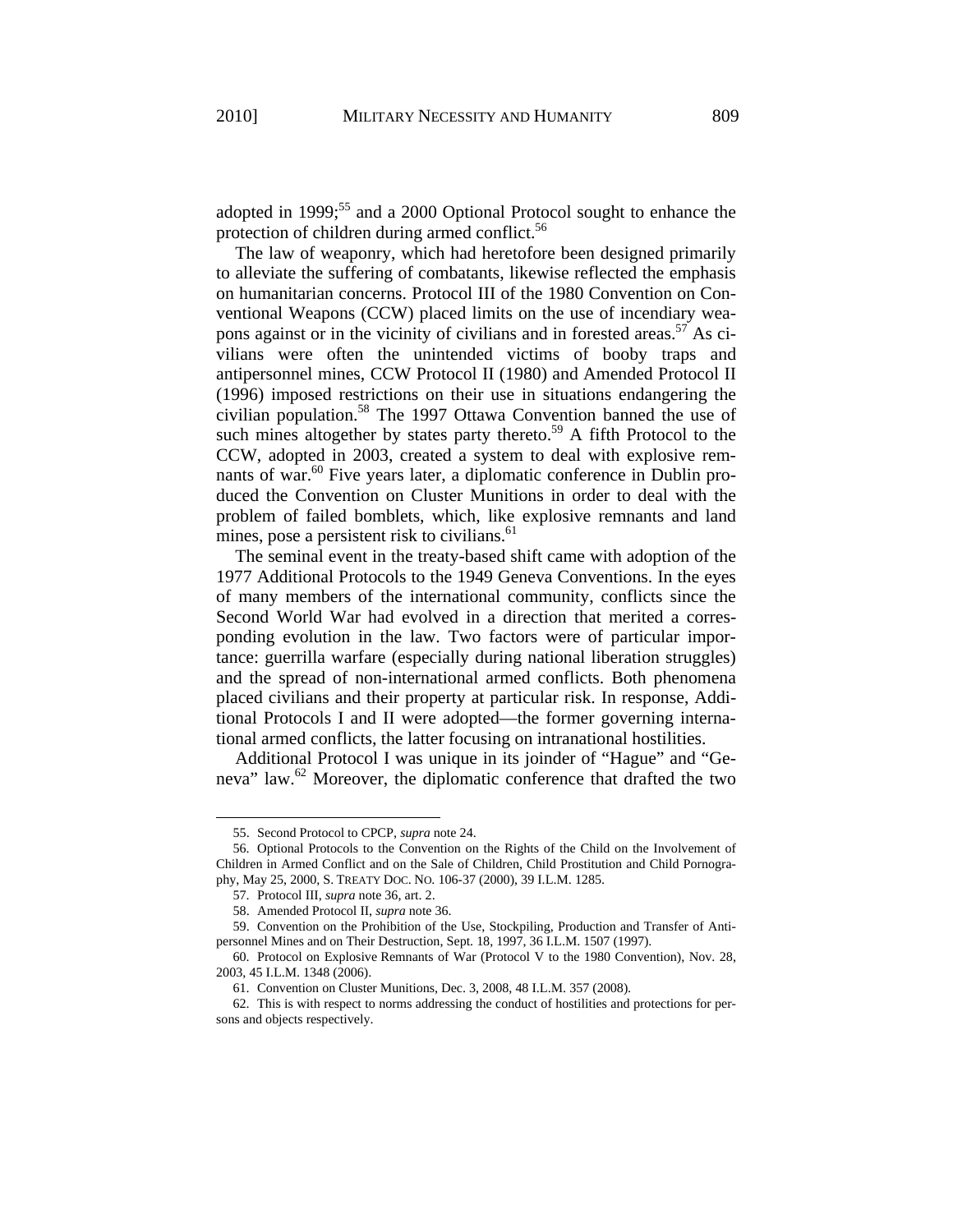Protocols amounted to the first comprehensive endeavor to carefully assess where the balance between military necessity and humanity lay, especially in the context of the "conduct of hostilities." In particular, it elaborated the customary international law principle of distinction, including its key components of indiscriminate attack, proportionality, and precautions in attack, thereby signaling a new sensitivity to the humanity component of IHL.<sup>63</sup>

Equally important was the adoption of Additional Protocol II, the first treaty to exclusively address non-international armed conflict.<sup>64</sup> Previously, such conflicts were principally governed by Common Article 3 of the 1949 Geneva Conventions, a provision extending only the most basic of protections to "persons taking no active part in the hostilities."65 By contrast, Additional Protocol II contained articles addressing the protection of children, detainees, internees, the wounded, sick, and shipwrecked, and set forth restrictions on prosecution and punishment. Perhaps most importantly, it established a protective regime for the civilian population, including prohibitions related to targeting, terrorizing, or starving civilians; dams, dykes, and nuclear electrical generating stations; cultural and religious objects and places of worship; the forced movement of civilians; and relief agencies and humanitarian assistance.<sup>66</sup>

The revolutionary scope of these protections, albeit less comprehensive than those contained in Additional Protocol I, must be understood in context. Previous IHL instruments represented negotiated "rules of the game" for warfare between states. To the extent that a rule protected the enemy's combatants or the civilian population, it provided corresponding protection to one's own. Accommodation of military necessity to humanitarian concerns theoretically affected all parties to a conflict equally.

<sup>63.</sup> *See* OFFICIAL RECORDS OF THE DIPLOMATIC CONFERENCE ON THE REAFFIRMATION AND DEVELOPMENT OF INTERNATIONAL HUMANITARIAN LAW APPLICABLE IN ARMED CONFLICTS (1978).

<sup>64.</sup> Protocol Additional to the Geneva Conventions of 12 August 1949, and Relating to the Protection of Victims of Non-International Armed Conflicts, June 8, 1977, 1125 U.N.T.S. 609 [hereinafter Additional Protocol II].

<sup>65.</sup> The text of Common Article 3, which also extended protection to the wounded and sick, is identical in all four of the 1949 Geneva Conventions. *See supra* notes 23, 49–50. The 1949 Genocide Convention applied to non-international armed conflict in certain circumstances, *see* Genocide Convention, *supra* note 48, art. 1, as did the 1954 Cultural Property Convention, *see*  CPCP, *supra* note 24, art. 19.

<sup>66.</sup> Additional Protocol II, *supra* note 64, arts. 4–8, 13–18.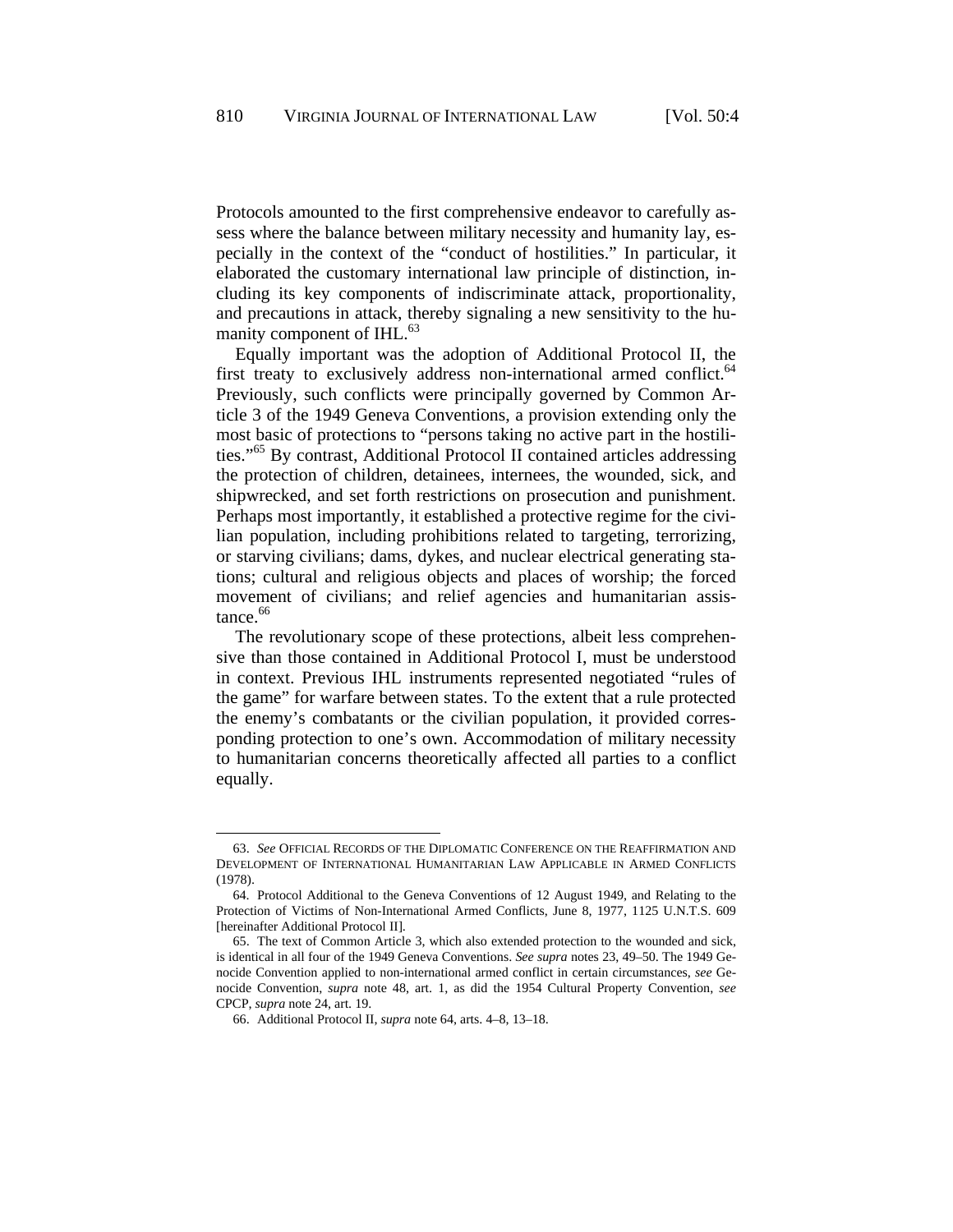By contrast, in non-international armed conflict, the "enemy" is by definition acting unlawfully under domestic law irrespective of any treaty. Additional Protocol II therefore added little to the practical prescriptive regime.<sup>67</sup> Moreover, the reciprocity inherent in treaties governing international armed conflict is nonexistent in the context of intrastate conflict because the domestic "rebels" are not party to relevant international instruments. Consequently, Additional Protocol II was, for states party thereto, a self-imposed limit on military necessity in the name of humanity. Their adoption of Additional Protocol II absent the reciprocity motivation further illustrates the extent to which the necessityhumanity dynamic had been revolutionized in the years following the Second World War.

Despite the altered balance symbolized by Additional Protocol II, President Reagan submitted the instrument to the Senate in 1987 for advice and consent.68 In his letter of transmittal, the President opined that the agreement was, with certain exceptions, a positive step toward the goal of "giving the greatest possible protection to the victims of [noninternational] conflicts, consistent with legitimate military requirements."<sup>69</sup> The Legal Adviser to the State Department characterized the instrument's terms as "no more than a restatement of the rules of conduct with which United States military forces would almost certainly comply as a matter of national policy, constitutional and legal protections, and common decency."70 In other words, the United States was willing to accept Additional Protocol II because it reflected established practice on the battlefield.

# *C. State Apprehension*

-

In the face of postwar codification, various states displayed apprehension as to the military necessity-humanity balance that had been

<sup>67.</sup> It is reasonable to assume that states would be unlikely to defer to international prosecution of rebels who could be tried instead in domestic courts. That being said, international law prohibitions would nonetheless serve further to ostracize those who engage in such acts.

<sup>68.</sup> Ronald Reagan, Letter of Transmittal to the U.S. Senate (Jan. 29, 1987), *reprinted in* 81 AM. J. INT'L L. 910 (1987). Additional Protocol II is still awaiting ratification, although no administration since that of President Reagan has publically expressed fundamental concerns about its provisions.

<sup>69.</sup> *Id.* at 910. President Reagan identified prohibitions on mass murders falling short of genocide and the deliberate killing of noncombatants as particularly significant concerns. *Id.* at 910– 11.

<sup>70.</sup> Abraham D. Sofaer, *The Position of the United States on Current Law of War Agreements: Remarks of Judge Abraham D. Sofaer, Legal Adviser, United States Department of State, January 22, 1987*, 2 AM. U. J. INT'L L. & POL'Y 460, 461–62 (1987).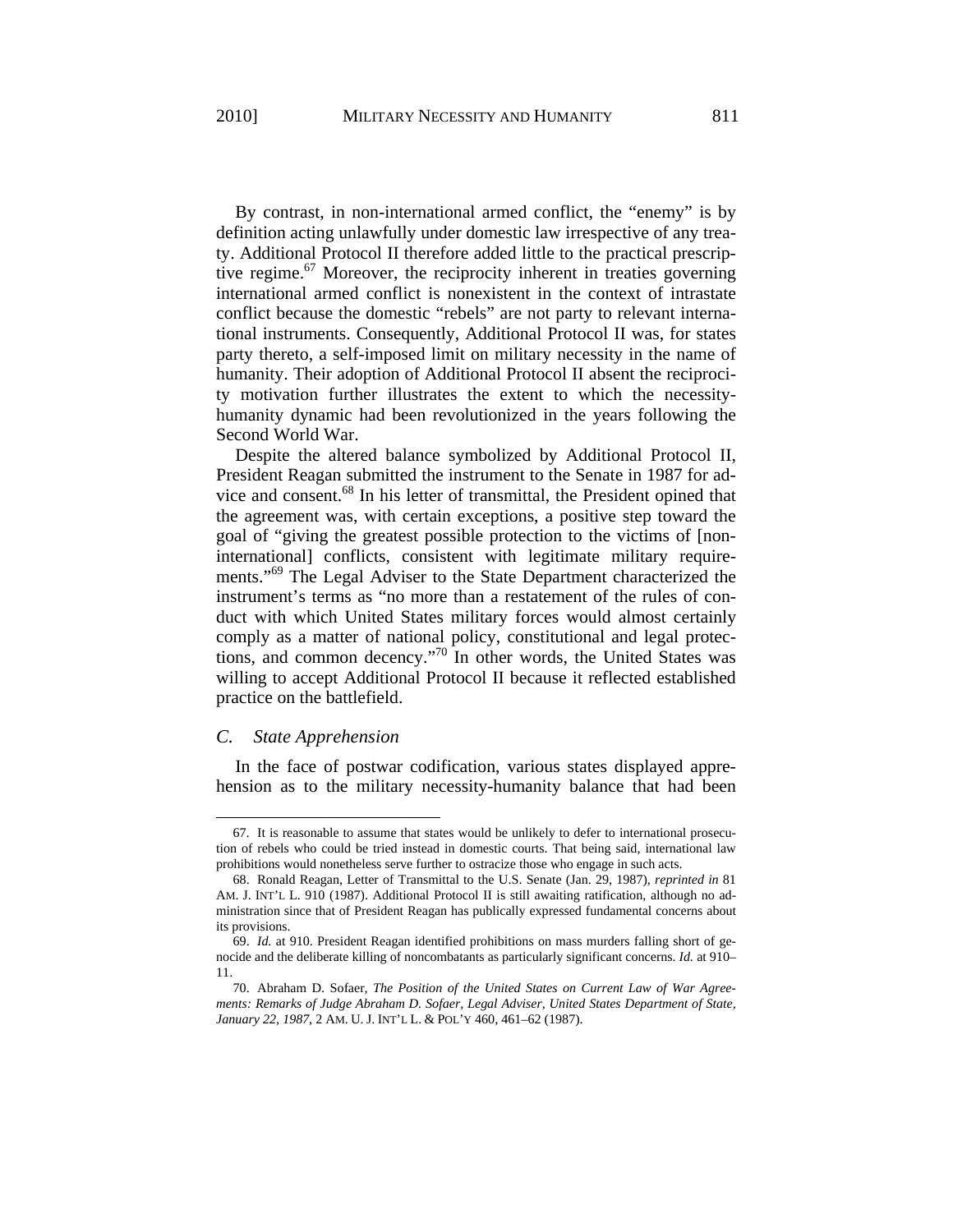struck in a number of treaties, most notably Additional Protocol I. First among these was the United States, which believed that "the Protocol suffers from fundamental shortcomings that cannot be remedied through reservations or understandings," even though "certain provisions of Protocol I reflect customary international law, and others appear to be positive, new developments."71 President Reagan made exactly this point in his letter of transmittal. Characterizing the agreement as "fundamentally and irreconcilably flawed," he announced that "we cannot allow other nations of the world, however numerous, to impose upon us and our allies and friends an unacceptable and thoroughly distasteful price for joining a convention drawn to advance the laws of war. $172$ 

Military and policy considerations loomed large in the rejection. The United States was concerned that Article 1(4), which extended coverage to "armed conflicts in which peoples are fighting against colonial domination and alien occupation and against racist regimes in the exercise of their right of self-determination," would place rebel groups on an equal footing with the armed forces by affording them the more comprehensive protections of the law of international armed conflict, even though their actions demonstrated a disdain for law generally.<sup>73</sup>

Similarly, the United States concluded that Article 44(3) denuded the requirement for combatants to distinguish themselves from civilians by providing that in "'situations . . . where, owing to the nature of the hostilities an armed combatant cannot so distinguish himself . . . he shall retain his status as a combatant' [including prisoner of war status]" so long as he openly carried weapons during the "military deployment" preceding an engagement and during the engagement itself.<sup>74</sup> Aside from the fact that an inability to distinguish fighters from civilians heightens the risk to the latter, the United States worried that by wearing

<sup>71.</sup> *Id.* at 463, 471. Examples of positive new developments included certain protections for medical aircraft and the missing and dead. On the many provisions supported by the United States, see Michael J. Matheson, *Session One: The United States Position on the Relation of Customary International Law to the 1977 Protocols Additional to the 1949 Geneva Conventions*, 2 AM. U. J. INT'L L. & POL'Y 419, 422–29 (1987). At the time he wrote the piece, Professor Matheson was serving as the State Department's Deputy Legal Adviser.

<sup>72.</sup> Letter of Transmittal, *supra* note 68, at 911. Among the reasons proffered by the president for U.S. opposition were (1) the instrument's characterization of "wars of national liberation" as international armed conflict rather than non-international armed conflict (thereby appearing to imbue them with a greater sense of legitimacy); (2) the grant of combatant status to irregulars even if they did not comply with the traditional requirements for such status; and (3) the fact that the "Joint Chiefs of Staff have also concluded that a number of the provisions of the Protocol are militarily unacceptable." *Id.*

<sup>73.</sup> Sofaer, *supra* note 70, at 464.

<sup>74.</sup> *Id.* at 466 (quoting Additional Protocol I, *supra* note 7, art. 44(3)).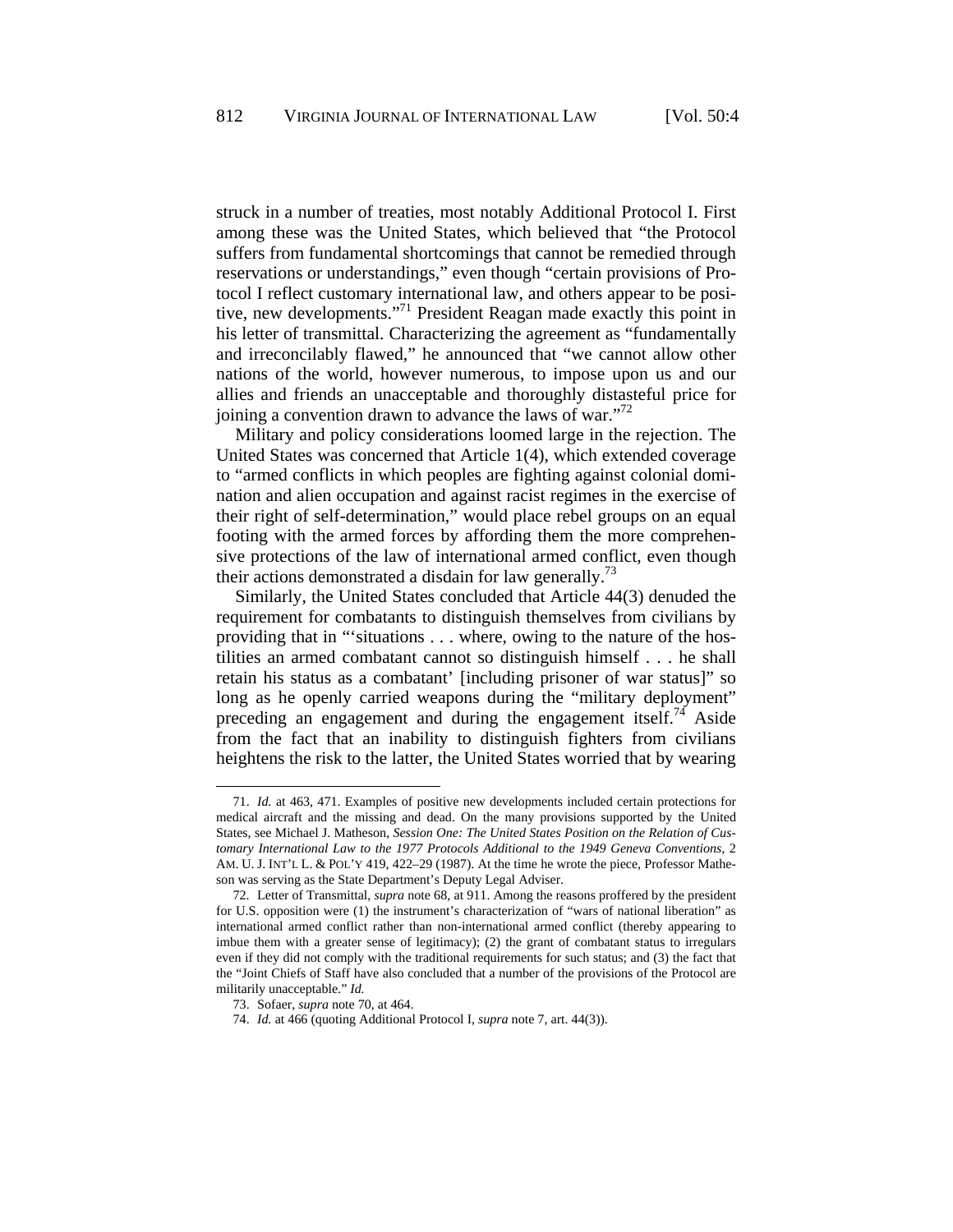civilian clothes and concealing their weapons, "terrorist[s] could . . . hide among civilians until just before an attack."<sup>75</sup> This would seriously impair a state's ability to identify and target potential enemy combatants.

An assessment conducted by the U.S. military judged the treaty "to be too ambiguous and complicated to use as a practical guide for military operations."76 Article 56, for example, proscribed attacks against dams, dykes, and nuclear electrical generating stations even if they were proportionate and even if sufficient precautions were taken prior to launch. For the United States, the rule not only appeared to give excessive weight to humanity, but also seemed unnecessary in light of the reasoned balancing implicit in existing norms of proportionality and precaution.<sup>77</sup>

The United States was not alone in its uneasiness. The United Kingdom waited two decades before becoming a party to Additional Protocol I, making sixteen substantive "statements" at the time of ratification.<sup>78</sup> The statements evidenced concern that the instrument required interpre-

<sup>75.</sup> *Id.* at 467.

<sup>76.</sup> *Id.* at 468. For example, it failed to account for modern integrated power grids since an attacker would have difficulty determining the destination—civilian or military—of electricity from a particular power plant. The balancing seemed to be taking place without a complete grasp of the consequences for contemporary warfare.

<sup>77.</sup> *The Sixth Annual American Red Cross-Washington College of Law Conference on International Humanitarian Law: A Workshop on Customary International Law and the 1977 Protocols Additional to the 1949 Geneva Conventions*, 2 AM. U. J. INT'L L. & POL'Y 415, 436 (1987).

<sup>78.</sup> *See* U.K. Reservations, *supra* note 36. *Inter alia*, the statements provided that the Protocol did not apply to nuclear weapons; clarified the term "feasible"; emphasized that "military commanders and others responsible for planning, deciding upon, or executing attacks necessarily have to reach their decisions on the basis of their assessment of the information from all sources which is [sic] reasonably available to them at the relevant time"; noted that the assessment of damage to the environment "is to be assessed objectively on the basis of the information available at the time"; accepted the Article 44(3) provisions only as to occupied territory or Article 1(4) situations; stated that the presumption of civilian status in the case of doubt did not "override[] a commander's duty to protect the safety of troops under his command or to preserve his military situation"; explained that the term "military advantage" in the proportionality principle "is intended to refer to the advantage anticipated from the attack considered as a whole and not only from isolated or particular parts of the attack"; cautioned that in certain circumstances areas of land could qualify as military objectives; pointed out that cultural objects and places of worship lose their protection if used for military purposes; noted that destruction of items necessary for civilian sustenance is only prohibited when such denial was the intended purpose; allowed for reprisals in certain circumstance involving enemy violation of the law; refused to grant absolute protection to dams, dykes, and electrical generating stations, although recognized that such attacks required "authorisation at a high level of command"; and indicated that the obligation to cancel an attack if it became apparent that the target was not a military objective or if the attack would violate proportionality was applicable only to "those who have the authority and practical possibility to cancel or suspend the attack." *Id.*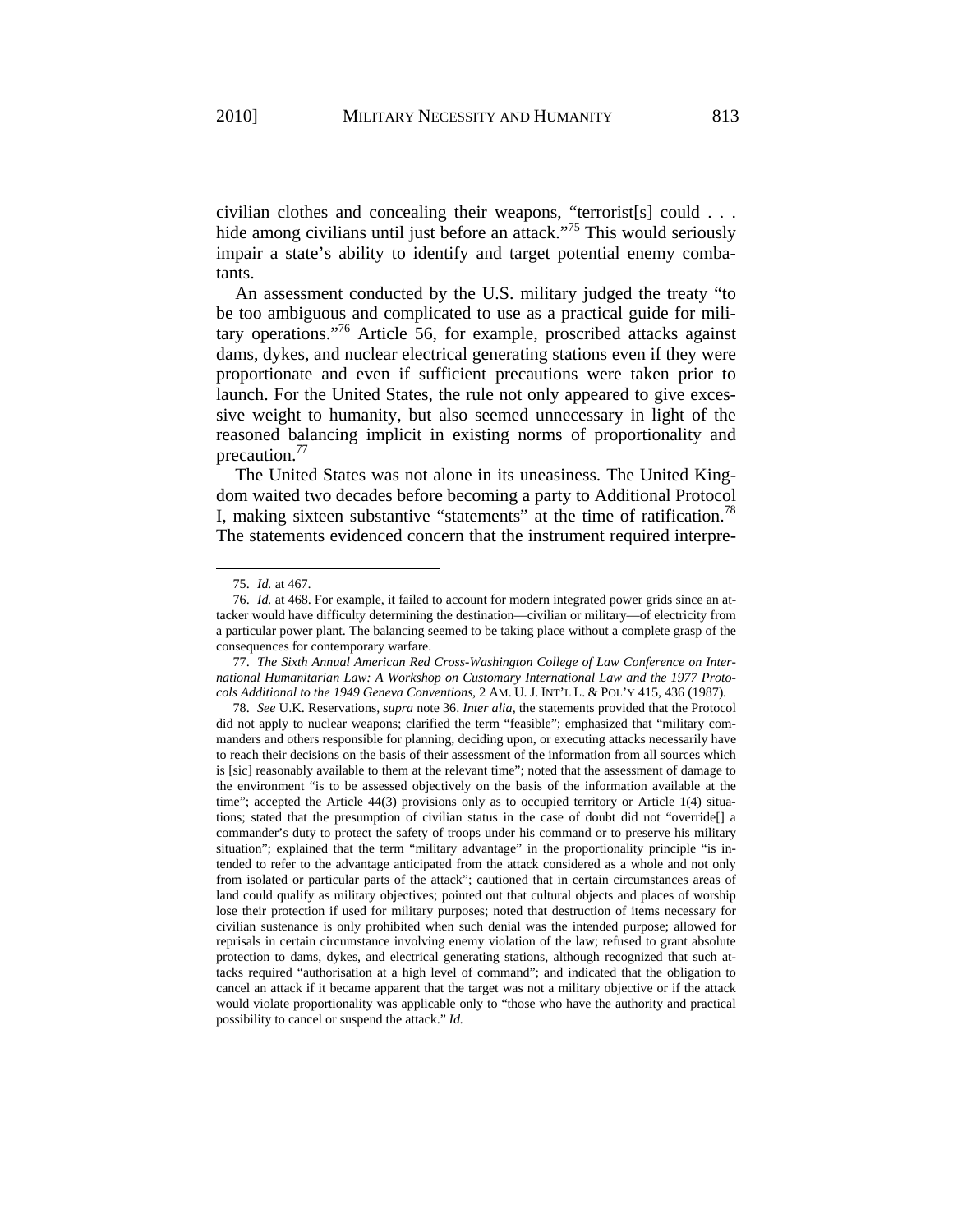tation with an eye toward military realities. Virtually all of the statements preserved aspects of military practicality, whether at the tactical, operational, or strategic level. Thus, while the United Kingdom took a different tact than the United States, its motivation was identical: ensuring that the treaty not skew the sensible balance between military necessity and humanity. $^{79}$ 

The position of the United States regarding certain other IHL instruments also displays sensitivity to ensuring that military necessity not be unduly sacrificed on the altar of humanitarianism. $80$  Its stance regarding antipersonnel mines exemplifies such concern. The United States is a party to the 1980 Protocol II and the 1996 Amended Protocol II of the CCW. Designed to protect the civilian population from unintended exposure to dangerous explosives, these instruments limit particular uses of antipersonnel mines, impose technical requirements such as selfdeactivation, and mandate cautious deployment of such devices.

In 1997, the Ottawa Convention took matters further by prohibiting the use of antipersonnel mines altogether. The United States, however, saw continued military value in their use, such as establishing defensive perimeters and channelizing enemy forces into "kill zones." Furthermore, it was believed that the risk to civilians could be sufficiently mitigated through use restrictions and technology such as commanddetonation and deactivation capacity.<sup>81</sup> President Bill Clinton accordingly declared, "[T]here is a line that I simply cannot cross, and that line is the safety and security of our men and women in uniform."<sup>82</sup> The United States expressed concern about its ability to effectively defend South Korea, where vast fields of land mines along the border with North Korea served as an effective barrier against invasion. Until such concerns could be addressed, the United States was unwilling to categorically halt its use of persistent antipersonnel mines.

In 2004, President George W. Bush issued a revised U.S. landmine policy suggesting that certain limitations beyond those contained in the

<sup>79.</sup> The United States is still not a party to Additional Protocol I.

<sup>80.</sup> It is on this general basis, as well as for other narrower reasons, that the United States elected not to become party to the Ottawa Convention, the Dublin Cluster Munitions Convention, and the Statute of the International Criminal Court. In each of these cases, the United States took the position that the instrument in question paid insufficient heed to the realities of armed conflict. Note that the Obama administration is reviewing the U.S. position regarding a number of international humanitarian law treaties.

<sup>81.</sup> COMMANDER'S HANDBOOK, *supra* note 29, § 9.3.

<sup>82.</sup> William Clinton, *U.S. Leads in Land Mine Issues While Others Talk*, 12 DEF. ISSUES 47 (1997), *available at* http://www.defense.gov/speeches/speech.aspx?speechid=785.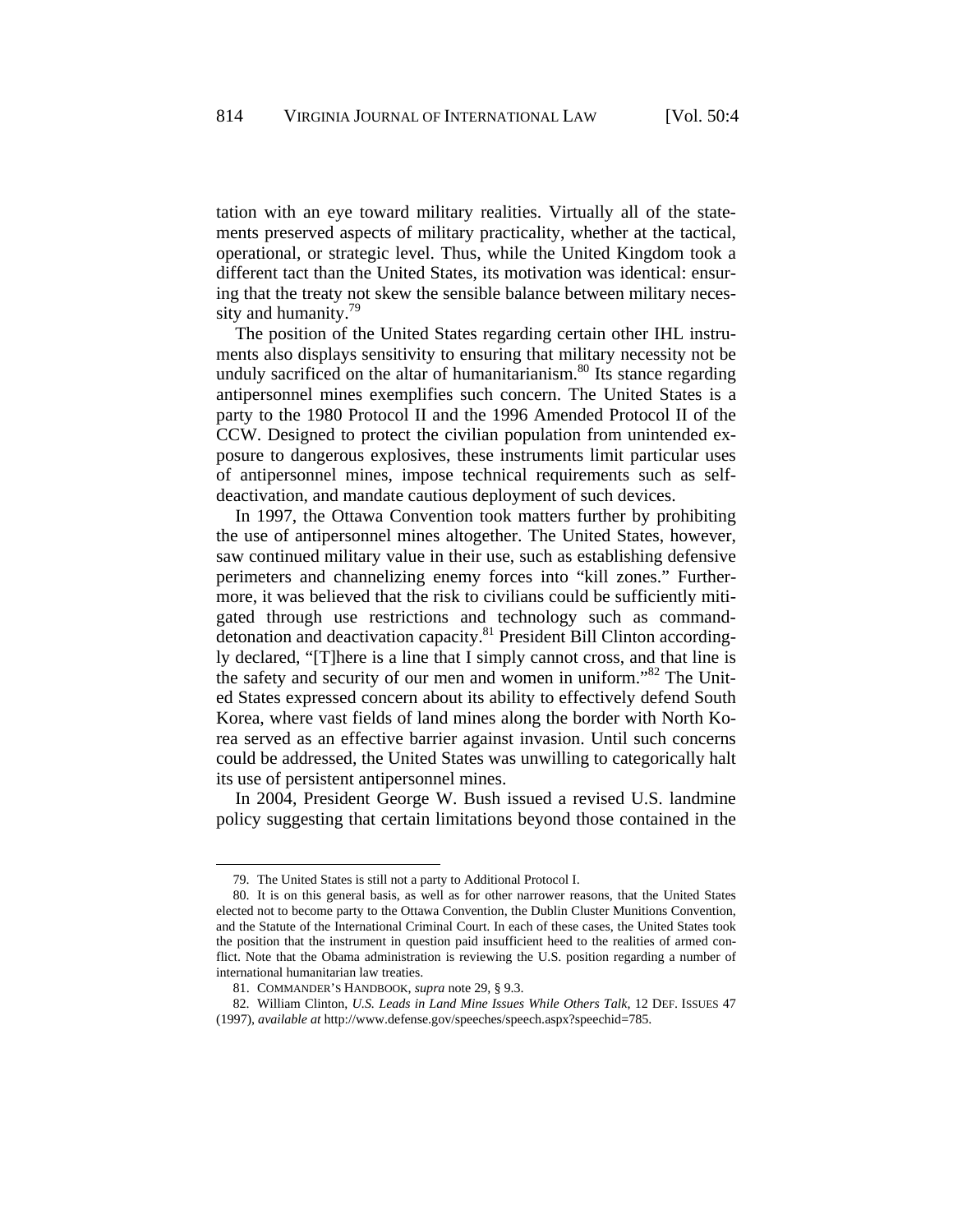CCW Protocols were acceptable as a matter of policy.<sup>83</sup> These included the removal of nondetectable mines from its inventory, destruction of persistent landmines not required for the defense of South Korea, and a prohibition on the use of all persistent landmines after 2010. The Bush policy exemplified the need to gauge the military necessity-humanity balance contextually and temporally.

A contextual approach to the necessity-humanity balance was likewise apparent in the U.S. position regarding the 1954 Hague Cultural Property Convention, ratified in 2009.<sup>84</sup> Experience in conflicts such as Operation Desert Storm had demonstrated that earlier concerns about the Convention's weighing of military needs against the protection of cultural property had been ill-founded. As explained by the Defense Department's Deputy General Counsel in a 2008 statement to the Senate,

The Convention does not prevent military commanders from doing what is necessary to accomplish their missions. Legitimate military actions may be taken even if collateral damage is caused to cultural property. Protection from direct attack may be lost if a cultural object is put to military use. The Department of Defense has carefully studied the convention and its impact on military practice and operations. The Department believes the convention to be fully consistent with good military doctrine and practice as conducted by U.S. forces.<sup>85</sup>

Similarly, the United States ratified the CCW Protocol III on incendiary weapons in 2009, after nearly three decades of nonparty status.<sup>86</sup> In ratifying the Protocol, the United States explicitly reserved the right to use such weapons

against military objectives located in concentrations of civilians where it is judged that such use would cause fewer casualties and/or less collateral damage than alternative weapons, but in so doing will take all feasible precautions with a view to limiting the incendiary effects to the military objective and to avoiding, and in any event to minimizing, incidental loss of civilian life, in-

<sup>83.</sup> Department of State, U.S. Landmine Policy, http://www.state.gov/t/pm/wra/c11735.htm (last visited Apr. 28, 2010); *see also* COMMANDER'S HANDBOOK, *supra* note 29, § 9.3.

<sup>84.</sup> *See* CPCP, *supra* note 24.

<sup>85.</sup> S. EXEC. REP. NO. 110-22, at 29 (2008), *available at* http://www.fas.org/irp/congress/ 2008\_rpt/protocols.pdf.

<sup>86.</sup> *See* Protocol III, *supra* note 36.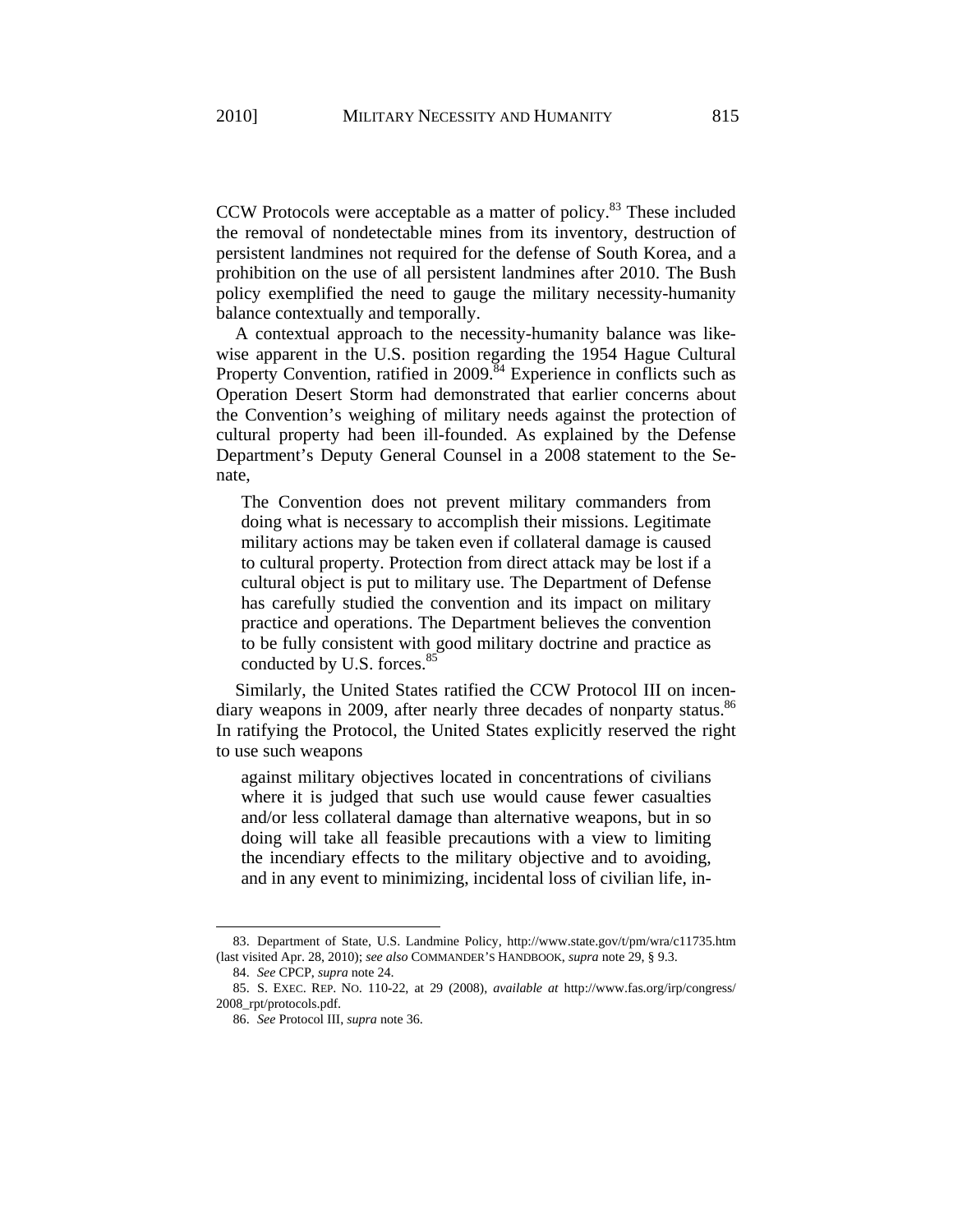# jury to civilians and damage to civilian objects. $87$

This reservation reflects the symbiotic nature of military necessity and humanity. Consider a military objective in a concentration of civilians that would release chemicals harmful to the civilian population if attacked with regular explosive bombs. For the sake of analysis, assume that despite the expected incidental harm to civilians, the anticipated military advantage is great enough to comply with the proportionality principle. However, if incendiary weapons are employed, the resulting fire will consume the chemicals, thereby lessening the civilian impact and keeping the area accessible to ground forces. In this scenario, the use of incendiary weapons would serve both humanitarian and military ends: hence, the U.S. reservation.

#### III. EXTERNAL INFLUENCES: UPSETTING THE BALANCE?

As illustrated, the past century and a half has witnessed an orderly and acceptable evolution of the military necessity-humanity balance through codification. Although not all states agree on the suitability of the balancing set forth in the various IHL instruments, they remain free to opt out of legal regimes that they believe have inappropriately tilted the law in one direction or the other. Since only states make international law, the risk of becoming bound by laws (or legal interpretations) to which they do not consent, either de jure or de facto, has generally remained slight. In the past two decades, however, this state-centric process has been subjected to a variety of external influences.<sup>88</sup> Such influences risk depriving states of their monopoly over determining the appropriate balance for themselves. This development is significant because these outside influences do not share the states' incentive to find compromise between the principles.

#### *A. The Influence of International Tribunals*

In international law, judicial decisions are not, strictly speaking, a source of law. Rather, they are "subsidiary means for the determination of rules of law."89 Like academic writings, judicial decisions serve as

<sup>87.</sup> U.S. Consent to be Bound by Protocol III (with reservation and understanding) (Jan. 21, 2009), Transmittal by U.N. Secretary-General, at 1, U.N. Doc. C.N.75.2009.TREATIES-1 (Feb. 5, 2009), *available at* http://treaties.un.org/doc/Publication/CN/2009/CN.75.2009-Eng.pdf.

<sup>88.</sup> On the influence of the human rights movement on this development, see Theodor Meron, *The Humanization of Humanitarian Law*, 94 AM. J. INT'L L. 239 (2000).

<sup>89.</sup> ICJ Statute, *supra* note 8, art. 38(1)(d).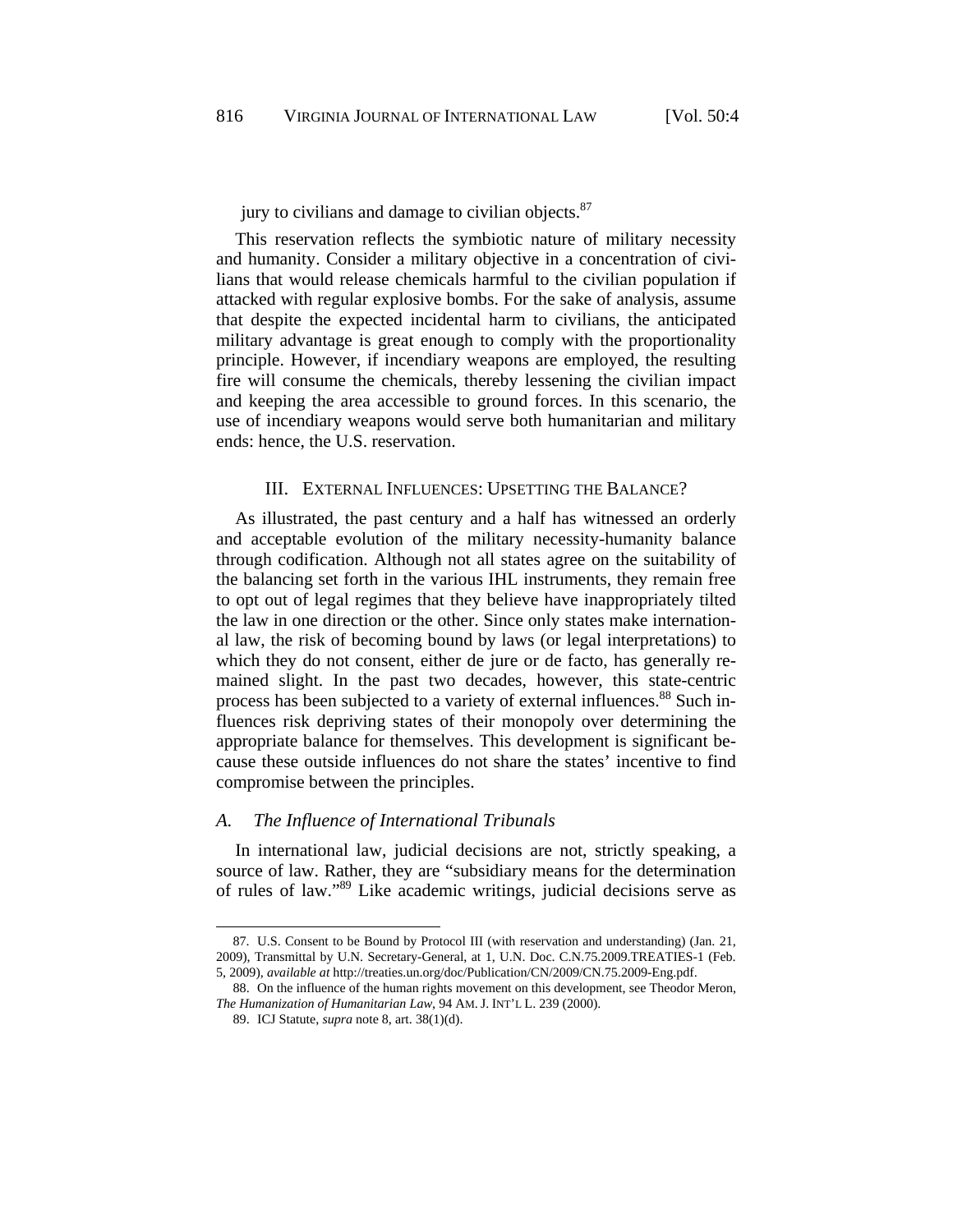persuasive evidence of the state of the law, but are not dispositive in this regard; they bind only the parties before the tribunal.<sup>90</sup> Indeed, international courts such as the ICJ do not follow a formal doctrine of precedent. Of course, as a practical matter, and in order to develop a coherent body of jurisprudence, they generally do so.<sup>91</sup>

Following the war crimes prosecutions after the close of World War II, four decades passed before an international tribunal was established and charged with applying IHL. In 1993 the United Nations Security Council created the International Criminal Tribunal for the Former Yugoslavia  $\left(\text{ICTY}\right)^{92}$  In the years since, ad hoc tribunals have been established by various means to address both inter- and intranational IHL violations occurring during conflicts in Cambodia, East Timor, Iraq, Rwanda, and Sierra Leone. In 2002, following ratification of the Rome Statute by sixty states, a permanent International Criminal Court was established in The Hague, Netherlands.

Despite the technically unauthoritative nature of their judgments, the dearth of previous judicial decisions interpreting and applying IHL has rendered the holdings of these courts extremely significant. The ICTY has been the most influential of the tribunals. In many cases, the court merely confirmed longstanding IHL tenets. For instance, in *Blaskic*, the court acknowledged that command responsibility for the acts of subordinates includes situations in which a commander should have known a war crime was being committed,<sup>93</sup> while in *Erdemovic*, it rejected the defense of superior orders.<sup>94</sup>

<sup>90.</sup> For instance, the Statute of the International Court of Justice provides that "[t]he decision of the Court has no binding force except between the parties and in respect of that particular case." *Id.* art. 59.

<sup>91.</sup> See, for example, the judgment of the Appeals Chamber of the ICTY in *Aleksovski*, which found that "in the interests of certainty and predictability, the Appeals Chamber should follow its previous decisions, but should be free to depart from them for cogent reasons in the interests of justice." Prosecutor v. Aleksovski, Case No. IT-95-14/1-A, Appeals Chamber Judgment, ¶ 107 (Mar. 24, 2000).

<sup>92.</sup> S.C. Res. 827, U.N. Doc. S/RES/827 (May 25, 1993).

<sup>93.</sup> Prosecutor v. Blaskic, Case No. IT-95-14-T, Judgment, ¶ 332 (Mar. 3, 2000). In *The High Command Case*, the American military tribunal at Nuremberg held that for responsibility to attach in the absence of knowledge, there must be a "personal neglect amounting to a wanton, immoral disregard of the action of his subordinates amounting to acquiescence." United States v. von Leeb (The High Command Case), *in* 11 TRIALS OF WAR CRIMINALS BEFORE THE NUREMBERG MILITARY TRIBUNALS UNDER CONTROL COUNCIL LAW NO. 10, at 543–44 (1950); *see also* ICC Statute, *supra* note 37, art. 28; ICTY Statute, *supra* note 40, art. 7(3); Prosecutor v. Strugar, Case. No. IT-01-42-A, Appeals Chamber Judgment, ¶ 299 (July 17, 2008).

<sup>94.</sup> Prosecutor v. Erdemovic, Case No. IT-96-22-A, Appeals Chamber Judgment, Separate Opinion of Judge McDonald and Judge Vohrah (adopted by the Chamber on this issue), ¶ 34 (Oct. 7, 1997); *see also* ICC Statute, *supra* note 37, art. 33; ICTY Statute, *supra* note 40, art. 7(4);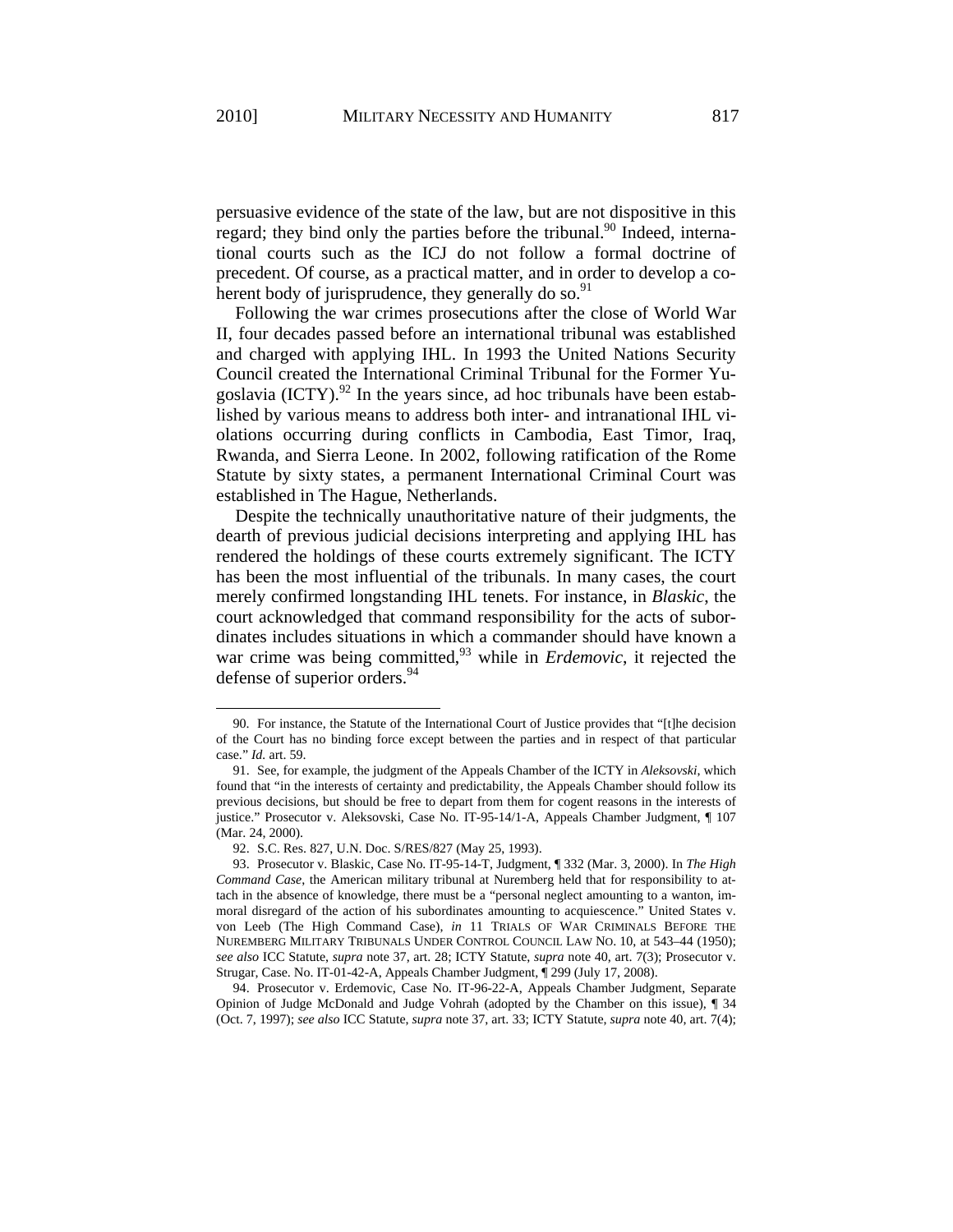In others, the ICTY has added granularity to the IHL governing the conduct of hostilities. For example, in *Galic*, it emphasized that the prohibition on terrorizing a civilian population applies only when the operation was designed to cause terror.<sup>95</sup> This is an important affirmation of the military necessity-humanity balance resident in the norm, since many military operations incidentally terrorize the population without terror being their purpose. *Galic* also confirmed that the prohibition against directly targeting civilians is absolute and therefore not subject to considerations of military necessity, and that to be prohibited as an attack on civilians, an act must be willful.<sup>96</sup> In the other key ICTY conduct of hostilities case, *Strugar*, the tribunal considered "devastation not justified by military necessity."<sup>97</sup> Importantly, it did not treat military necessity as a constraint that was additional to the extant law. Rather, it defined the term by reference to the customary definition of "military objective" codified in Article 52(2) of Additional Protocol I, such that any attack against a nonmilitary objective is unnecessary.<sup>98</sup> In these and related cases, the tribunal has shown impressive sensitivity to maintaining the military necessity-humanity balance.<sup>99</sup>

Somewhat more daringly, the ICTY has occasionally confirmed positions which had previously been questionable as a matter of strict legal interpretation. In *Nicaragua*, the ICJ had held that the rules set forth in Common Article 3 to the 1949 Geneva Conventions "constitute a minimum yardstick" in international armed conflict, for they represent "elementary considerations of humanity."100 Although a sensible holding, it was not at all certain that the assertion represented *lex lata*, for on its

Nuremberg Charter, *supra* note 46, art. 8.

<sup>95.</sup> Prosecutor v. Galic, Case No. IT-98-29-A, Appeals Chamber Judgment, ¶¶ 90, 103–04 (Nov. 30, 2006).

<sup>96.</sup> *Id.* ¶¶ 130, 140; *see also* Prosecutor v. Blaskic, Case No. IT-95-14-A, Appeals Chamber Judgment, ¶109 (July 29, 2004).

<sup>97.</sup> Prosecutor v. Strugar, Case No. IT-01-42-T, Judgment, ¶¶ 293–94 (Jan. 31, 2005).

<sup>98.</sup> *Id.* ¶ 295.

<sup>99.</sup> At times, the ICTY has gone further by usefully extrapolating norms from existing IHL. As an example, in the *Celebici Camp* case, it held that the principle of command responsibility for war crimes extended to civilians and that the key to the concept is not the formal title of the individual, but rather the fact of "effective exercise of power or control" over a subordinate committing a war crime. Prosecutor v. Delalic (Celebici Camp), Case No. IT-96-21-A, Appeals Chamber Judgment, ¶ 197 (Feb. 20, 2001). The ICTY has also addressed the troublesome dilemma of characterizing a conflict as international or non-international. This is critical because the nature of the conflict determines what body of law applies. Thus, in *Tadic*, the tribunal accepted the premise of vertically mixed conflicts by holding that an intrastate armed conflict can morph into international armed conflict through the participation of other states. Prosecutor v. Tadic, Case No. IT-94-1-A, Appeals Chamber Judgment, ¶ 84 (July 15, 1999).

<sup>100.</sup> Military and Paramilitary Activities (Nicar. v. U.S.), 1986 I.C.J. 14, at 114 (June 27).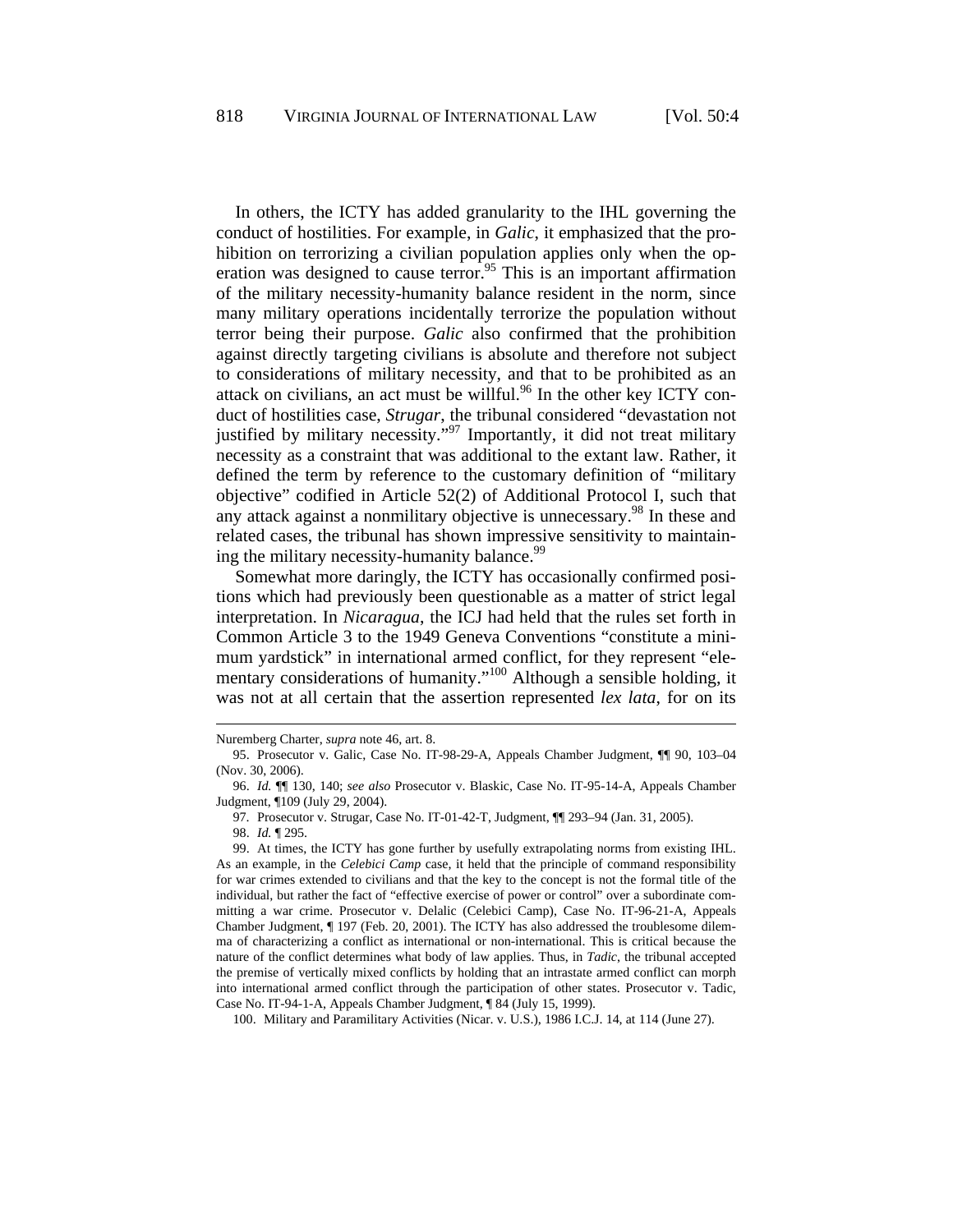face, Common Article 3 applies only to the "case of armed conflict not of an international character occurring in the territory of one of the High Contracting Parties."101 Nevertheless, in *Tadic*, and later *Celebici*, the ICTY embraced the notion, specifically rejecting an argument that there was neither *opinio juris* nor sufficient state practice to establish its customary nature in international armed conflict. $102$ 

Unfortunately, the distinction between "law-finding" and "lawmaking" has occasionally been blurred. The ICTY has been especially active in identifying purported customary rules applicable in noninternational armed conflict.<sup>103</sup> Faced with a scarcity of applicable treaty law, the *Tadic* Court stated that "it cannot be denied that customary rules have developed to govern internal strife."104 The tribunal went on to adopt an impressive catalogue of international armed conflict rules into the law of non-international armed conflict.

There is no question that many such rules have matured into customary law applicable in internal conflicts. But the broad sweep of the judgment makes it difficult to discern those that have from those that have not.<sup>105</sup> Furthermore, the tribunal's incorporation of such rules neglects the fact that, for reasons outlined above, states, the sole "lawmakers in international law," have intentionally crafted a far narrower legal regime for non-international armed conflicts. In justification of its approach, the ICTY implicitly cited the shifting balance between military necessity and humanity. According to the tribunal, "[a] Statesovereignty-oriented approach has been gradually supplanted by a hu-

<sup>101.</sup> *See* conventions cited *supra* note 65.

<sup>102.</sup> Prosecutor v. Tadic, Appeals Chamber Decision on the Defence Motion for Interlocutory Appeal on Jurisdiction, ¶¶ 98–99 (Oct. 2, 1995); *see also* Prosecutor v. Delalic, Case No. IT-96- 21-A, Appeals Chamber Judgment, ¶¶ 157, 174 (Feb. 20, 2001).

<sup>103.</sup> For an unofficial compilation of such rules, see generally, MICHAEL N. SCHMITT, CHARLES H.B. GARRAWAY & YORAM DINSTEIN, INT'L INST. OF HUMANITARIAN LAW, THE MANUAL ON THE LAW OF NON-INTERNATIONAL ARMED CONFLICT WITH COMMENTARY (2006), *reprinted in* 36 ISRAEL YEARBOOK ON HUMAN RIGHTS (special supplement) (Yoram Dinstein & Fania Domb eds., 2006).

<sup>104.</sup> *Tadic*, Appeals Chamber Decision on the Defence Motion for Interlocutory Appeal on Jurisdiction, ¶ 127. The tribunal cited, as examples, the protection of civilians from indiscriminate attack, the protection of cultural property, the notion of taking a direct (active) part in hostilities, and prohibitions applicable in international armed conflict on specific methods and means of warfare. *Id.*

<sup>105.</sup> The ICTY's cautionary note in this regard provides little guidance in making the distinction. Specifically, it noted that only a small number of rules and principles applicable to international armed conflict have been extended to non-international armed conflict, and that "the general essence of those rules, and not the detailed regulation they may contain, has become applicable to internal conflicts." *Id.* ¶ 126.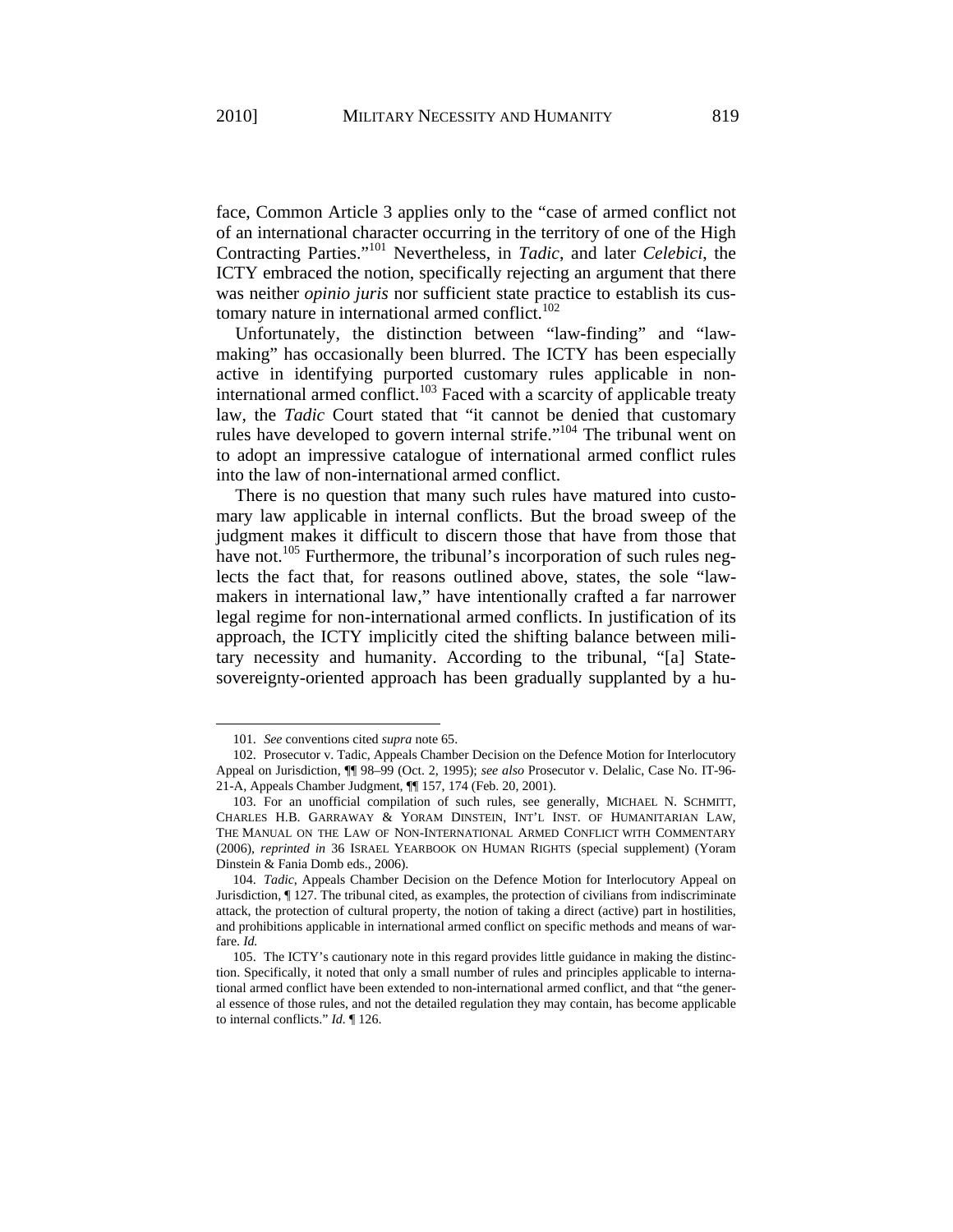man-being-oriented approach."<sup>106</sup> This being so, "the distinction between interstate wars and civil wars is losing its value" and "international law, while of course duly safeguarding the legitimate interests of States, must gradually turn to the protection of human beings."<sup>107</sup> Noble as the desire to protect human beings may be, and despite the undeniable growth of the customary law bearing on non-international armed conflict, such pronouncements are more suited to proposals of *lex ferenda* than claims of *lex lata*.

On rare occasions, the ICTY has gone too far in its willingness to articulate new law. In *Krupreskic*, it opined that the prohibition on belligerent reprisals against civilians that appears in Additional Protocol I had become customary.<sup>108</sup> Although admitting an absence of state practice, it argued that, in light of the Martens Clause, "principles of international humanitarian law may emerge through a customary process under the pressure of the demands of humanity or the dictates of public conscience, even where State practice is scant or inconsistent.<sup>7109</sup> For the tribunal, "a slow but profound transformation of humanitarian law under the pervasive influence of human rights has occurred," such that "belligerent reprisals against civilians and fundamental rights of human beings are absolutely inconsistent legal concepts."<sup>110</sup> In its view, the establishment of international tribunals further augured against the need for reprisals as a means of enforcing  $HIL$ <sup>111</sup>

This is a curious finding for four reasons. First, it is counterfactual; certain key states have expressed their view on the subject. In its *Commander's Handbook on the Law of Naval Operations*, the United States notes that "[r]eprisals may be taken against enemy armed forces, enemy civilians other than those in occupied territory, and enemy property."<sup>112</sup> Similarly, the British *Manual of the Law of Armed Conflict* states that reprisals "may sometimes provide the only practical means of inducing the adverse party to desist from its unlawful conduct."<sup>113</sup> The United

<sup>106.</sup> *Id.* ¶ 97.

<sup>107.</sup> *Id.* The same approach was taken in *Celebici*: "[T]o maintain a distinction between the two legal regimes and their criminal consequences in respect of similarly egregious acts because of the difference in nature of the conflicts would ignore the very purpose of the Geneva Conventions, which is to protect the dignity of the human person." Prosecutor v. Delalic, Case No. IT-96- 21-A, Appeals Chamber Judgment, ¶ 172 (Feb. 20, 2001).

<sup>108.</sup> Prosecutor v. Kupreskic, Case No. IT-95-16-T, Judgment, ¶¶ 527–33 (Jan. 14, 2000).

<sup>109.</sup> *Id.* ¶ 527.

<sup>110.</sup> *Id.* ¶ 529.

<sup>111.</sup> *Id.* ¶ 530.

<sup>112.</sup> COMMANDER'S HANDBOOK, *supra* note 29, § 6.2.4.

<sup>113.</sup> U.K. MINISTRY OF DEF., THE MANUAL OF THE LAW OF ARMED CONFLICT 421 (2004)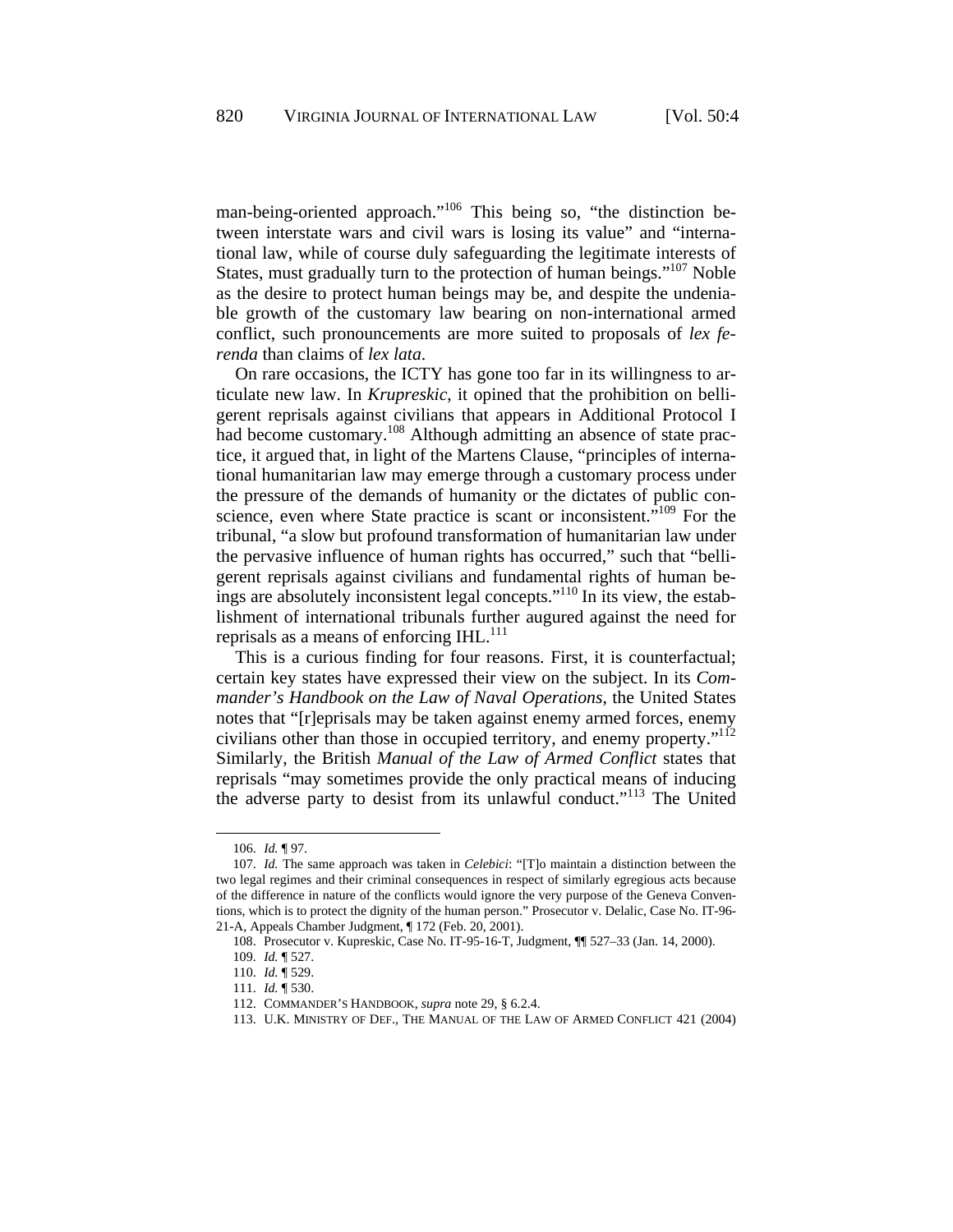Kingdom specifically qualified the issue of reprisals when ratifying Additional Protocol  $I^{114}$ . It even went so far as to specifically address the *Kupreskic* judgment in a footnote to its manual, stating that "the court's reasoning is unconvincing and the assertion that there is a prohibition in customary law flies in the face of most of the state practice that exists."115 Even the ICRC's study, *Customary International Humanitarian Law*, concludes that "[b]ecause of existing contrary practice, albeit very limited, it is difficult to conclude that there has yet crystallized a customary rule specifically prohibiting reprisals against civilians."<sup>116</sup> As these examples illustrate, some states still consider reprisals as militarily necessary to force an enemy to desist in its own violations of IHL.

Second, the ICTY erred in basing its reasoning on human rights law. As acknowledged by the ICJ in *Nuclear Weapons*, human rights law is conditioned by the *lex specialis* of IHL.<sup>117</sup> Reprisals have long been an element of the latter, so much so that set conditions for their execution are widely accepted.118 In light of this *lex specialis*, human rights law cannot deprive reprisals of their customary character.<sup>119</sup>

Third, international tribunals do not suffice to enforce IHL, if only because they are of limited jurisdiction. For instance, the ICTY may only hear cases "committed in the territory of the former Yugoslavia since 1 January 1991," $^{120}$  while the ICC's jurisdiction is limited by subject matter (reprisal against civilians is not included), party status of the state of nationality or state where the war crime is alleged to have been committed, action by the Security Council, and so forth. $^{121}$ 

Fourth, and most problematic, the discussion of the customary status of reprisals was arguably unnecessary since, as the ICTY itself noted,

<sup>[</sup>hereinafter U.K. MANUAL].

<sup>114.</sup> *See* U.K. Reservations, *supra* note 36. The United Kingdom noted that, in the event of a "serious and deliberate attack[]" by the enemy in violation of Articles 51–55 of Additional Protocol I, it would "regard itself as entitled to take measures otherwise prohibited by the Articles in question to the extent that it considers such measures necessary for the sole purpose of compelling the adverse party to cease committing violations." *Id.*

<sup>115.</sup> U.K. MANUAL, *supra* note 113, at 423 n.62.

<sup>116. 1</sup> HENCKAERTS & DOSWALD-BECK, *supra* note 29, at 523.

<sup>117.</sup> Legality of the Threat or Use of Nuclear Weapons, Advisory Opinion, 1996 I.C.J. 226, 240 (July 8).

<sup>118.</sup> *See, e.g.*, COMMANDER'S HANDBOOK, *supra* note 29, § 6.2.4.1; U.K. MANUAL, *supra*  note 113, 421; CAN. OFFICE OF THE JUDGE ADVOCATE GEN., LAW OF ARMED CONFLICT AT THE OPERATIONAL AND TACTICAL LEVELS, JOINT DOCTRINE MANUAL B-GJ-005-104/FP-021, at 15- 2 to -3 (Aug. 13, 2001); *see also* DINSTEIN, *supra* note 6, at 220–27.

<sup>119.</sup> For a classic treatment of the subject, see FRITS KALSHOVEN, BELLIGERENT REPRISALS (1971).

<sup>120.</sup> ICTY Statute, *supra* note 40, art. 9.

<sup>121.</sup> *See* ICC Statute, *supra* note 37, arts. 5–7, 11–15.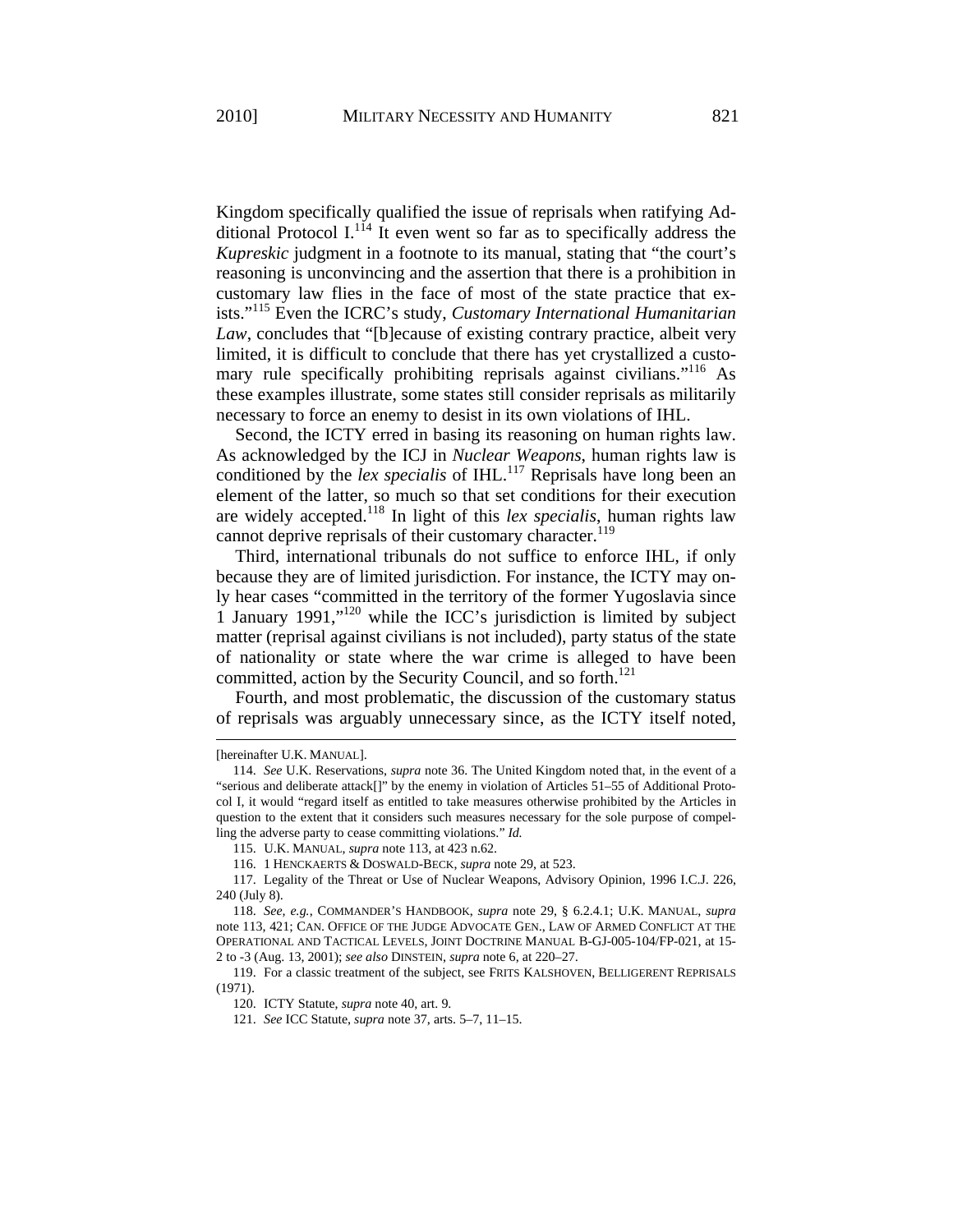the parties to the conflict were bound by the "relevant treaty provisions prohibiting reprisals."122 This rendered the entire discussion of reprisals troubling, for it meant that the tribunal took on a highly controversial issue, while recognizing there was no need to do so, and proceeded to purportedly find the law.

The lesson to be drawn from the foregoing discussion is that while international tribunals represent a positive step forward in filling IHL's enforcement void, their influence on the interpretation and application of the law, despite the fact that their judgments theoretically apply only to the case at hand, is significant. This rings especially true with regard to the balance between military necessity and humanity. A clear propensity exists to inflate the effect of the latter; indeed, the ICTY has admitted as much. When they engage in such activism, international tribunals supplant states in their role as the arbiter of the balance.

## *B. Other Influences on the Balance*

1

Courts are not alone in acting as informal influences on the balance between military necessity and humanity. Nongovernmental organizations (NGOs) have increasingly moved from oversight and advocacy of human rights into the field of international humanitarian law. In particular, a number of prominent organizations have begun to issue reports on IHL compliance during armed conflicts. This is, in general, a positive trend, for NGOs can often mobilize effective pressure on states to comply with the law, or help ostracize those which do not. Moreover, they enjoy access to nonstate actors in conflicts which official organs do not, thereby enhancing the likelihood of compliance. That said, NGOs typically exist for purely humanitarian purposes. Thus, their perspective on IHL is far from neutral, often departing from that of states. The fact that NGOs sometimes lack the military expertise to conduct an informed balancing complicates matters.

Numerous examples can be cited to illustrate this dynamic. In 1999, NATO commenced Operation Allied Force, the air campaign against the Federal Republic of Yugoslavia to stop the slaughter of Kosovar Albanians and force Slobodan Milosovic back to the bargaining table.

<sup>122.</sup> Prosecutor v. Kupreskic, Case No. IT-95-16-T, Trial Chamber Judgment, ¶ 536 (Jan. 14, 2000). In 1993, both Croatia and Bosnia and Herzegovina were parties to Additional Protocols I and II, in addition to the four Geneva Conventions of 1949. *See* International Committee of the Red Cross, State Parties to the Following International Humanitarian Law and Other Related Treaties as of 13-Apr-2010, http://www.icrc.org/IHL.nsf/%28SPF%29/party\_main\_treaties/\$File/ IHL\_and\_other\_related\_Treaties.pdf.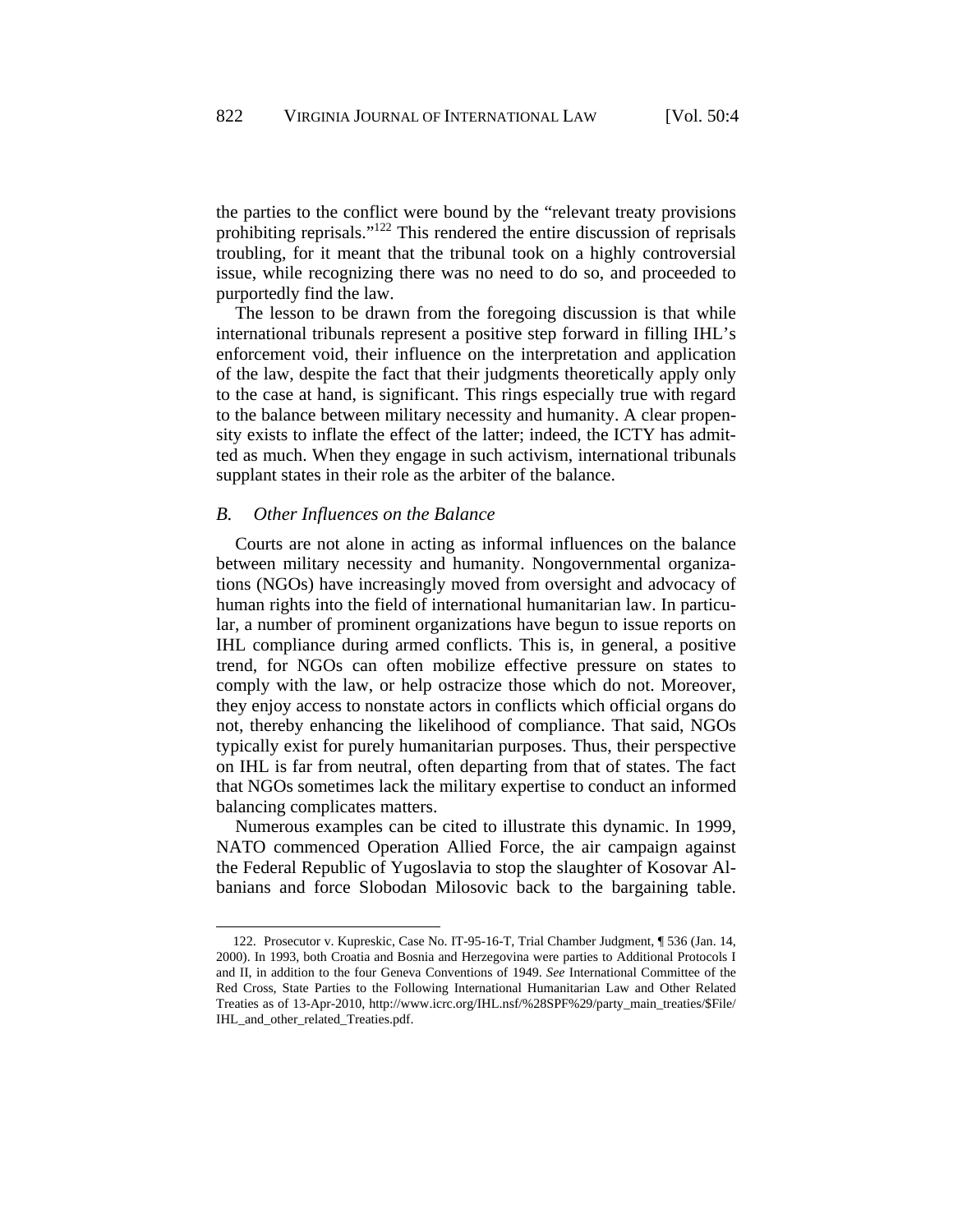Amnesty International (AI) conducted a comprehensive review of the campaign.123 The report's title, *"Collateral Damage" or Unlawful Killings?*, revealed its inherent bias. Further, of the 14,000-plus strike sorties conducted by NATO, AI identified only nine incidents—hardly a statistically meaningful set. $124$ 

The report contained numerous questionable applications of IHL. For instance, consider AI's criticism of high-altitude bombing on the basis that the tactic heightened risk to civilians. The NGO alleged that the practice violated the requirement to take precautions in attack, such as verifying the target, selecting methods of attack that minimize civilian casualties, and determining whether an attack already underway needs to be aborted because it might violate the principle of proportionality.<sup>125</sup>

In part, NATO's release altitude (not less than 15,000 feet; later adjusted downward) was motivated by a desire to stay outside the threat envelope of Yugoslavian air defenses.<sup>126</sup> AI perceived this as an imbalance in favor of military necessity at the expense of humanity, ignoring the fact that precision guided weapons operate optimally at certain altitudes which allow them sufficient time to fix onto a target and "zero-in" on their aim points.<sup>127</sup> Under certain circumstances, flying at lower altitudes may actually decrease accuracy. Further, a pilot flying within a threat envelope is often distracted by enemy defenses, thereby rendering weapons delivery less controlled.

AI also criticized NATO's failure to issue warnings of attack, an arguably customary norm codified in Additional Protocol I, Article  $57(2)(c)$ . Although acknowledging that warnings are not required when "circumstances do not permit," AI wondered whether, "[g]iven all the other measures taken in order to avoid NATO casualties (including high-altitude bombing), one might question whether sparing civilians was given sufficient weight in the decision not to give warnings."<sup>128</sup> It also noted that aircraft survival could not explain the absence of warn-

<sup>123.</sup> *See generally* Amnesty Int'l, *NATO/Federal Republic of Yugoslavia: "Collateral Damage" or Unlawful Killings? Violations of the Laws of War by NATO During Operation Allied Force*, AI Index EUR 70/018/2000, June 5, 2000, *available at* http://www.amnesty.org/en/ library/info/EUR70/018/2000.

<sup>124.</sup> For the case studies, see *id.* at 27–63. On the air strikes, see DEP'T OF DEF., REPORT TO CONGRESS: KOSOVO/OPERATION ALLIED FORCE AFTER-ACTION REPORT 69 (2000).

<sup>125.</sup> Amnesty Int'l, *supra* note 123, at 15–17. The rule is codified in Additional Protocol I, *supra* note 7, art. 57(2); *see also* COMMANDER'S HANDBOOK, *supra* note 29, §§ 8.1, 8.3.1; 1 HENCKAERTS & DOSWALD-BECK, *supra* note 29, ch. 5.

<sup>126.</sup> *See* DEP'T OF DEF., *supra* note 124, at xxiv, 65–66.

<sup>127.</sup> *Id.* at 16.

<sup>128.</sup> Amnesty Int'l, *supra* note 123, at 17.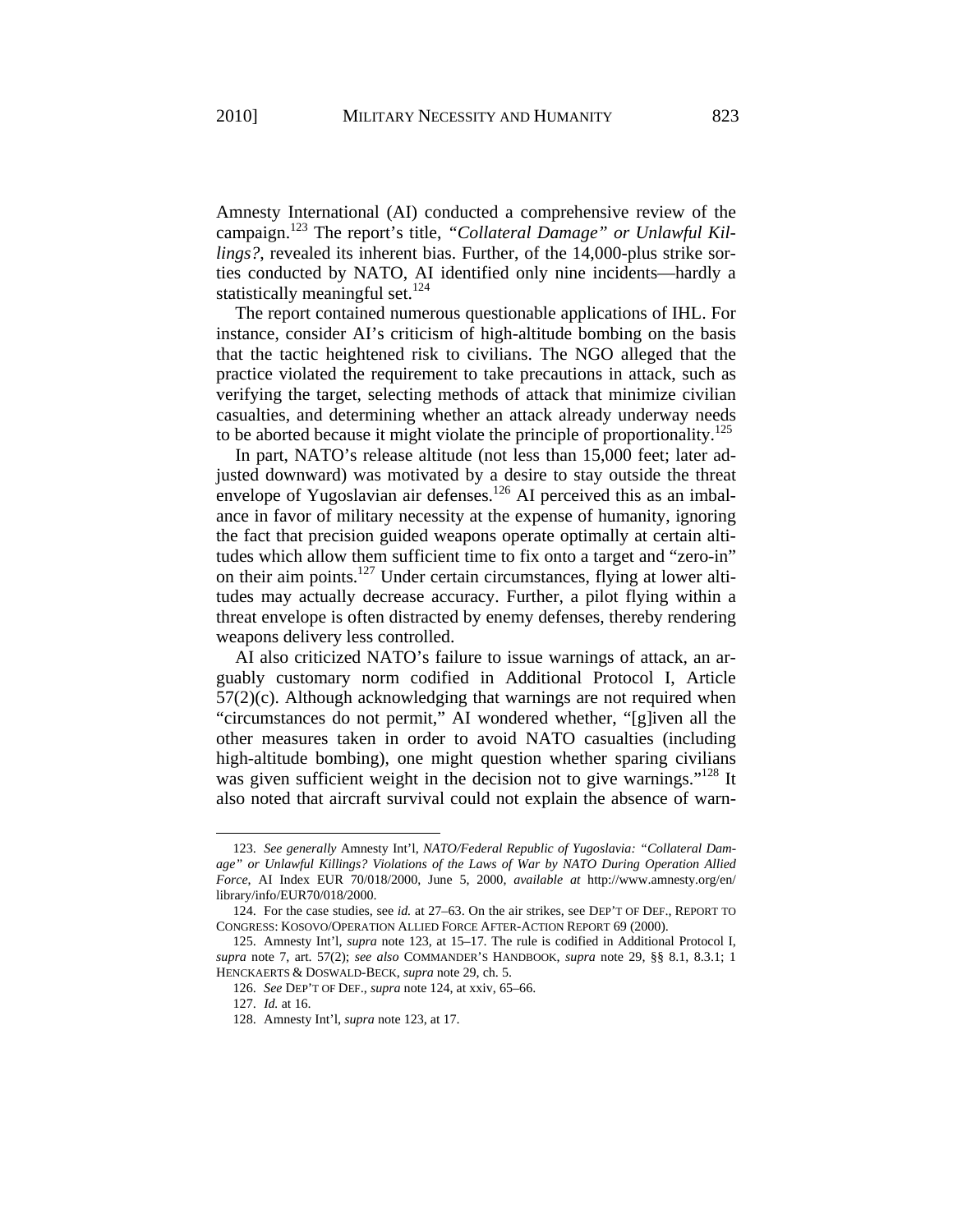ing when NATO employed cruise missiles.<sup>129</sup> Aside from the technological error in the assessment, such criticism can only apply to strikes against fixed targets. Warnings in the case of movable targets or combatants would surely result in a failed mission since the targets would simply leave the area as soon as they received word of an impending attack. The report completely ignored this military reality.<sup>130</sup>

In 2003, Human Rights Watch (HRW) issued a similar report on U.S. operations in Iraq.131 Provocatively titled *Off Target*, it evidenced a much better grasp of IHL than did AI's *Collateral Damage*. 132 However, it too reflected a particular bias towards interpretations of IHL that emphasize humanity at the expense of military necessity. For example, the United States conducted fifty leadership strikes, all of which proved unsuccessful, but which caused dozens of civilian casualties. HRW singled out targeting based on satellite phone-derived geo-coordinates during these attacks for particular criticism, arguing that the tactic "turned a precision weapon into a potentially indiscriminate one."<sup>133</sup>

This misstates the law. An indiscriminate weapon, or method of attack, is one "which cannot be directed at a specific military objective."<sup>134</sup> In other words, weapons must be capable of being aimed at a target, such that the strike is more than simply a "shot in the dark." In the leadership attacks, the use of precision weapons combined with phone intercepts ensured the weapon would strike in the general vicinity of the intended target. Additionally, the strikes were often corroborated by human intelligence. HRW missed the fact that IHL mandates no specific degree of accuracy in either weapons or tactics; it simply bars those that cannot be aimed.<sup>135</sup>

<sup>129.</sup> *Id.*

<sup>130.</sup> Moreover, the criticism is contradictory in light of the earlier condemnation of highaltitude bombing, which Amnesty International characterized as posing a greater risk to civilians.

<sup>131.</sup> *See generally* HUMAN RIGHTS WATCH, OFF TARGET: THE CONDUCT OF THE WAR AND CIVILIAN CASUALTIES IN IRAQ, Dec. 11, 2003, *available at* http://www.hrw.org/en/reports/2003/ 12/11/target.

<sup>132.</sup> *See* Michael N. Schmitt, *The Conduct of Hostilities During Operation Iraqi Freedom: An International Humanitarian Law Assessment*, 6 Y.B. INT'L HUMANITARIAN L. 73 (2003). The response by HRW is found in Dinah PoKempner, Marc Garlasco & Bonnie Docherty, *Off Target on the Iraq Campaign: A Response to Professor Schmitt*, 6 Y.B. INT'L HUMANITARIAN L. 111 (2003).

<sup>133.</sup> HUMAN RIGHTS WATCH, *supra* note 131, at 24.

<sup>134.</sup> Additional Protocol I, *supra* note 7, art. 51(4)(b).

<sup>135.</sup> IHL also bars the use of weapons which, although capable of being aimed at a military objective, have effects on the civilian population which cannot be controlled by the attacker. This aspect of the prohibition, however, does not bear on the HRW criticism. *See id*. art. 51(4)(c).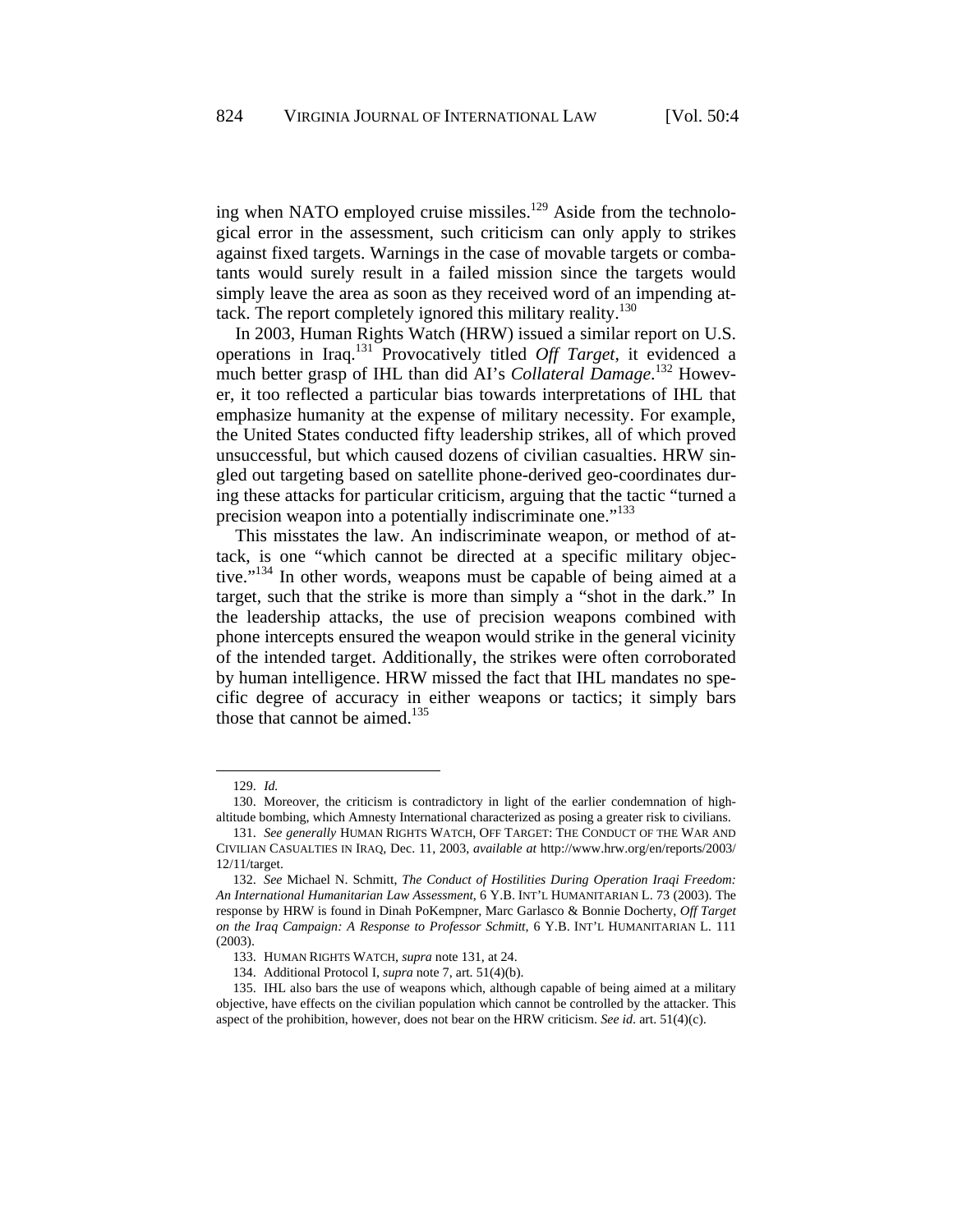-

The problem was not accuracy, but rather that the targeted individuals continuously moved. The relevant legal issue is taking "feasible" precautions in attack to minimize civilian casualties.<sup>136</sup> Feasibility is generally understood as meaning "that which is practicable or practically possible, taking into account all circumstances ruling at the time, including humanitarian and military considerations."137 In executing these strikes, U.S. forces employed time-sensitive targeting methodologies because of concern that the target might depart. This would appear to satisfy the general proposition that the adequacy of precautionary measures is to be judged on a case-by-case basis.138 Moreover, the report neglected to address the very relevant issue of proportionality. In these cases, the military advantage of decapitating the enemy command and control system would have been enormous. That the strikes proved unsuccessful is irrelevant: the legal question is the relationship between expected harm and anticipated advantage in the operation as planned, not that which eventuated.

Reports evidencing a bias towards the humanity component of the balance are not limited to human rights NGOs. The recent United Nations *Goldstone Report* on Israeli Operation Cast Lead is a case in point.<sup>139</sup> Criticized heavily by a number of states,<sup>140</sup> it repeatedly mis-

<sup>136.</sup> *See* Additional Protocol I, *supra* note 7, art. 57(2); COMMANDER'S HANDBOOK, *supra*  note 29, § 8.3.1; 1 HENCKAERTS & DOSWALD-BECK, *supra* note 29, at 54.

<sup>137.</sup> *See* discussion *supra* note 36. This was the position taken by the United States and its NATO allies at the Diplomatic Conference leading to the adoption of Additional Protocol I. *See*  MICHAEL BOTHE, KARL JOSEF PARTSCH & WALDEMAR A. SOLF, NEW RULES FOR VICTIMS OF ARMED CONFLICTS: COMMENTARY ON THE TWO 1977 PROTOCOLS ADDITIONAL TO THE GENEVA CONVENTIONS OF 1949, at 362 (1982). The ICRC's *Commentary on the Additional Protocols* suggests that "[w]hat is required of the person launching an offensive is to take the necessary identification measures in good time in order to spare the population *as far as possible*." AP COMMENTARY, *supra* note 38, at 682 (emphasis added). The *Commentary* acknowledges that the availability of technical assets is a relevant consideration. *Id.* As noted in the report to the prosecutor on the NATO bombing campaign during Operation Allied Force, "[t]he obligation to do everything feasible is high but not absolute." Int'l Criminal Tribunal for the Former Yugo., *Final Report to the Prosecutor by the Committee Established to Review the NATO Bombing Campaign Against the Federal Republic of Yugoslavia*, ¶ 29 (June 13, 2000), *available at*  http://www.icty.org/x/file/Press/nato061300.pdf.

<sup>138.</sup> Prosecutor v. Galic, Case No. IT-98-29-A, Appeals Chamber Judgment, ¶ 133 (Nov. 30, 2006).

<sup>139.</sup> Human Rights Council, *Human Rights in Palestine and Other Occupied Arab Territories: Report of the United Nations Fact Finding Mission on the Gaza Conflict*, ¶¶ 29–31, U.N. Doc. A/HRC/12/48 (2009) [hereinafter *Goldstone Report*], *available at* http://www2.ohchr.org/ english/bodies/hrcouncil/specialsession/9/docs/UNFFMGC\_Report.pdf.

<sup>140.</sup> The U.S. House of Representatives passed a resolution condemning the report. *See* H.R. Res. 867, 111th Cong. (2009). But the UN General Assembly subsequently passed a resolution adopting the report. G.A. Res. 64/10, U.N. Doc. A/RES/64/10 (Nov. 5, 2009). Eighteen nations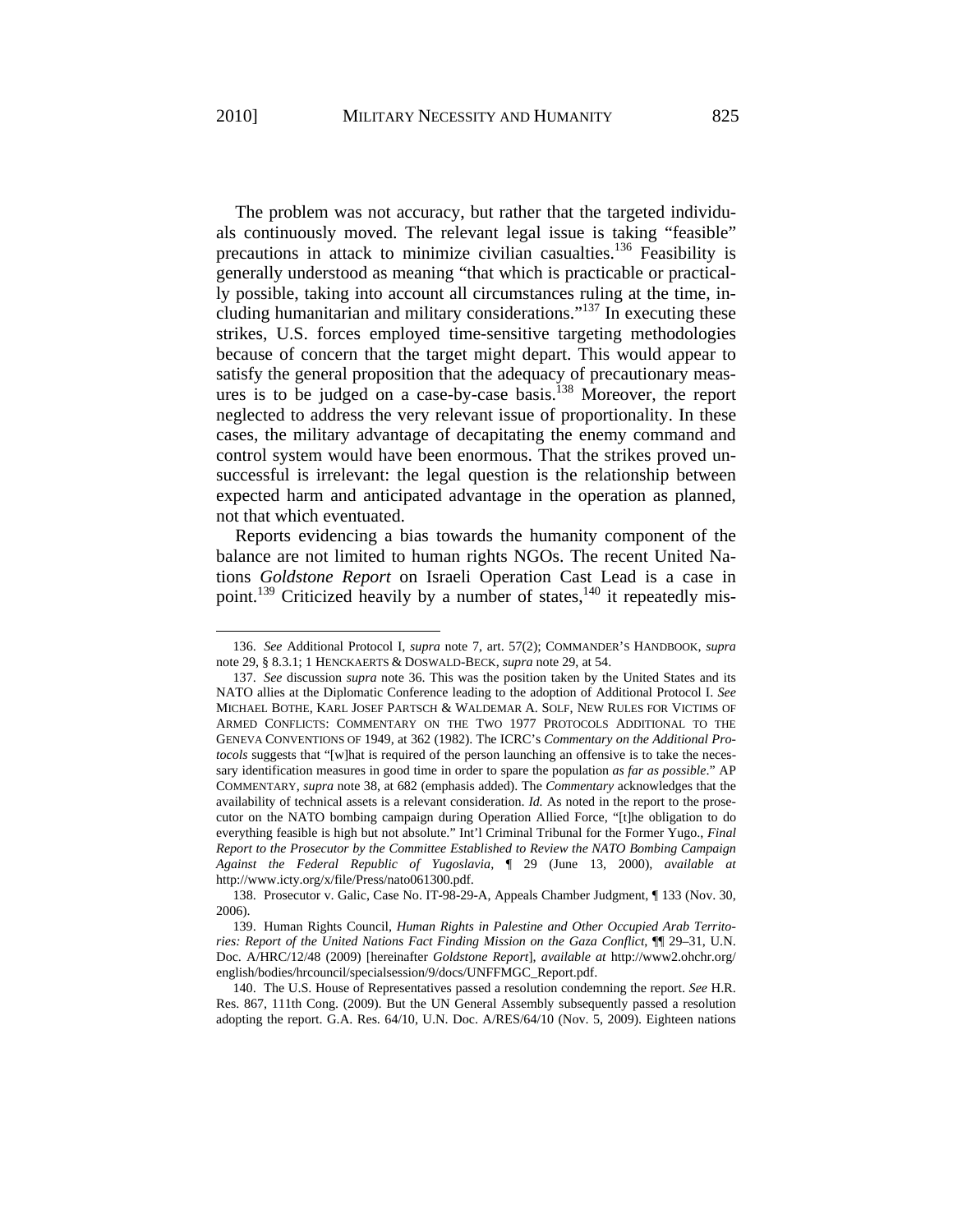balances military necessity and humanity. For instance, the report criticizes attacks on police stations on the basis that policemen are civilians. With regard to Gaza, this is a questionable proposition as a matter of law.<sup>141</sup> While acknowledging that some members of the police force may also have been members of the al-Qassam Brigades or other armed groups, and thus combatants, $142$  the report nonetheless concluded that

the deliberate killing of 99 members of the police at the police headquarters and three police stations during the first minutes of the military operations, while they were engaged in civilian tasks inside civilian police facilities, constitutes an attack which failed to strike an acceptable balance between the direct military advantage anticipated (i.e. the killing of those policemen who may have been members of Palestinian armed groups) and the loss of civilian life (i.e. the other policemen killed and members of the public who would inevitably have been present or in the vicinity). The attacks . . . constituted disproportionate attacks in violation of customary international humanitarian law.<sup>143</sup>

Proportionality evaluations require consideration of both the expected incidental civilian casualties and the anticipated military advantage.<sup>144</sup> Only when the former is excessive relative to the latter does an attack violate the proportionality principle. In the absence of any indication as to the number of police at the target area who qualified as "combatants" for targeting purposes, or their role in the conflict, it is impossible to make any such assessment; yet, the report does just that.<sup>145</sup> Seemingly, the element of military advantage (which accounts for military necessi-

including the United States voted against the resolution; forty-four abstained. Israel issued its own report on the operation. *See* THE STATE OF ISRAEL, THE OPERATION IN GAZA, 27 DECEMBER 2008–18 JANUARY 2009: FACTUAL AND LEGAL ASPECTS (2009), *available at* http://www.mfa.gov.il/NR/rdonlyres/E89E699D-A435-491B-B2D0-017675DAFEF7/0/ GazaOperationwLinks.pdf [hereinafter OPERATION IN GAZA].

<sup>141.</sup> OPERATION IN GAZA, *supra* note 140, ¶¶ 238–48. On the status of organized armed groups, see generally NILS MELZER, INT'L COMM. OF THE RED CROSS, INTERPRETIVE GUIDANCE ON THE NOTION OF DIRECT PARTICIPATION UNDER INTERNATIONAL HUMANITARIAN LAW (2009). For a discussion of the topic, see *infra* text accompanying notes 172–75.

<sup>142.</sup> *Goldstone Report*, *supra* note 139, ¶ 434.

<sup>143.</sup> *Id.* ¶ 435 (internal citation omitted).

<sup>144.</sup> Additional Protocol I, *supra* note 7, art. 51(5)(b).

<sup>145. &</sup>quot;Combatants" is used here in the broadest sense of the term, because combatants are either members of the armed forces, *see* GC III, *supra* note 23, art. 4(a), or civilians directly participating in hostilities, *see* Additional Protocol I, *supra* note 7, art. 51(3); *see also infra* text accompanying note 169.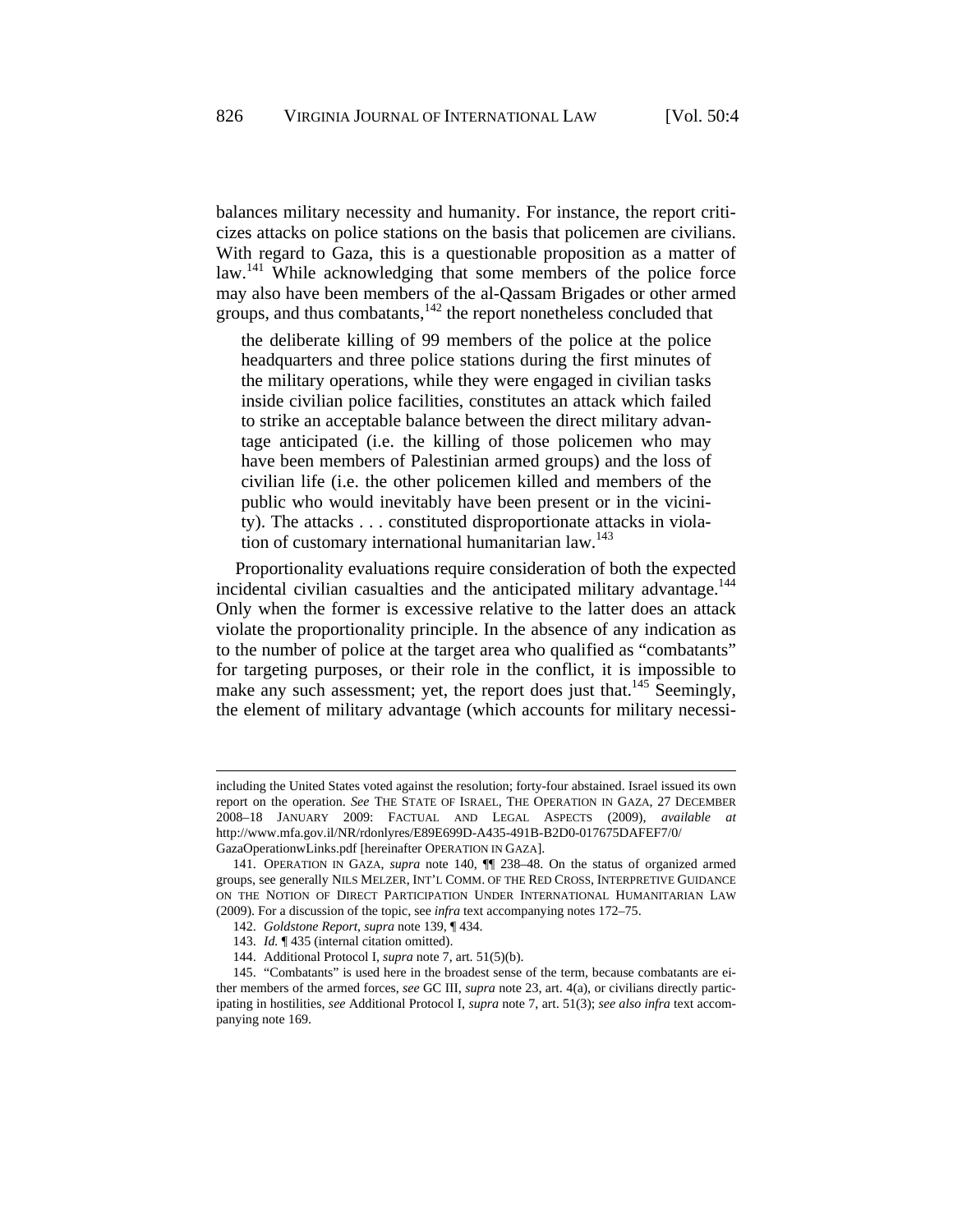ty) in the proportionality principle appears to have been discarded altogether.

The report also badly mischaracterizes the obligation to provide "effective advance warning . . . of attacks which may affect the civilian population, unless circumstances do not permit, $v^{146}$  by imposing requirements for effectiveness that are found nowhere in IHL. According to the report, an effective warning

must reach those who are likely to be in danger from the planned attack, it must give them sufficient time to react to the warning, it must clearly explain what they should do to avoid harm and it must be a credible warning. The warning also has to be clear so that the civilians are not in doubt that it is indeed addressed to them. As far as possible, warnings should state the location to be affected and where the civilians should seek safety. A credible warning means that civilians should be in no doubt that it is intended to be acted upon, as a false alarm of hoax may undermine future warnings, putting civilians at risk.<sup>147</sup>

The *Goldstone Report* goes on to confuse the warning requirement with the principle of proportionality. Although correctly acknowledging that the requirement for warnings may be limited in cases where the element of surprise might be forfeited, it asserts that "[t]he question is whether the injury or damage done to civilians or civilian objects by not giving a warning is excessive in relation to the advantage to be gained by the element of surprise for the particular operation."<sup>148</sup> No basis exists in IHL for applying this proportionality standard to the warnings requirement; they are separate and distinct norms. Conflating the two upsets the agreed-upon balance resident in them. What the authors of the report have neglected is that an attacker is already required to assess the proportionality of a mission as planned; the issuance of warnings would be a factor in that analysis, as would other factors such as timing of the attack, weapons used, tactics, life patterns of the civilian population, reliability of intelligence, and weather. A subsequent proportionality anal-

<sup>146.</sup> Additional Protocol I, *supra* note 7, art. 57.2(c). Nonparty states recognize the requirement as customary. For instance, *The Commander's Handbook on the Law of Naval Operations* provides that "[w]here the military situation permits, commanders should make every reasonable effort to warn the civilian population located in close proximity to a military objective targeted for bombardment. Warnings may be general rather than specific lest the bombarding force or the success of its mission be placed in jeopardy." COMMANDER'S HANDBOOK, *supra* note 29, § 8.9.2.

<sup>147.</sup> *Goldstone Report*, *supra* note 139, ¶ 528.

<sup>148.</sup> *Id.* ¶ 527.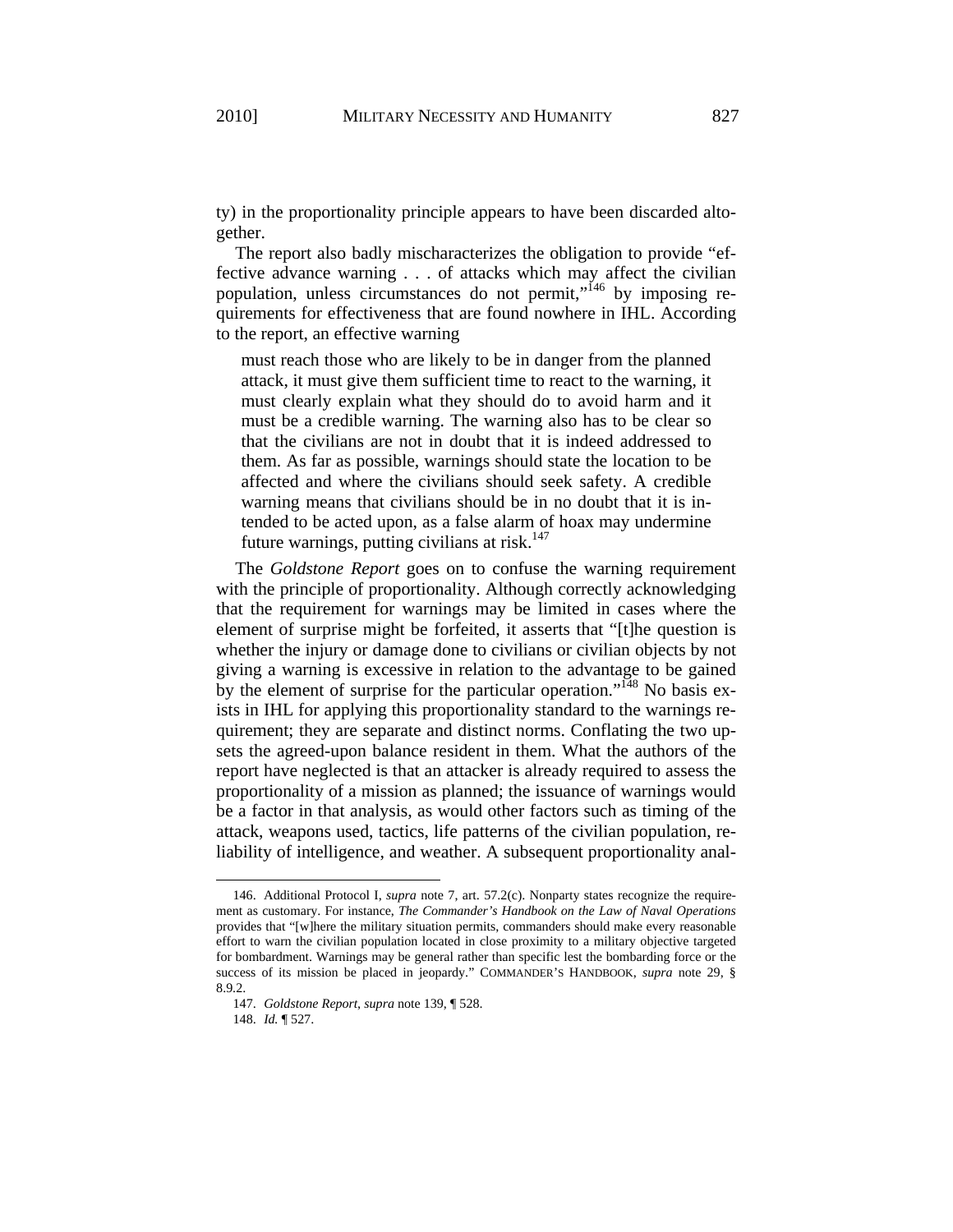ysis would consequently be superfluous. Additionally, the warning requirement applies whenever the attack "may affect the civilian tion."<sup>149</sup> Warnings must be issued even if the collateral damage expected in the absence of a warning would not be excessive relative to the anticipated military advantage and even if they are unlikely to minimize harm to civilians and civilian objects (as in the case of regularly unheeded warnings). Thus, the position proffered in the report paradoxically sets a lower humanity threshold than required by IHL.

Equally confusing are the practical measures required by the *Goldstone Report*. The ICRC's commentary to Article 57 cites three examples of warnings: leaflets, radio warnings, and low-altitude flights over populated target areas.<sup>150</sup> It goes on to note that "warnings may  $\dots$  have a general character."151 Operation Cast Lead warnings included approximately 165,000 telephone calls, the dropping of 2,500,000 leaflets, radio broadcasts, and "roof-knocking"—warning shots fired at rooftops after the individuals inside had ignored earlier warnings.152 Astonishingly, the report found these measures insufficient, despite the fact that they constituted probably the most extensive, and most specific, warnings of offensive operations over such a short period in the history of warfare.<sup>153</sup>

The military necessity-humanity balance was also distorted by the claim that "effective" warnings must instruct the civilian population as to the steps necessary to avoid harm. It is the party subject to attack, not the attacker, which bears the responsibility for taking precautions against the effects of attack.154 The report further asserted that the population should be able to know when a warning will actually be followed by an attack. For operational (or perhaps even humanitarian) reasons, some attacks are always canceled. No ground exists in IHL for charging the attacker with responsibility for countering the population's reaction to the fact that warned attacks did not take place.<sup>155</sup>

<sup>149.</sup> Additional Protocol I, *supra* note 7, art. 57(2)(c).

<sup>150.</sup> AP COMMENTARY, *supra* note 38, at 686.

<sup>151.</sup> *Id.* at 687.

<sup>152.</sup> *Goldstone Report*, *supra* note 139, ¶¶ 498–99 (citing OPERATION IN GAZA, *supra* note 140, ¶ 264; Israel Ministry of Foreign Affairs, IDF Issues Warnings to the Civilians of Gaza (Jan. 7, 2009), http://www.mfa.gov.il/MFA/Government/Communiques/2009/IDF\_warns\_Gaza\_

population\_7-Jan-2009.htm).

<sup>153.</sup> *Goldstone Report*, *supra* note 139, ¶ 37.

<sup>154.</sup> Additional Protocol I, *supra* note 7, art. 58; 1 HENCKAERTS & DOSWALD-BECK, *supra*  note 29, ch. 6.

<sup>155.</sup> The report also criticized prerecorded messages with generic information on the basis that they were not effective, *Goldstone Report*, *supra* note 139, ¶ 529, even though the ICRC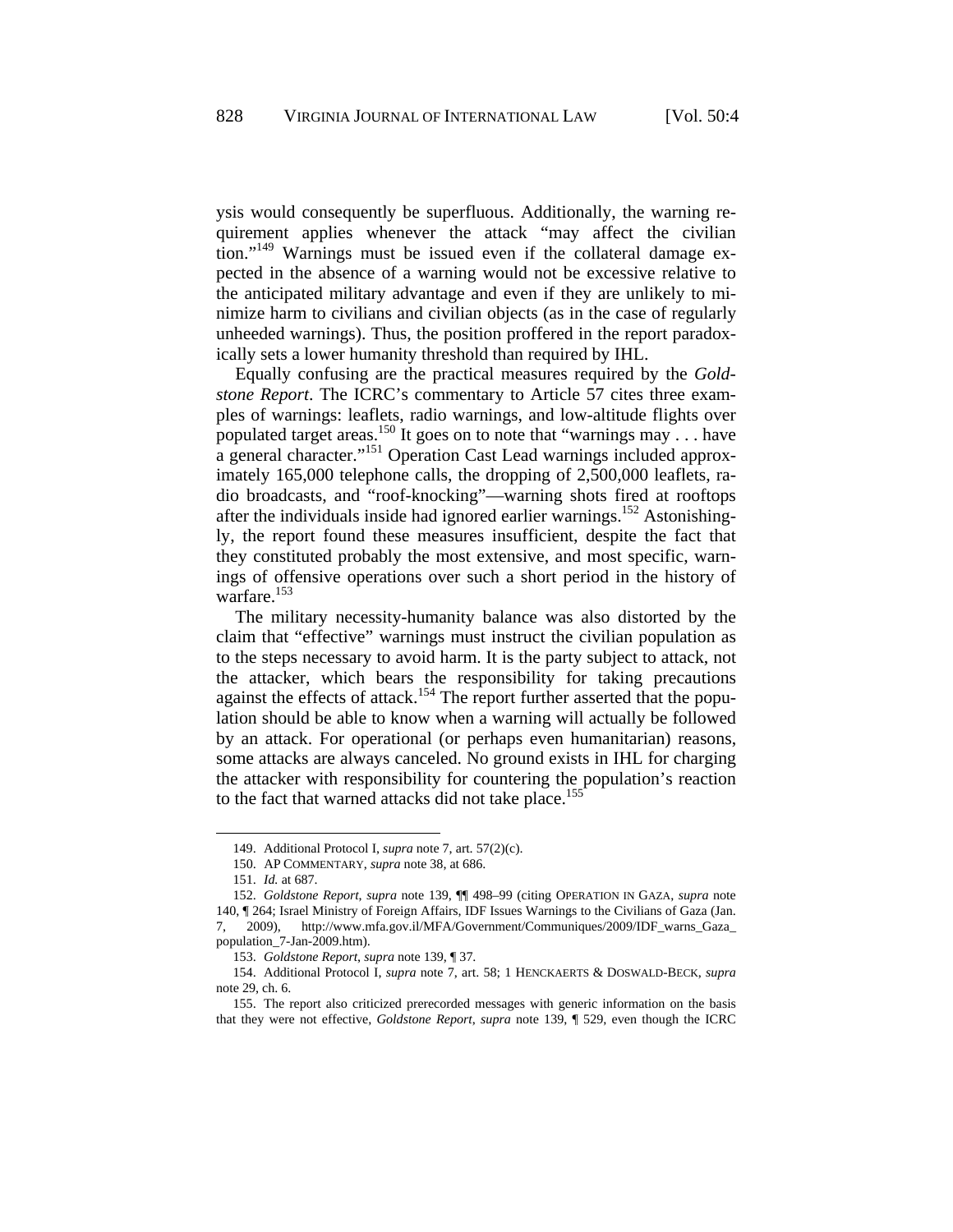Finally, the report argued that roof-knocking "constitutes a form of attack against the civilians inhabiting the building"156 and that "an attack, however limited in itself, can[not] be understood as an effective warning in the meaning of article  $57$  (2) (c)."<sup>157</sup> But any building that contains or will be used by combatants, or the location of which is militarily significant, qualifies as a military objective against which attack is permitted.158 The presence of noncombatants therein is a matter of proportionality, not one of directly attacking civilians. Moreover, in many of these cases the civilians had already been warned by phone. Their failure to heed the warning cannot possibly be understood to create a continuing duty to warn. Once warned effectively, the requirement has been met.

In sum, on the issue of warning, the *Goldstone Report* badly distorts IHL's balance between military necessity and humanity. It imposes requirements that both have no basis in the law and which run counter to state practice and military common sense.

That NGOs and the UN Human Rights Commission tend to tilt the balance in the direction of humanity should come as no surprise. But recent ICRC activities suggest that the organization, home to some of the best minds in IHL, may be moving in this direction as well. According to the ICRC's statutes, its missions include "[working] for the understanding and dissemination of knowledge of international humanitarian law applicable in armed conflicts and [preparing] any development thereof.<sup> $159$ </sup> This mission applies only to IHL as it currently exists, not advocacy of its evolution in any particular direction. With regard to lawmaking, the ICRC is only to "prepare" for development, which as a matter of law occurs through the actions of states.

Two fairly recent efforts arguably exceed this mandate. In 1995, the Twenty-Sixth International Conference of the Red Cross and Red Crescent tasked the organization to "prepare . . . a report on customary rules of international humanitarian law . . . and to circulate the report to States and competent international bodies."160 Ten years later, the ICRC re-

commentary on Article 57 specially cites the possibility of issuing general warnings. AP COMMENTARY, *supra* note 38, at 687.

<sup>156.</sup> *Goldstone Report*, *supra* note 139, *¶* 37.

<sup>157.</sup> *Id. ¶* 533; *see also supra* text accompanying note 31 (defining "military objective").

<sup>158.</sup> *See* Additional Protocol I, *supra* note 7, art. 52(2).

<sup>159.</sup> Statutes of the International Committee of the Red Cross art. 4(1)(g), *available at* http://www.icrc.org/web/eng/siteeng0.nsf/html/icrc-statutes-080503.

<sup>160.</sup> Int'l Comm. of the Red Cross, 26th International Conference of the Red Cross and Red Crescent, *Annex II: Meeting of the Intergovernmental Group of Experts for the Protection of War Victims, Geneva, 23–27 January 1995: Recommendations*, 310 INT'L REV. RED CROSS 55 (1996)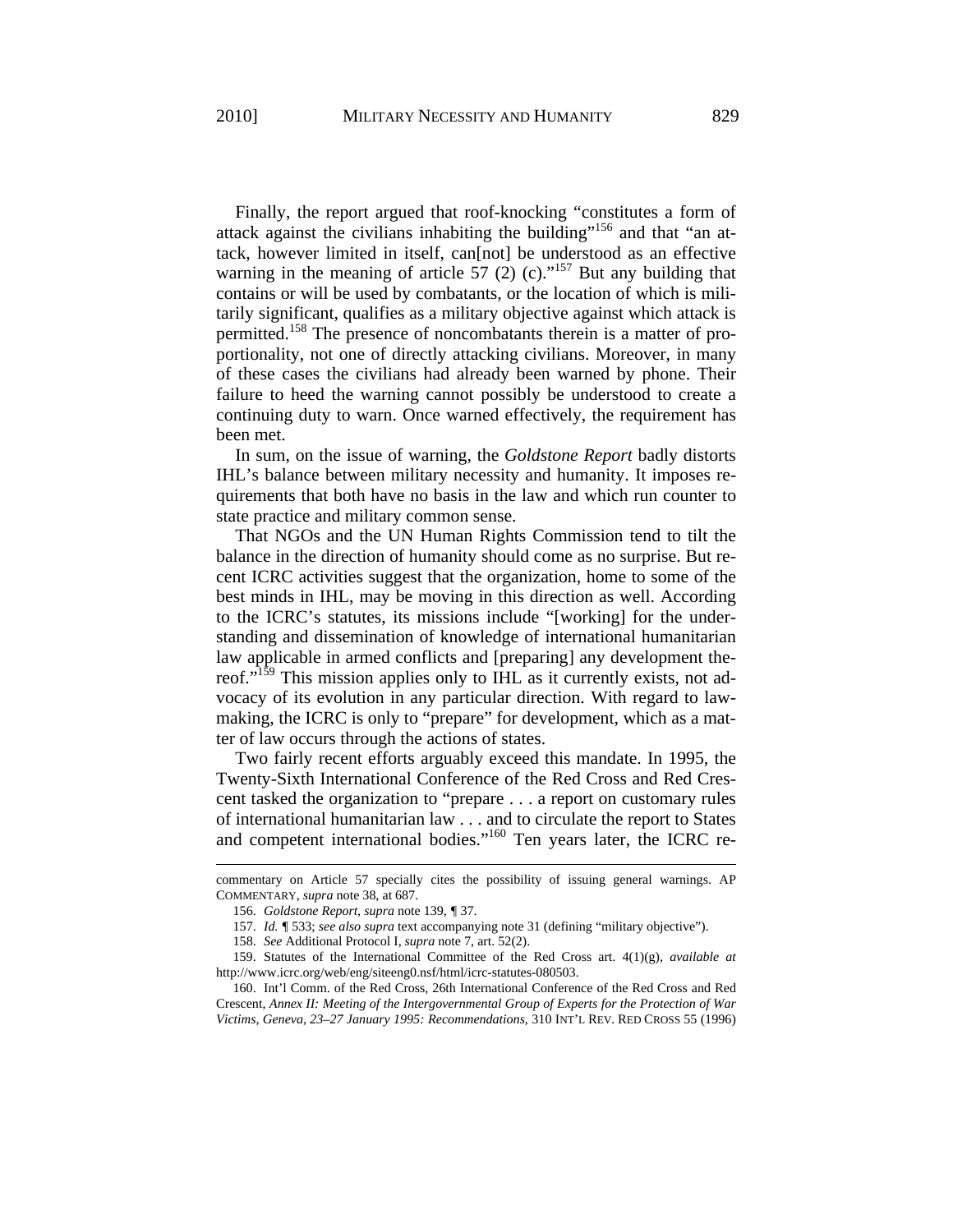leased the monumental three-volume *Customary International Humanitarian Law* study.<sup>161</sup>

Since customary law is by nature unwritten, the final report amounted to an unofficial codification of IHL, one which, unlike treaties, was not subject to state sanction. Although it cannot be denied that many of the rules comprise customary law, the study's reception by states (and many scholars) was markedly guarded.<sup>162</sup> U.S. concerns, captured in a joint letter from the State Department Legal Adviser and Defense Department General Counsel, focused on methodology.<sup>163</sup>

Customary law emerges through general and consistent state practice combined with *opinio juris*. With regard to the former, the United States criticized the study on five grounds: (1) citation of insufficient state practice to support the customary status of certain rules; (2) the type of practice relied on, in particular written materials such as military manuals and UN General Assembly resolutions; (3) the weight afforded NGO and ICRC statements, which do not reflect state practice; (4) insufficient attention to negative practice; and (5) frequent failure to give due regard to the practice of specially affected states (and the equating of practice by states with significant experience in armed conflict with that of those with little). $164$ 

As to *opinio juris*, U.S. criticism focused on the repeated inference of its existence from state practice alone; conclusions based on the position of states which are parties to a relevant treaty regime, such as Additional Protocol I; and heavy reliance on the provisions of military manuals, which may be based on a sense of legal obligation, but which are also influenced by policy and operational concerns.<sup>165</sup> The United States also

<sup>(</sup>recommending that the ICRC prepare a report on the customary rules of international law); Int'l Comm. of the Red Cross, *International Humanitarian Law: From Law to Action*, Jan. 1, 1996, *available at* http://www.icrc.org/web/eng/siteeng0.nsf/html/57JMRU (endorsing this and other recommendations made in 1995 by the Intergovernmental Group of Experts).

<sup>161.</sup> *See* 1 HENCKAERTS & DOSWALD-BECK, *supra* note 29. The final report contained 161 rules with commentary and two volumes setting forth the state practice from which the rules derived.

<sup>162.</sup> *See generally* PERSPECTIVES ON THE ICRC STUDY ON CUSTOMARY INTERNATIONAL HUMANITARIAN LAW (Elizabeth Wilmshurst & Susan Breau eds., 2007).

<sup>163.</sup> Letter from John B. Bellinger, III, Legal Adviser, U.S. Dep't of State, and William J. Haynes, Gen. Counsel, U.S. Dep't of Def., to Jakob Kellenberger, President, Int'l Comm. of the Red Cross (Nov. 3, 2006), *available at* http://www.defense.gov/home/pdf/Customary \_International\_Humanitiarian\_Law.pdf. The letter wisely avoided extensive citation of specific rules that it believed had not matured into custom, so as not to implicitly acknowledge the customary status of the others.

<sup>164.</sup> *Id.* at 2–3.

<sup>165.</sup> *Id.* at 3–4.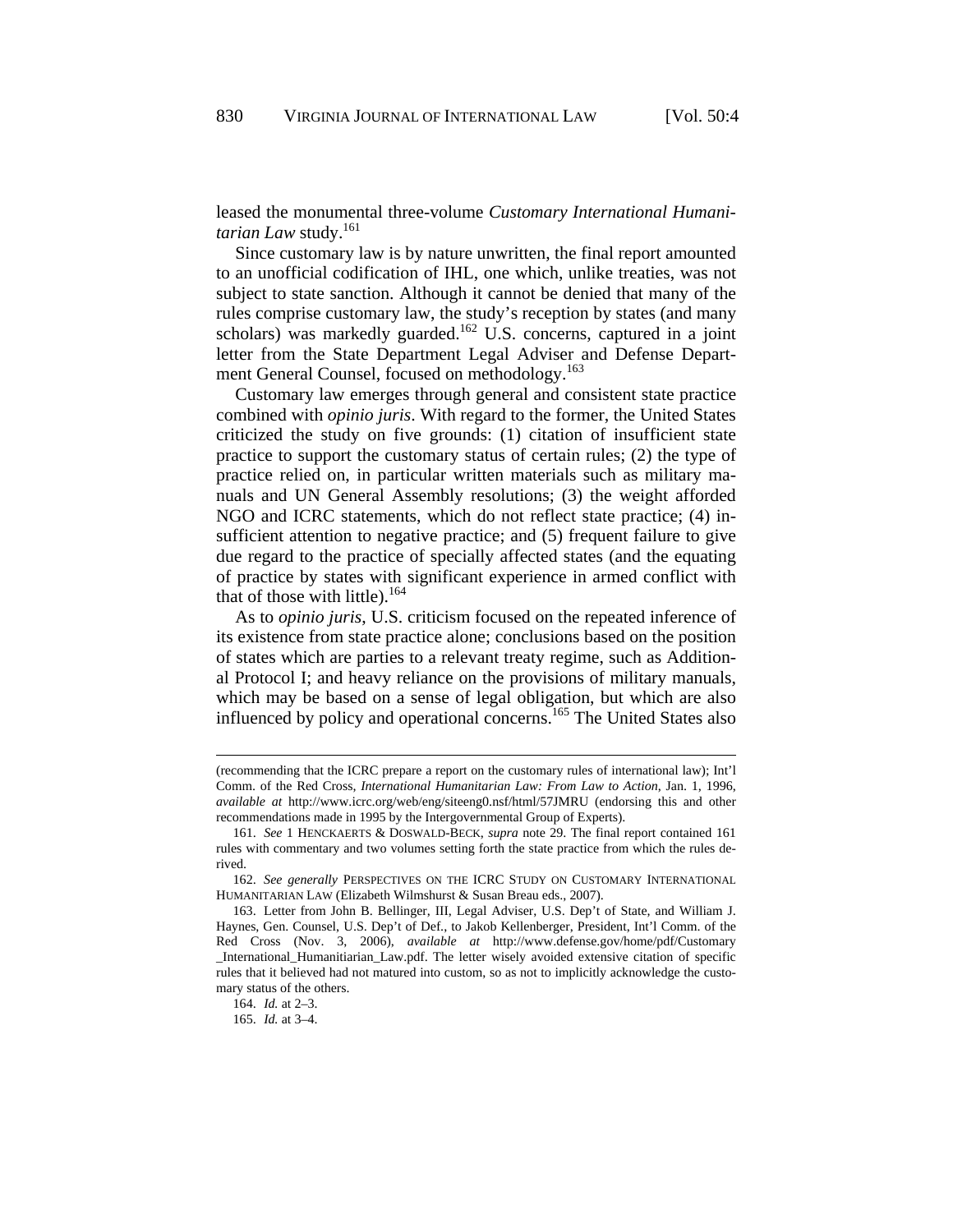questioned the formulation of the rules, noting that many "are stated in a way that renders them overbroad or unconditional, even though state practice and treaty language on the issue reflect different, and sometimes substantially narrower, propositions."<sup>166</sup>

In the U.S. view, these flaws led to two general errors permeating the study: First, its assertion that "a significant number of rules contained in the Additional Protocols . . . have achieved the status of customary international law"; and second, the lack of evidence to support the customary status of many of the purported rules for non-international armed conflict.<sup>167</sup> In terms of the military necessity-humanity balance, these points reveal a broader concern that U.S. military options might be limited by what is essentially *lex ferenda*.

In 2009, the ICRC again attempted to clarify IHL with issuance of its *Interpretive Guidance on the Notion of Direct Participation in Hostilities* (*Guidance*).168 The product of a five-year project bringing together some of the most distinguished contemporary IHL practitioners and scholars, the *Guidance* is intended to provide direction on the customary norm codified in Additional Protocol I, Article 51(3): "Civilians shall enjoy the protection afforded by [the section of the Protocol on general protection against the effects of hostilities], unless and for such time as they take a direct part in hostilities." This short provision raises three interpretive quandaries: (1) who is a civilian? (those who are not civilians do not benefit from protection from attack, nor factor into proportionality calculations or precautions in attack requirements); (2) what acts amount to direct participation?; and (3) when does the forfeiture of protection occur? Article 13(2) of Additional Protocol II articulates an identical standard for non-international armed conflict.<sup>169</sup>

When consensus among the experts proved impossible to reach, the ICRC released the document as one reflecting solely its own views. A firestorm of controversy erupted.<sup>170</sup> Most objections can be traced to a

<sup>166.</sup> *Id.* at 4.

<sup>167.</sup> *Id.*

<sup>168.</sup> *See* MELZER, *supra* note 141. The author was a member of the group of international experts involved in the project. Many of the comments that follow reflect his experience during sessions of the experts meeting held between 2003 and 2008.

<sup>169.</sup> Additional Protocol II, *supra* note 64, art. 13(2); *see also* ICC Statute, *supra* note 37, arts. 8(2)(b)(i), 8(2)(e)(i); COMMANDER'S HANDBOOK, *supra* note 29, § 8.2.2; 1 HENCKAERTS & DOSWALD-BECK, *supra* note 29, at 19–24; SCHMITT ET AL., *supra* note 103, § 2.1.1.2; U.K. MANUAL, *supra* note 113, 53–54.

<sup>170.</sup> *See, e.g.*, Michael N. Schmitt, *The Interpretive Guidance on the Notion of Direct Participation in Hostilities: A Critical Analysis*, 1 HARV. NAT'L SECURITY J. (forthcoming 2010). A forthcoming issue of the *N.Y.U. Journal of International Law and Politics* will feature critical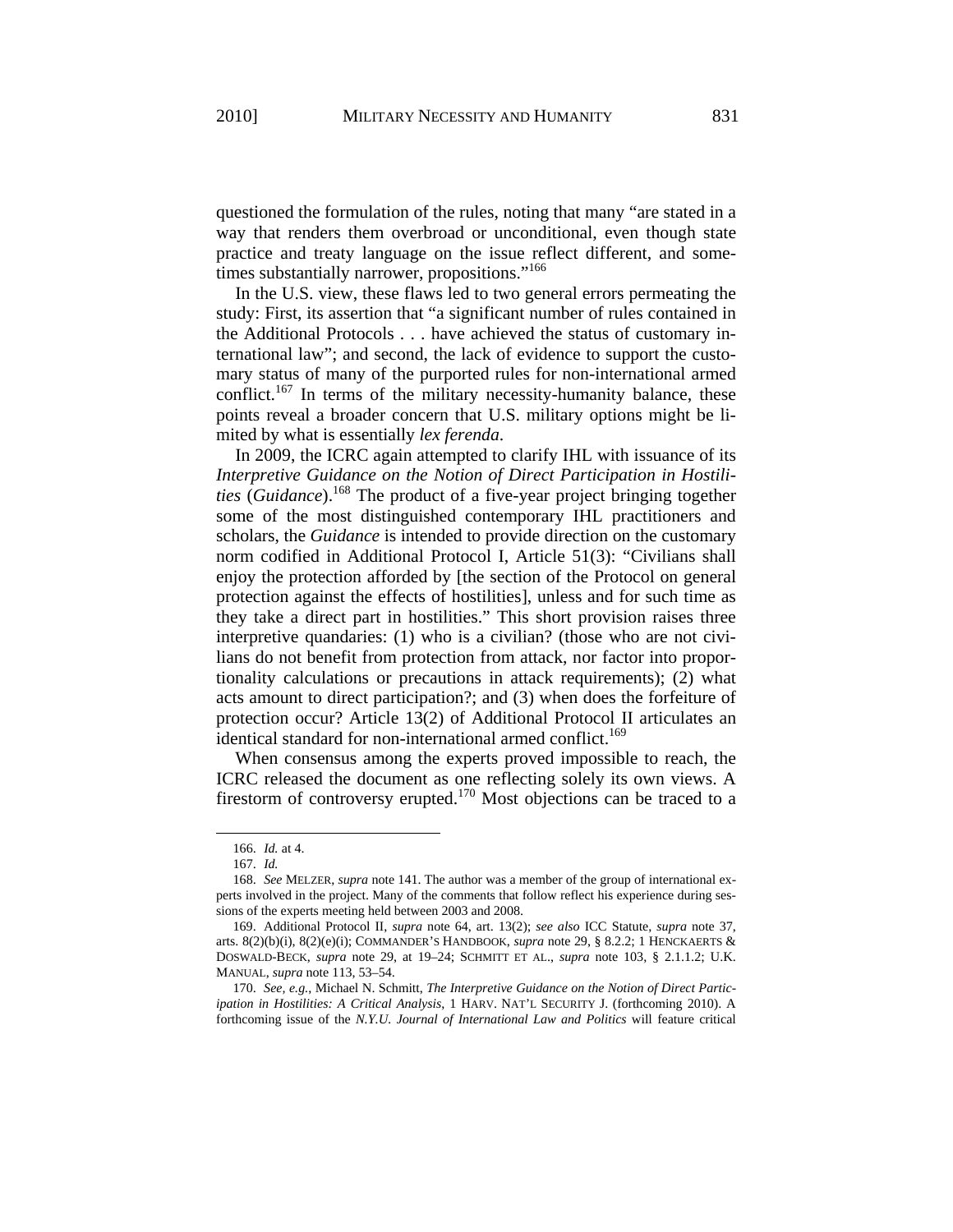sense that the *Guidance* had badly distorted the military necessityhumanity balance.

Regarding the concept of civilians, the *Guidance* provides a negative definition stating that they comprise all those who are neither members of the armed forces of a party, nor participants in a *levée en masse*. 171 This approach displays sensitivity to the military necessity prong by including members of organized armed groups in the concept of armed forces, regardless of whether they comply with the requirements for combatant status, and treatment as prisoners of war, under the Third Geneva Convention.<sup>172</sup> As the *Guidance* perceptively states:

[I]t would contradict the logic of the principle of distinction to place irregular armed forces under the more protective legal regime afforded to the civilian population merely because they fail to distinguish themselves from that population, to carry their arms openly, or to conduct their operations in accordance with the laws and customs of war.<sup>173</sup>

However, the *Guidance* adds two further requirements: (1) that the group "belong to a Party to the conflict" (*i.e.*, the group must have a de facto relationship with a state in an international armed conflict); $^{174}$  and (2) that only those with a "continuous combat function" (such as conducting attacks) qualify as members of the group for targeting purposes.<sup>175</sup> Members of autonomous groups unaffiliated with the government, such as the Shi'a militia in Iraq during the early days of Operation Iraqi Freedom, are therefore civilians. So too are nonfighting members of groups affiliated with a party in an international armed conflict and of rebel groups other than dissident armed forces in a non-international armed conflict. The practical effect is to render such individuals subject to attack only while they are actually directly participating in the hostilities. By contrast, members of a state's armed forces may be attacked at any time,  $176$  thereby creating a double standard that benefits those who enjoy no "right" to participate in the conflict in the first place. Critics claim the requirements thereby ignore the logic of military necessity, as set forth by the ICRC itself in the excerpt above.

essays regarding this document.

<sup>171.</sup> MELZER, *supra* note 141, at 20.

<sup>172.</sup> GC III, *supra* note 23, art. 4(A)(2).

<sup>173.</sup> MELZER, *supra* note 141, at 22.

<sup>174.</sup> *Id.* at 23–24.

<sup>175.</sup> *Id.* at 26, 34–35.

<sup>176.</sup> *See, e.g.*, COMMANDER'S HANDBOOK, *supra* note 29, § 8.2.1.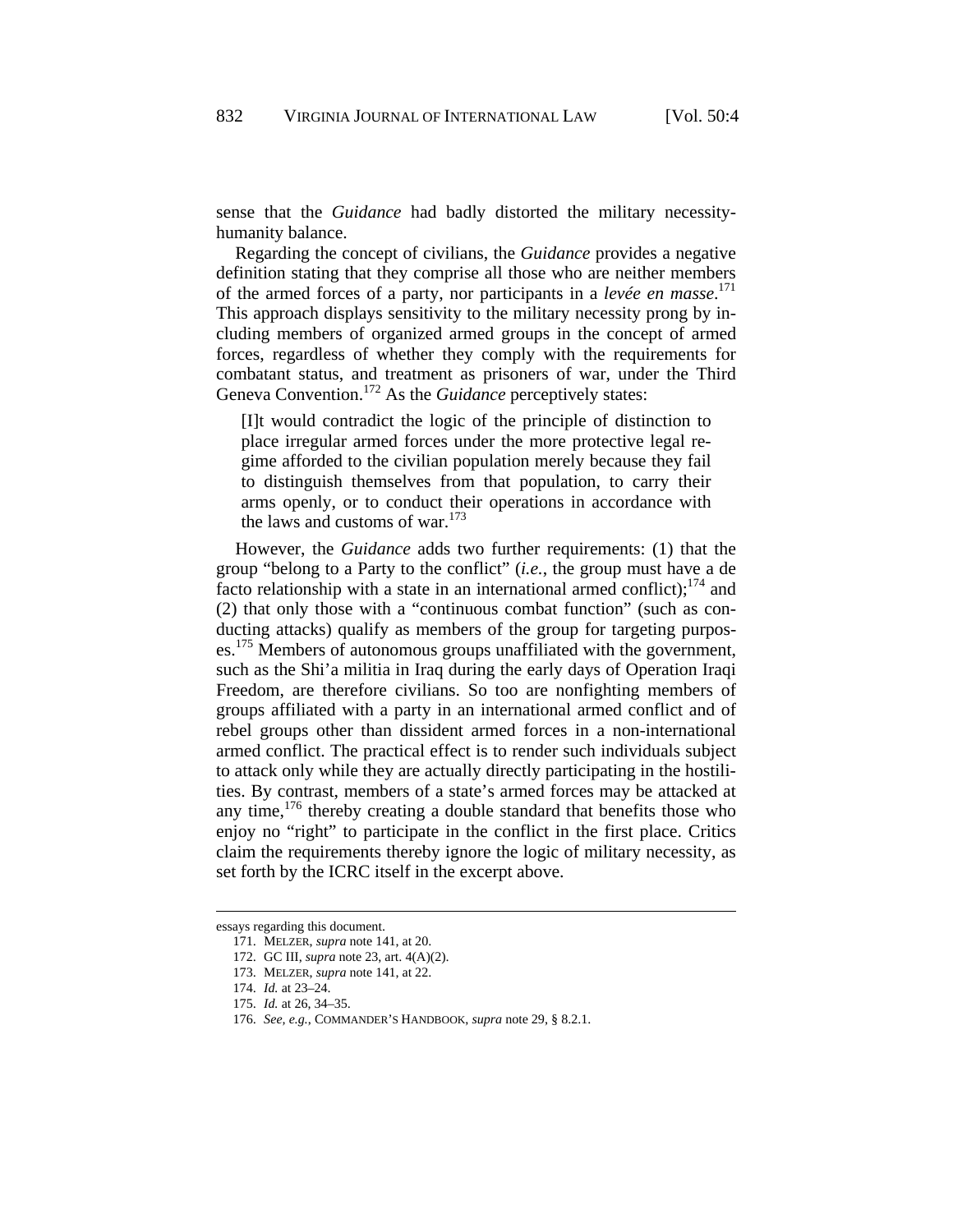Similar problems surfaced with respect to the notion of direct participation. The *Guidance* posits three cumulative constitutive elements: (1) the act in question must be likely to adversely affect the military capacity or capabilities of a party to the conflict or harm persons or objects that IHL protects from attacks, such as civilians; (2) a causal link must exist between the act and harm caused; and (3) there must be a nexus between the act and the conflict.<sup>177</sup> Although the elements generally represent a useful contribution, they suffer from a number of flaws. In particular, the approach fails to take account of acts which benefit a party to the conflict, such as conducting specialized training for combat, building defensive positions at forward locations, or repairing military vehicles or aircraft so they can quickly return to battle. The *Guidance* disregards the fact that individuals engaging in beneficial actions may sometimes pose a greater problem than fighters. To extend protection from attack to those directly enhancing the enemy's military operations and capacity makes little sense militarily.

More problematic is the causation requirement. Objections are somewhat technical and need not be explored here, but an example cited in the *Guidance* usefully illustrates how it accords disproportionate weight to the humanity prong of the balance.<sup>178</sup> It offers the case of assembly or storage of an improvised explosive device (IED) in a workshop as illustrative of activities which fail the test. According to the *Guidance*, the acts "may be connected with the resulting harm through an uninterrupted causal chain of events, but, unlike the planting or detonation of that device, do not cause the harm directly."<sup>179</sup> In that most casualties in Iraq and Afghanistan result from IED attacks, it is unimaginable that states would agree that related activities are not "direct enough" to justify attack on those engaging in them.<sup>180</sup> This is particularly so since insurgents seek to emplace the devices secretly; acting on intelligence that indicates they are built at a particular location may be the only effective way to foil attack.

As to the "for such time" temporal issue, the *Guidance* adopts the position that only "measures preparatory to the execution of a specific act of direct participation in hostilities, as well as the deployment to and the

<sup>177.</sup> MELZER, *supra* note 141, at 46.

<sup>178.</sup> *See* Michael N. Schmitt, *Deconstructing Direct Participation in Hostilities: The Constitutive Elements*, 42 N.Y.U. J. INT'L L. & POL. (forthcoming 2010).

<sup>179.</sup> MELZER, *supra* note 141, at 54.

<sup>180.</sup> The experts were divided on this issue. Nearly all those with military experience or who served governments involved in combat supported the characterization of IED assembly as direct participation.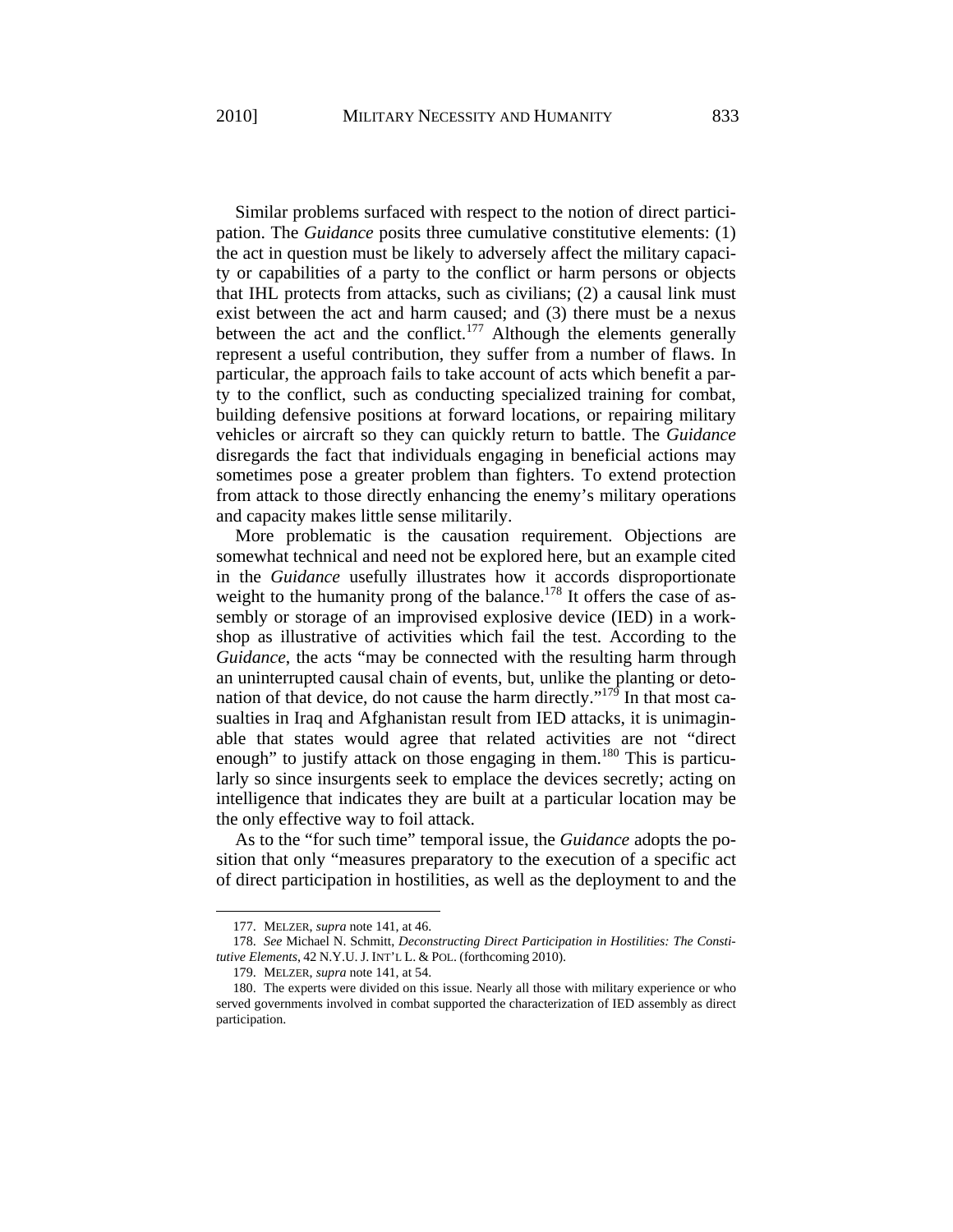return from the location of its execution, constitute an integral part of the act."181 Critics argue that this standard creates a "revolving door." A civilian direct participant who conducts recurring operations against the enemy would only be attackable during the period from the time of departure until return. Between operations, the direct participant could not be attacked. Again, this places members of a state's armed forces at a serious disadvantage, since they may be attacked at any time.

Although this interpretation would seem to fly in the face of a reasonable balance between military necessity and humanity, the *Guidance* claims the phenomenon serves as an "integral part, not a malfunction of IHL. It prevents attacks on civilians who do not, at the time, represent a military threat."<sup>182</sup> But the reason civilians lose protection when they directly participate in hostilities is because they have chosen to be part of the conflict, not because they represent a threat. Additionally, the approach is militarily insensate. Consider again the emplacement of an IED. As noted, those who place them intentionally keep their operations secret, for if they or their device are discovered the operation can easily be foiled. Attacking them between operations based on actionable intelligence may represent the only opportunity to deter further attack. A more sensible approach would treat civilians who directly participate as valid military objectives until they unambiguously opt out of hostilities through extended nonparticipation or an affirmative act of withdrawal.183

The most contentious aspect of the *Guidance* is its treatment of the relationship between the principles of military necessity and humanity. According to the *Guidance*,

[I]n addition to the restraints imposed by international humanitarian law on specific means and methods of warfare . . . the kind and degree of force which is permissible against persons not entitled to protection against direct attack must not exceed what is actually necessary to accomplish a legitimate military purpose in the prevailing circumstances.<sup>184</sup>

<sup>181.</sup> MELZER, *supra* note 141, at 65. This formula derives in part from the commentary to the direct participation articles in Additional Protocols I and II. *See* AP COMMENTARY, *supra* note 38, at 618–19, 1453.

<sup>182.</sup> MELZER, *supra* note 141, at 70.

<sup>183.</sup> *See* Michael N. Schmitt, *Humanitarian Law and Direct Participation in Hostilities by Private Contractors or Civilian Employees*, 5 CHI. J. INT'L L. 511, 535–36 (2005).

<sup>184.</sup> MELZER, *supra* note 141, at 77.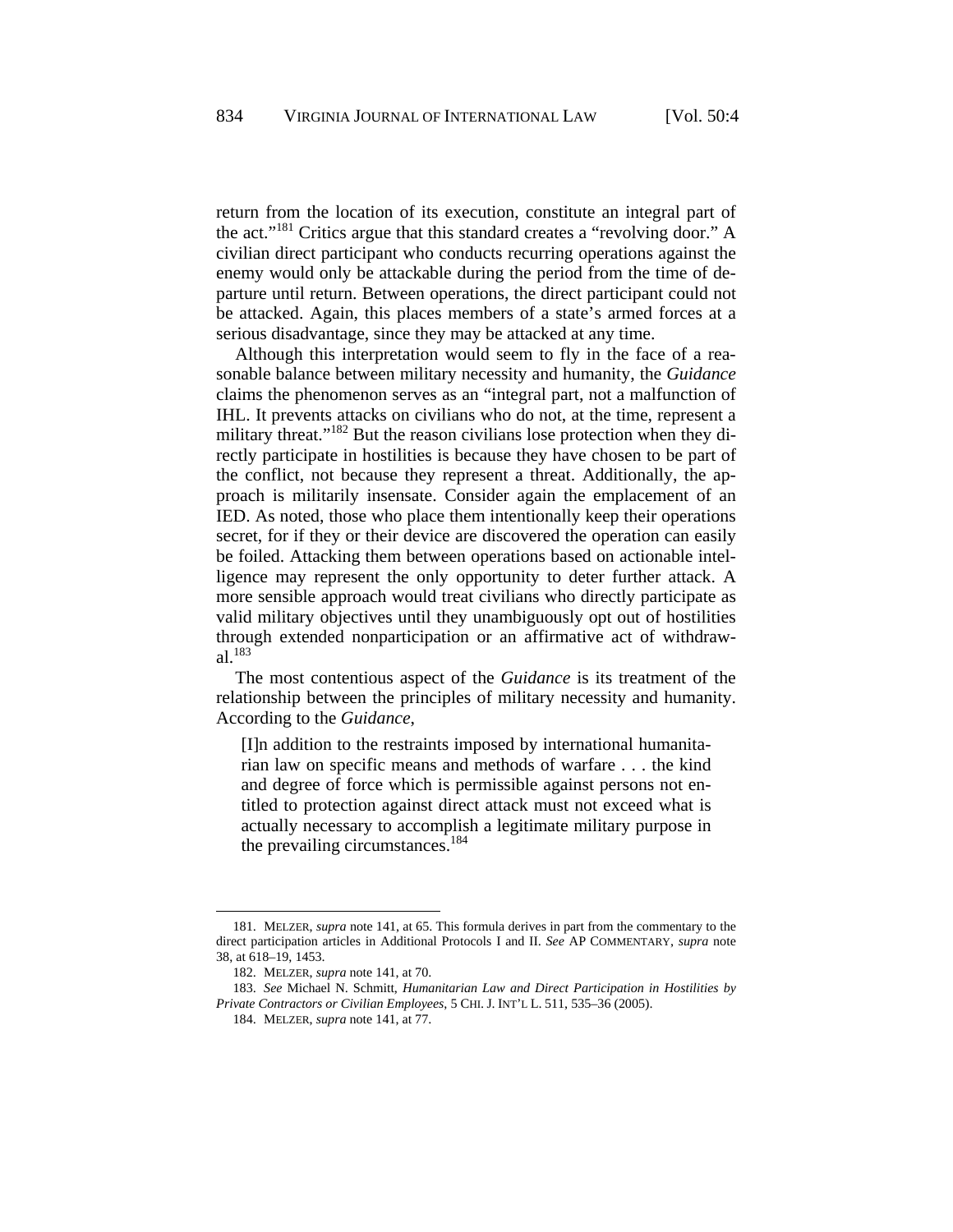As an example, "it would defy basic notions of humanity to kill an adversary . . . where there manifestly is no necessity for the use of lethal force."<sup>185</sup>

The contention represents a misapplication of the law. Most significantly, IHL already accounts for the situation through the prohibition of declaring "no quarter," and the related rule barring attacks on those who have surrendered.<sup>186</sup> As noted, military necessity infuses IHL; it is not a prohibition which applies over and above the extant rules. The *Guidance*'s approach also shifts the burden of decision from a direct participant fully capable of surrender to his or her adversary. Such attempts to impose a continuum of force on the battlefield, the most notable being Jean Pictet's famous dictum that "[i]f we can put a soldier out of action by capturing him, we should not wound him; if we can obtain the same result by wounding him, we must not kill him,"187 have been rejected by states and scholars alike.<sup>188</sup>

That the *Guidance* was promulgated by the preeminent international humanitarian law organization, yet rejected by project participants from states with the greatest involvement in contemporary armed conflict, $189$ dramatizes the disquiet over the trajectory being urged on the military necessity-humanity balance by NGOs, the UN, and the ICRC.<sup>190</sup> Israel's decision to refuse cooperation with the Goldstone mission and the United States' disavowal of the *Customary International Humanitarian Law* study exemplify state-based push back.

<sup>185.</sup> *Id.* at 82.

<sup>186.</sup> Those who are *hors de combat* either because they have surrendered or are wounded and no longer fighting may not be attacked. Additional Protocol I, *supra* note 7, arts. 40–41; COMMANDER'S HANDBOOK, *supra* note 29, §§ 8.2.3, 8.2.3.3; 1 HENCKAERTS & DOSWALD-BECK, *supra* note 29, 161–70; U.K. MANUAL, *supra* note 113, 57.

<sup>187.</sup> JEAN PICTET, DEVELOPMENT AND PRINCIPLES OF INTERNATIONAL HUMANITARIAN LAW 75–76 (1985) (cited with approval in MELZER, *supra* note 141, at 82 n.221).

<sup>188.</sup> *See, e.g.*, Frits Kalshoven, *The Soldier and His Golf Clubs*, *in* STUDIES AND ESSAYS ON INTERNATIONAL HUMANITARIAN LAW AND RED CROSS PRINCIPLES 369 (Christophe Swinarski ed., 1984).

<sup>189.</sup> For instance, the contributors of the critical essays cited *supra* in note 170 include W. Hays Parks of the U.S. Office of the Secretary of Defense (General Counsel's Office); Brigadier General Kenneth Watkin, Judge Advocate General of the Canadian Forces; Air Commodore William Boothby of the Royal Air Force; and the author. It must be emphasized that all were writing in their personal capacities.

<sup>190.</sup> Such disquiet is exacerbated by a globalized media that can easily broadcast the tragic humanitarian consequences of warfare, but has little means to capture the military necessity of the operations that underlie them. At the same time, the academic community is increasingly populated by IHL scholars with little or no military experience. To the extent they have experienced conflict, it is often as members of humanitarian NGOs. It is unsurprising that they bring a particular perspective to the analysis of humanitarian law.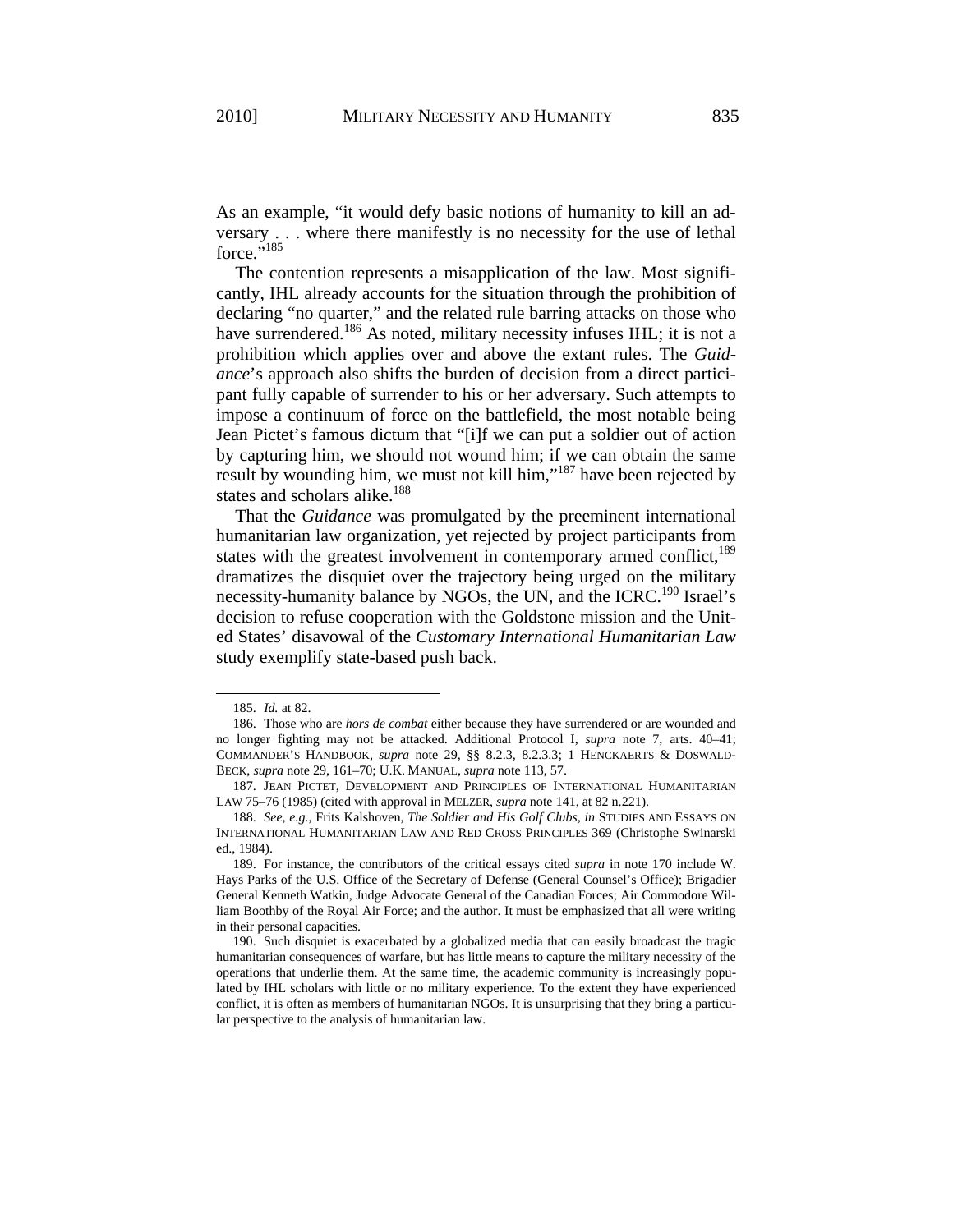But resistance by states to what they perceive as misapplication of the balance is one thing. Arguments that conflict has so changed in the twenty-first century that existing IHL norms no longer fairly balance military necessity and humanity, and therefore, should be disregarded, are quite another. For instance, in the aftermath of the terrorist attacks of September 11, 2001, the Justice Department's Office of Legal Counsel issued a memorandum finding the 1949 Geneva Convention III provisions governing detention of those captured on the battlefield inapplicable to the ongoing conflict with al Qaeda or the Taliban, such that a decision to apply its precepts would be based solely on policy rather than law.<sup>191</sup> Secretary of State Colin Powell correctly objected to the President's acceptance of the position and requested its reconsideration. For Powell, the protections could only be withdrawn following decision of a status tribunal convened under Article V of the Convention.<sup>192</sup>

In a memorandum urging the President to adhere to his decision, White House Counsel Alberto Gonzales chillingly argued:

[T]he war against terrorism is a new kind of war. It is not the traditional clash between nations adhering to the laws of war that formed the backdrop to the [1949 Geneva Convention on Prisoners of War]. The nature of the new war places a high premium on other factors, such as the ability to quickly obtain information from captured terrorists and their sponsors in order to avoid fur-

<sup>191.</sup> Memorandum from John Yoo, Deputy Assistant Att'y Gen., and Robert J. Delahunty, Special Counsel, to William J. Haynes II, Gen. Counsel, Dep't of Def., Application of Treaties and Laws to al Qaeda and Taliban Detainees (Jan. 9, 2002) (on file with author); *see also* Memorandum from Jay S. Bybee, Assistant Attorney Gen., to Alberto R. Gonzales, Counsel to the President, and William J. Haynes II, Gen. Counsel, Dep't of Def., Application of Treaties and Laws to al Qaeda and Taliban Detainees (Jan. 22, 2002) (on file with author). In response, Secretary of Defense Donald Rumsfeld instructed the Chairman of the Joint Chiefs of Staff that, while the detainees were not entitled to treatment as prisoners of war, the Combatant Commanders should nevertheless "treat them humanely and, to the extent appropriate and consistent with military necessity, in a manner consistent with the principles of the Geneva Conventions of 1949." Memorandum from Donald H. Rumsfeld, Sec'y of Def., to the Chairman of the Joint Chiefs of Staff, Status of Taliban and Al Qaeda (Jan. 19, 2002) (on file with author).

<sup>192.</sup> Memorandum from Alberto R. Gonzales to the President, Decision re Application of the Geneva Conventions on Prisoners of War to the Conflict with al Qaeda and the Taliban (Jan. 25, 2002) (on file with author). Secretary Powell sent a follow-up memorandum to Gonzales renewing his request for reconsideration. Memorandum from Colin Powell to Counsel to the President, Assistant to the President for Nat'l Sec. Affairs, Draft Decision Memorandum for the President on the Applicability of the Geneva Convention to the Conflict in Afghanistan (Jan. 26, 2002) (on file with author). On this exchange, see Sean D. Murphy, *Contemporary Practice of the United States Relating to International Law*, 98 AM. J. INT'L L. 820, 820–31 (2004). On the entire affair, see JANE MAYER, THE DARK SIDE: THE INSIDE STORY OF HOW THE WAR ON TERROR TURNED INTO A WAR ON AMERICAN IDEALS (2008).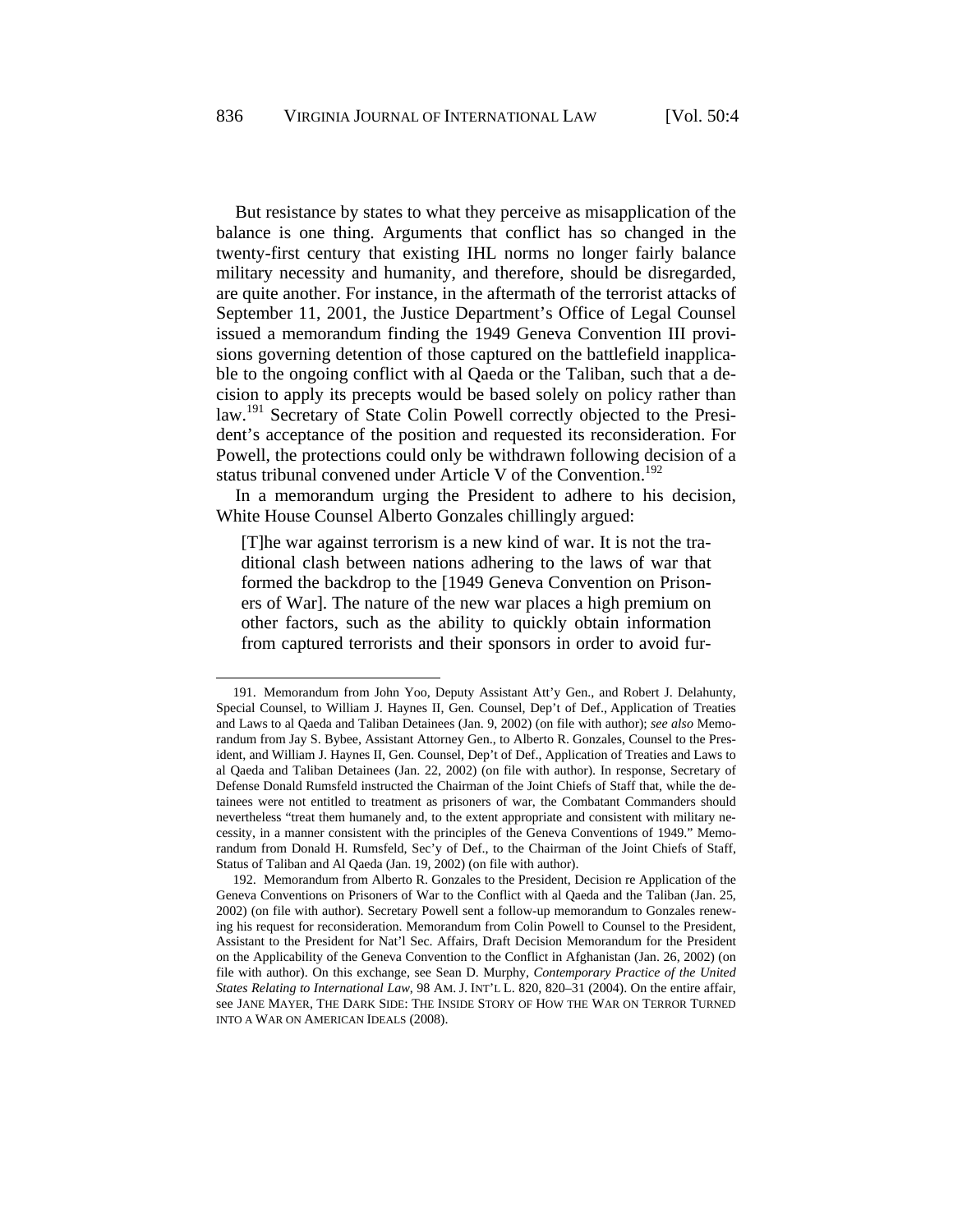-

ther atrocities against American civilians, and the need to try terrorists for war crimes such as wantonly killing civilians. In my judgment, this new paradigm renders obsolete Geneva's strict limitations on questioning of enemy prisoners and renders quaint some of its provisions requiring that captured enemy be afforded such things as commissary privileges, scrip (i.e., advances of monthly pay), athletic uniforms, and scientific instruments.<sup>193</sup>

On February 7, 2002, President Bush determined that the provisions did not apply to al Qaeda, and that while he could suspend application of the convention in the conflict with the Taliban, he chose not to do so. Nevertheless, he made a blanket finding that captured Taliban were unlawful combatants and that, therefore, they did not benefit from the relevant protections. For the President, "this new paradigm . . . require[d] new thinking in the law of war."194 Such machinations are no less disruptive of IHL than those set forth above; on the contrary, they are more nefarious, since it is ultimately states which make law. Fortunately, this counter-legal trend is being slowly reversed.

# **CONCLUSION**

Military necessity and humanity exist in fragile equipoise in international humanitarian law. On the one hand, war cannot be conducted without restriction, for states are responsible for the well-being of their populations (including combatants) and must therefore agree with potential enemies on limitations that safeguard their interests. Moreover, history has demonstrated that undisciplined forces are difficult to lead, sharpen the enemy resolve to fight on, and antagonize the population of areas under their control. Current U.S. counterinsurgency doctrine testifies to the military utility of limits on the use of force.<sup>195</sup> Yet, if humanitarianism reigned supreme, war would not exist. Since the tragic reality is that war does, states must be reasonably free to conduct their military operations effectively.

<sup>193.</sup> Memorandum from Alberto R. Gonzales, *supra* note 186.

<sup>194.</sup> Memorandum from George W. Bush to the Vice President et al., Humane Treatment of al Qaeda and Taliban Detainees (Feb. 7, 2002) (on file with author). That said, he ordered that detainees be treated in accordance with the standard promulgated by Rumsfeld—that is, humanely to the extent such treatment comported with military necessity. *Id.*

<sup>195.</sup> See, for example, the approach taken in the *U.S. COIN Manual*. HEADQUARTERS, DEP'T OF THE ARMY & HEADQUARTERS, MARINE CORPS COMBAT DEV. COMMAND, COUNTERINSURGENCY, FM 3-24, MCWP 3-33.5 (2006). For a general discussion of the subject, see Michael N. Schmitt, *Targeting and International Humanitarian Law in Afghanistan*, 39 ISRAEL YEARBOOK ON HUMAN RIGHTS 99 (2009).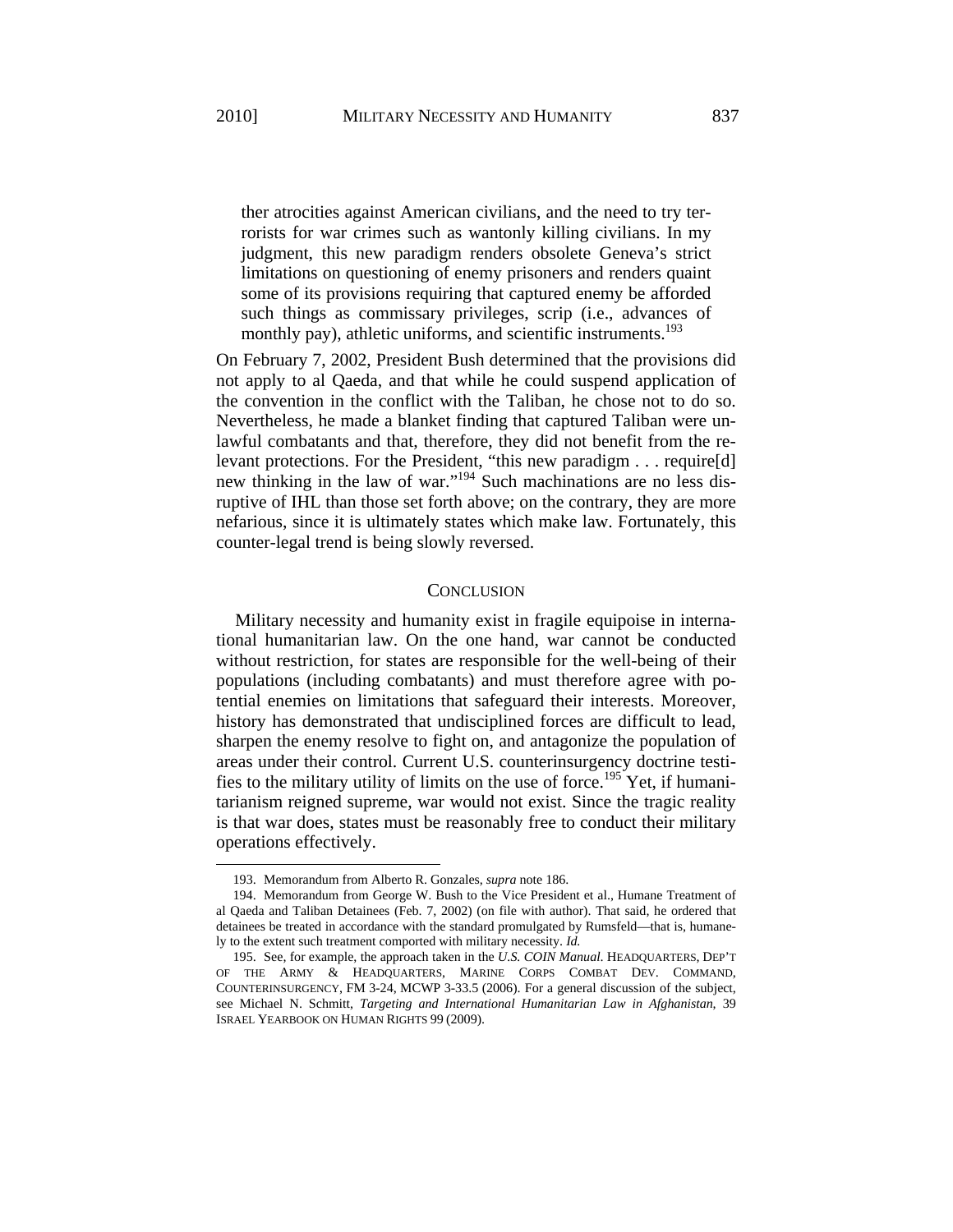As illustrated by the survey of treaty law, codification has resulted in a progressive trend toward emphasis on the humanity prong of the military necessity-humanity balance. States can be reasonably comfortable with this evolution because they participate in setting the balance through codification and state practice. Those which perceive a prospective norm as unbalanced may opt out of the treaty regime or engage in practice that prevents the emergence of a customary norm.

International tribunals have taken some control over the process from the hands of states. Although their decisions are of technically limited reach, the reality is that they exert significant influence on the general understanding of IHL. While tribunals have usually proved useful in confirming or interpreting IHL norms, it must be remembered that they do not operate from the same perspective as states, for they do not directly bear the consequences of their judgments as to the appropriate balance between military necessity and humanity. Accordingly, their reasoning is less focused on the balance. This explains, to a degree, the discernable preference for normative solutions emphasizing humanity at the expense of military necessity.

NGOs and others are even more unfettered in pushing the balance in the direction of humanity. After all, their *raison d'être* is to do so, and they pay no price for forfeiting a degree of military necessity. The result is, as has been illustrated, a frequent assertion of *lex ferenda* in the guise of purported *lex ferenda*. If not understood for what they are, such efforts risk distorting the prescriptive process.

What is often forgotten is that the state-based process preserves the integrity of IHL's balance by facilitating discovery, whether through codification or practice, of where consensus lies. States are uniquely situated to perform the task since they are directly affected by decisions regarding military necessity and humanity. Only they can clearly grasp the predicament posed by a rebalancing that fails to take full account of the element of military necessity. The greater the likelihood a state is to find itself entangled in armed conflict, the more likely it will be to resist such trends in order to preserve its freedom of action on the battlefield. The less war is on the horizon, the more a state will champion the principle of humanity, if only to cater to public sensibilities. Fortunately, involvement of many European states in Afghanistan and elsewhere has served as a wakeup call for those in the latter category.

In order to maintain an acceptable balance between the two principles, strict fidelity to the existing IHL rules is essential. It is not appropriate, for instance, to supplement express rules with any further re